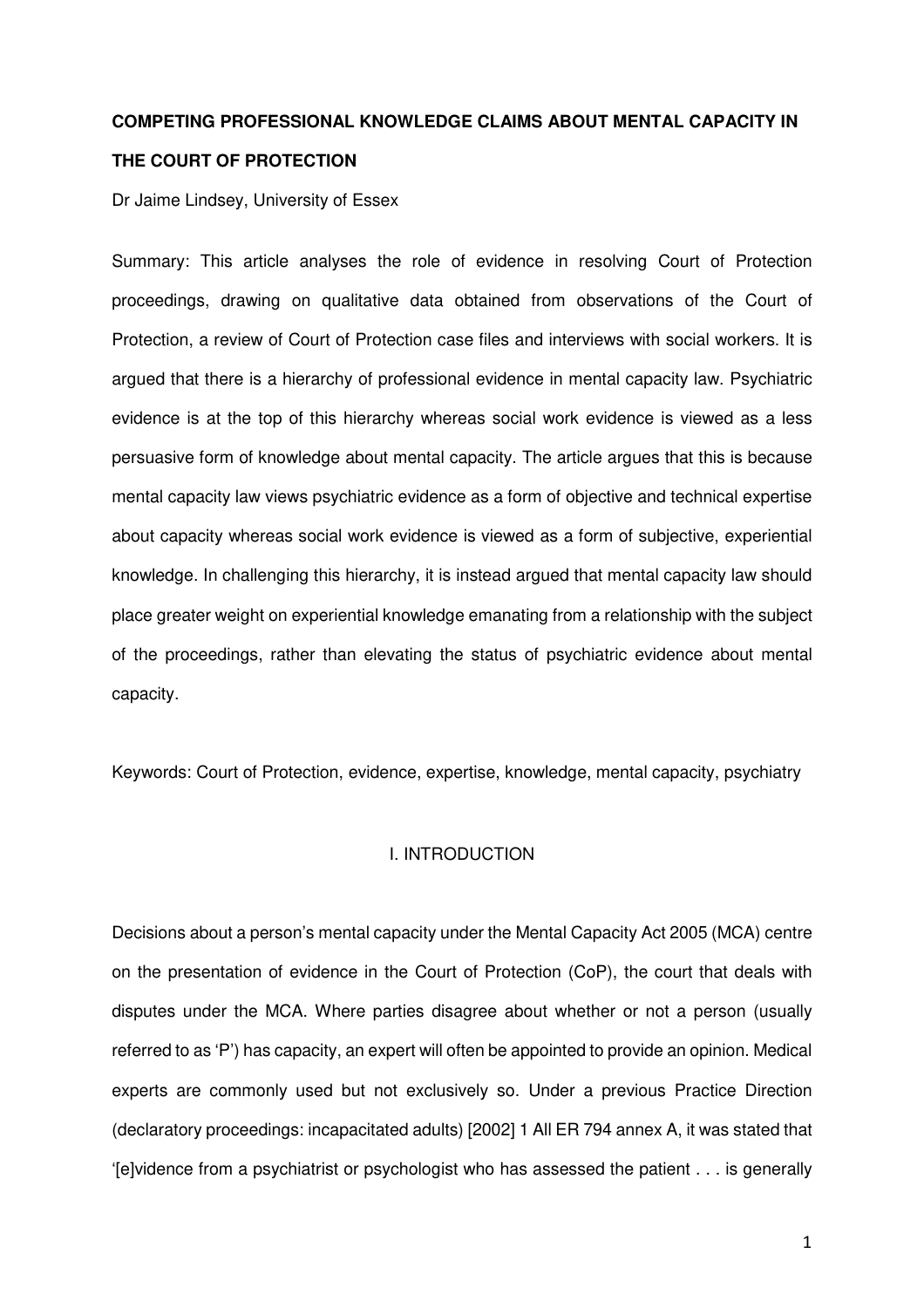required' but now the law makes clear that psychiatric evidence is not always necessary.<sup>1</sup> In this article, I show that there is a hierarchy of professional evidence in mental capacity law, with psychiatric evidence dominating and evidence from others, such as social workers, having less influence. This hierarchy underlines concerns about the medicalisation of mental capacity law<sup>2</sup> and suggests that law's deference to medical professionals remains entrenched despite developments post-*Bolam*.<sup>3</sup> I argue that this hierarchy of evidence exists because psychiatric evidence is treated by participants in mental capacity law as a form of objective expertise whereas social work evidence is viewed in more subjective, experiential terms.

When referring to 'knowledge' claims throughout this article I mean a claim to represent the reality or truth of a situation. I understand a reliable knowledge claim to be one that has a persuasive claim to represent truths or, more likely, partial truths,<sup>4</sup> about phenomena. In this sense a reliable knowledge claim is a claim to objectivity, albeit such claims are always constrained by a range of factors such as bodies, resources and linguistic practices, which impact on the availability of accurate knowledge. I develop this understanding of knowledge to consider the way that mental capacity law accepts psychiatric knowledge as expertise and discounts knowledge drawn from other professional experience, such as social work evidence. By discounting experiential knowledge the CoP bases its decisions about mental capacity on a narrower range of (often psychiatric) evidence. Yet this preference for psychiatric knowledge is often not in the interests of P. For example, only a limited number of psychiatrists have the relevant experience and willingness to prepare reports alongside their daily clinical work,

<sup>1</sup> *G v E* [2010] EWCA Civ 822 para 61.

<sup>2</sup> This has been recognised by others in relation to other areas of medical ethics see M Brazier and J Miola (2000) 'Bye-bye Bolam: A Medical Litigation Revolution?' 8 Medical Law Review. 85. In relation to mental capacity, Case argues that there remains evidence of judicial deference in reported judgments, see P Case, (2016) 'Negotiating the domain of mental capacity: Clinical judgement or judicial diagnosis?' 16 Medical Law International 174.

<sup>3</sup> For example post developments in both *Bolitho v City and Hackney Health Authority* [1998] A.C. 232 and *Montgomery v Lanarkshire Health Board* [2015] UKSC 11, see also C Foster and J Miola, (2015) 'Who's in charge? The relationship between medical law, medical ethics, and medical morality?' 23 Medical Law Review 505 and S Devaney and S Holm (2018) 'The transmutation of deference in medicine; An ethico-legal perspective' 26 Medical Law Review 202.

<sup>4</sup> M Harris, 'Anthropology and Postmodernism' in MF Murphy and ML Margolis (eds), *Science, Materialism and the Study of Culture* (University Press of Florida 1995).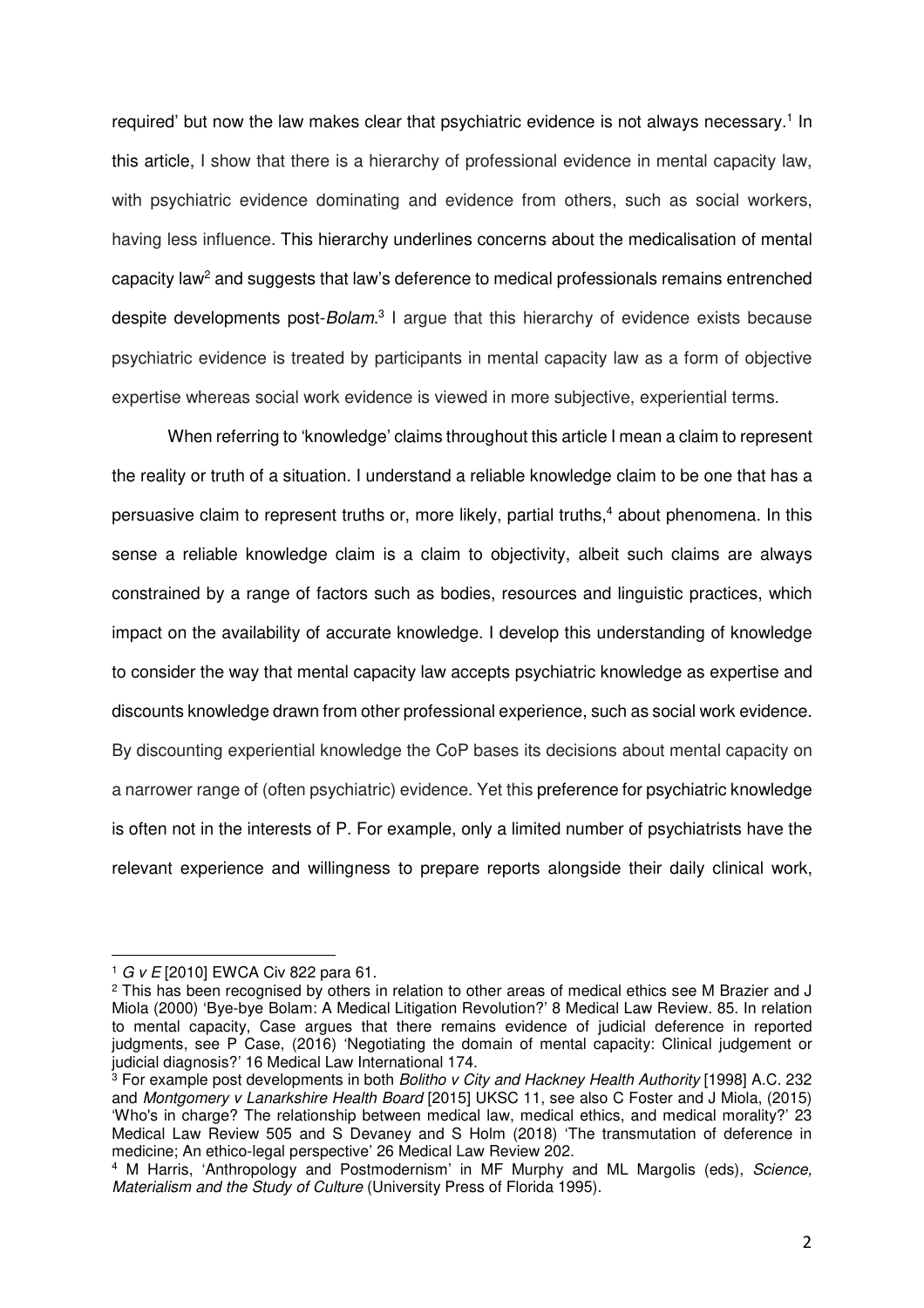meaning that the same experts are used repeatedly.<sup>5</sup> The over-reliance on psychiatric experts can create delays in cases reaching a conclusion and also 'include the possibility that the precepts of psychiatry and medicine may work against the statutory presumption of capacity'.<sup>6</sup>

The article makes these arguments based on data from an empirical study for which I observed eight CoP cases over 11 hearings, reviewed 20 CoP case files and carried out eight in depth interviews with social workers. The CoP makes decisions about a person's mental capacity and, if they are found to lack capacity, then the court can make certain decisions in their best interests. Most often cases are brought to the CoP where there is a dispute between the parties, whether that be P, P's family members and/or health and social care professionals. This is one of the first published studies using empirical data obtained from accessing the CoP,<sup>7</sup> with the court only recently opening up access, having been a private court for a number of years.<sup>8</sup> This research therefore contributes to the increasing transparency of the CoP, which has increased efforts in this regard in recent years. The qualitative data obtained has been analysed to consider the role of psychiatric and social work evidence in CoP proceedings, going beyond the information recorded in publicly accessible judgments.

Before setting out the methods used, the article starts with a discussion of the role of expert and experiential evidence in CoP proceedings. Following discussion of the nature of knowledge and expertise, I use the data obtained and reported case law to argue that there is a hierarchy of evidence in mental capacity law, with psychiatric evidence being attributed greater authority than the evidence of social workers. In the following section I set out the reasons underpinning this hierarchy, arguing that psychiatric evidence is treated by participants in mental capacity law as a form of objective expertise whereas social work

<sup>&</sup>lt;sup>5</sup> P Case (n2).

<sup>6</sup> *Ibid*, 199.

<sup>7</sup> L Series, P Fennell and J Doughty, *The Participation of P in Welfare Cases in the Court of Protection*  (Cardiff 2017), L Series, P Fennell, J Doughty and A Mercer, *Welfare cases in the Court of Protection: A statistical overview* (Cardiff 2017), J Lindsey, (Forthcoming), 'Testimonial Injustice and Vulnerability: A qualitative analysis of participation in the Court of Protection', *Social and Legal Studies*.

<sup>&</sup>lt;sup>8</sup> Initially the rules changed to make the CoP more transparent via the Court of Protection Practice Direction - Transparency Pilot. The transparency changes were made permanent in the Court of Protection Rules 2017 (CoPr).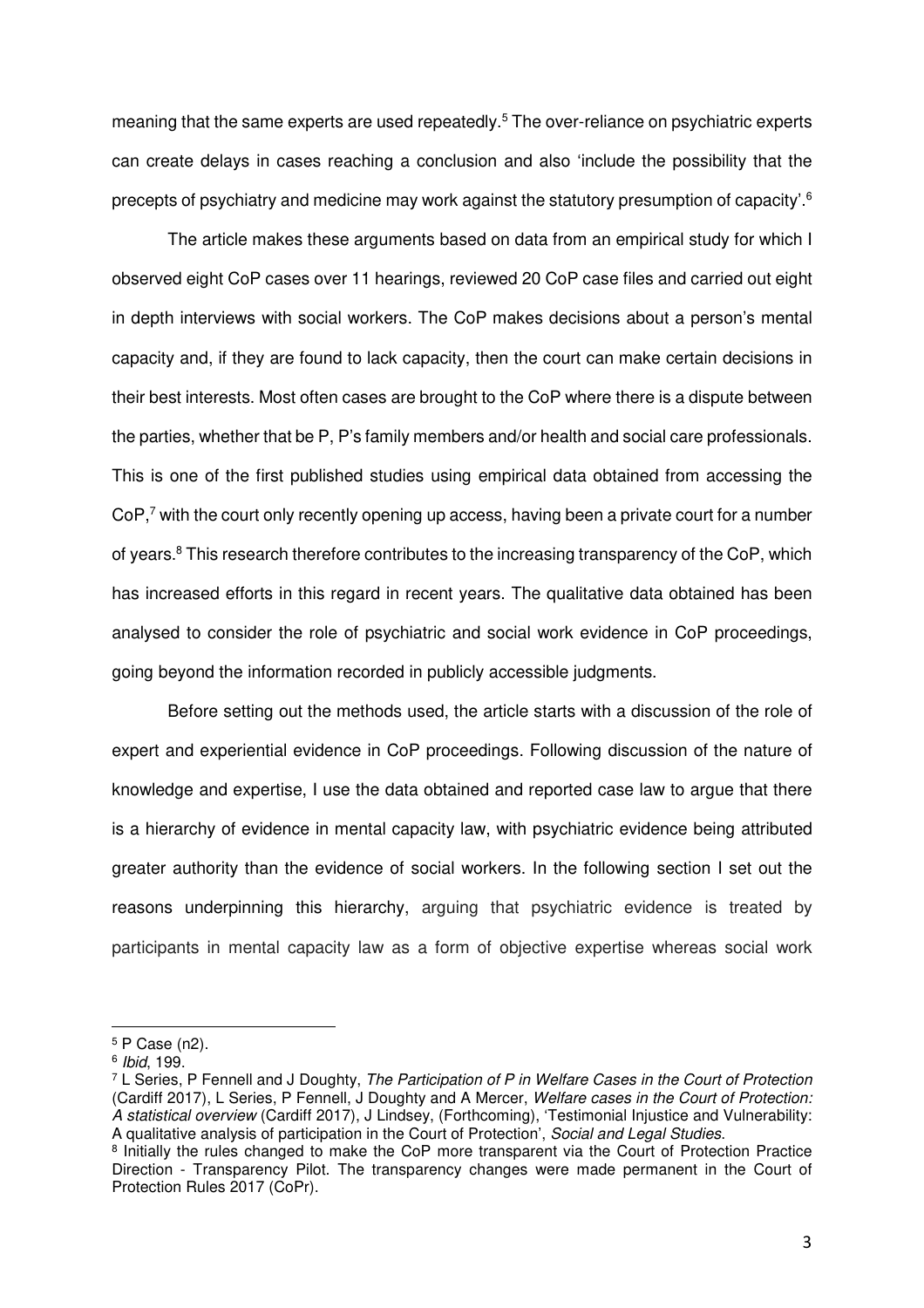evidence is viewed in more subjective, experiential terms. I criticise this characterisation, arguing that psychiatric evidence is often highly subjective yet framed in technical, clinical and objective language. In the final section, a relational approach to *assessing* capacity is advanced, which values the experiential knowledge of those professionals who have a relationship with P. In particular, my contribution to debates around reform include that capacity should be assessed by a professional who has an established relationship with P as this is more likely to be facilitative of P's capacity.

# II. CONTEXT: PROFESSIONAL EVIDENCE IN THE COURT OF PROTECTION

Evidence is central to legal decisions. Yet the reliability of evidence varies depending on the knowledge of the evidence giver. In this section I discuss the role of professional evidence in the CoP and consider how different ways of understanding knowledge help us to understand evidence. Knowledge can be based on technical expertise, experience or, more often, a combination of both. Yet in the CoP, the focus is explicitly on expert evidence rather than experiential evidence and, moreover, experts who can provide an 'objective, unbiased opinion'.<sup>9</sup>

### *Requirements for expert evidence*

In the CoP, expert evidence is used to help judges make decisions about mental (in)capacity. According to the Court of Protection rules 2017, expert evidence is restricted to that which is 'necessary to assist the court to resolve the issues in the proceedings'.<sup>10</sup> An expert is appointed to provide an 'objective, unbiased opinion on matters within the expert's expertise, and should not assume the role of an advocate.'<sup>11</sup> There is no detail on which types of expert

<sup>9</sup> CoPr PD 15A.

<sup>10</sup> CoPr 15.3.

<sup>11</sup> CoPr PD 15A.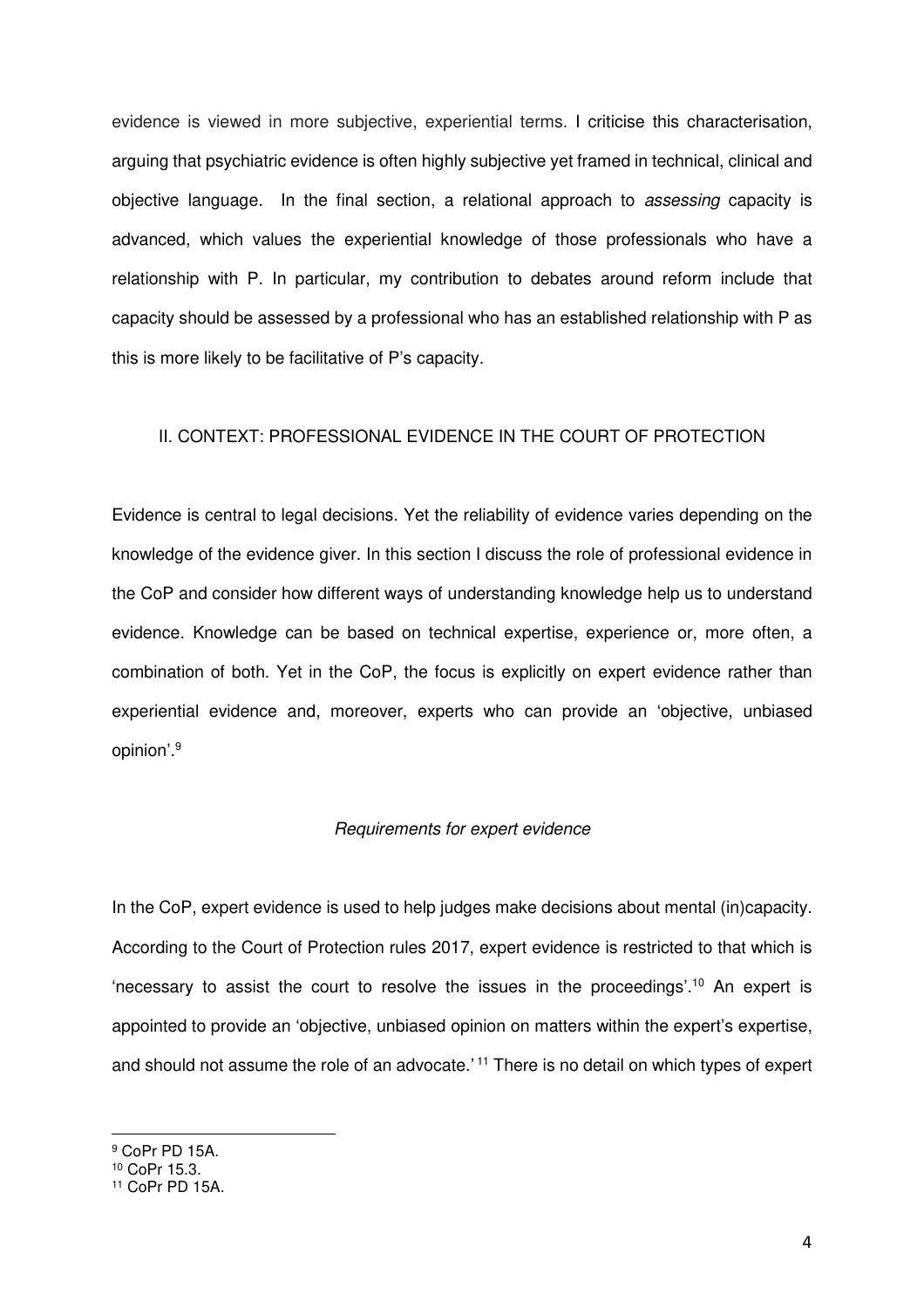should be used, but case law suggests that there is no requirement for a capacity assessment to be carried out by a person with psychiatric or other specific medical expertise.<sup>12</sup> For example in *A Local Authority v SY* Keehan J stated: <sup>13</sup>

I am told by counsel that it is more usual for the assessment of capacity to be undertaken by a medical practitioner or a psychiatrist. The assessment in this case demonstrates that an appropriately qualified social worker is eminently suited to undertake such capacity assessments.

Despite this legal position, in practice medical professionals are more likely to be used as expert witnesses about capacity.<sup>14</sup> Donnelly, for example, explains that '[c]ourts have long relied heavily on expert medical evidence regarding capacity'.<sup>15</sup> Yet as this reliance is not required by case law or statute, I analyse the different knowledge claims that underpin professional evidence to examine why medical (specifically psychiatric) experts still dominate mental capacity law. Whilst the rhetoric of mental capacity law is that *any professional* can provide expert evidence on capacity, in practice CoP judges still attribute greater authority to medical (more particularly psychiatric) evidence.<sup>16</sup>

'Expert knowledge' is used to describe a form of specialist knowledge.<sup>17</sup> Whilst there may be various sub-categories of expertise such as contributory or interactional,<sup>18</sup> I focus on

<sup>12</sup> *G v E* [2010] EWCA Civ 822 para 61.

<sup>13</sup> [2013] EWCOP 3485 para 22.

<sup>&</sup>lt;sup>14</sup> See Table one which provides an insight into the evidence used in the sample of cases that I obtained. An analysis of case law also supports this argument as in many cases judges refer to the 'medical' or 'clinical' evidence on capacity, for example see *PH v A Local Authority* [2011] EWHC 104 and *CS (Termination of Pregnancy)* [2016] EWCOP 10. This is also reinforced by other analyses of evidence in the CoP, see P Case (n2).

<sup>&</sup>lt;sup>15</sup> M Donnelly, (2009) 'Capacity assessment under the Mental Capacity Act 2005: Delivering on the functional approach?' 29 Legal Studies 464, 469.

<sup>&</sup>lt;sup>16</sup> P Skowron (Forthcoming) The relationship between autonomy and adult mental capacity in the law of England and Wales' Medical Law Review.

<sup>17</sup> For further discussion of expert evidence in the law see D Dwyer, *The judicial assessment of expert evidence* (Cambridge University Press 2008).

<sup>&</sup>lt;sup>18</sup> H Collins and R Evans, (2002) 'The Third Wave of Science Studies: Studies of Expertise and Experience' 32 Social Studies of Science 235 and H Collins and R Evans, *Rethinking expertise* (University of Chicago Press 2008).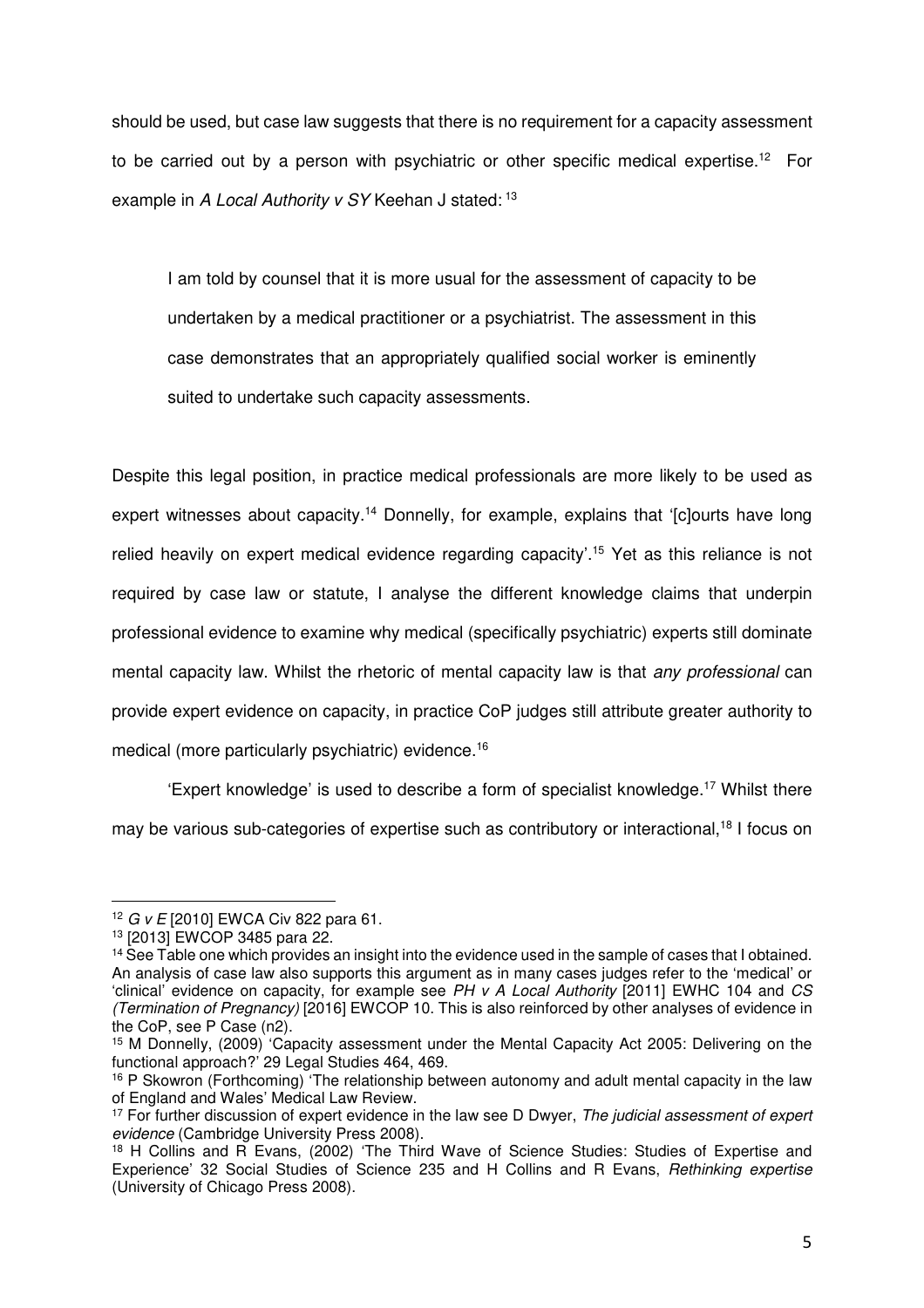technical expert knowledge claims as these claims dominate expert evidence in legal proceedings. Expert knowledge claims are ultimately claims to objectivity; they are claims to likelihoods of truth informed by specialist knowledge that represents society's best understanding of phenomena.<sup>19</sup> A claim to possessing objective knowledge is a claim to have knowledge that represents the likely truth of a situation that will, in turn, enable the court to make a decision based on reliable evidence from specialists in the field. However, all knowledge is, to varying degrees, constrained by our ability to understand information. Whether because the information available is incomplete, a lack of resources, personal factors or linguistic constraints, objective knowledge claims are more likely claims to partial truths<sup>20</sup> about phenomena.

Courts rely on expert evidence to inform them about domains which are beyond their own expertise.<sup>21</sup> That is why lawyers are generally not allowed to be expert witnesses as the judge is the expert in the law. An individual can gain specialist technical knowledge based on research, learning, skill or practice within a field. Even though expert knowledge is technical, that technical knowledge must also have been put into practice. For example, an experienced surgeon likely has an objectively reliable claim to possessing technical surgical expertise. This is because she has learned and practised the technical skills required to perform a specific task, which could also be performed by another should they learn the same skills. Technical expertise is, in many cases, a reliable form of objective knowledge because it is based on evidence of effectiveness, which can be replicated by others. However, knowledge treated by law as technical expertise is often founded upon highly subjective knowledge about the world. For example, McKenna and Graham argue that '[t]echnocratic discourse appears to be objective and rational because of its pseudoscientific appearance. But it is precisely the

<sup>19</sup> M Harris, 'Anthropology and Postmodernism' in MF Murphy and ML Margolis (eds), *Science, Materialism and the Study of Culture* (University Press of Florida 1995). <sup>20</sup> *Ibid.*

 $21$  For example, Dwyer highlights that expert evidence has three key features – it represents opinion rather than fact, it is the product of specialist knowledge and it is presented by witnesses who represent practice outside of the law, (n17), 75-76.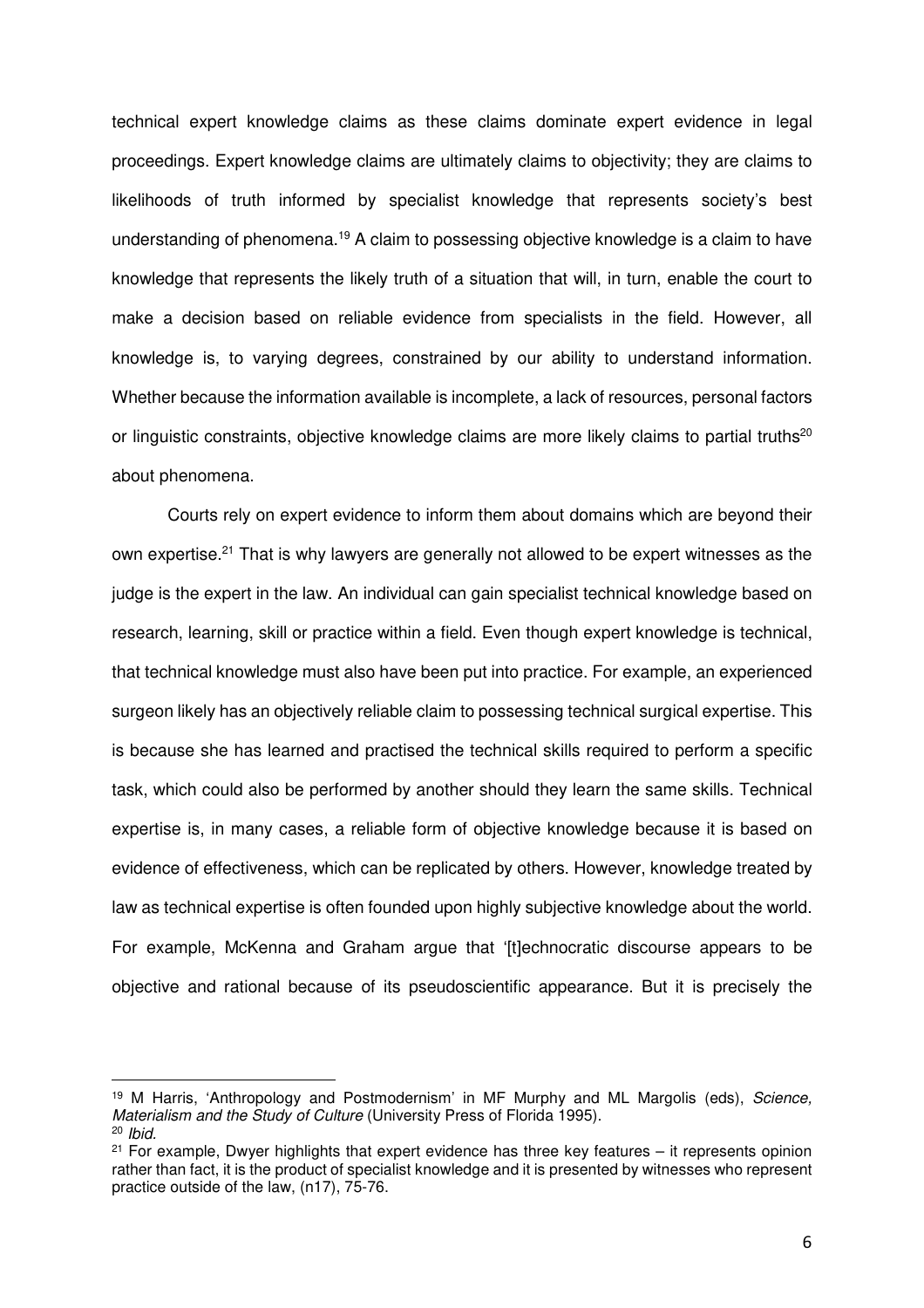opposite in most cases'.<sup>22</sup> By this they mean that in using language that appears objective, the communicator can obscure the value judgements contained within. Whilst not always so, one effective way of persuading others is through the use of objective and scientific language. However, the content of what is being said must also stand up to scrutiny.

One of the ways law identifies expert knowledge is where the profession has historical legitimacy and support from professional bodies.<sup>23</sup> This approach to expertise does not *necessarily* mean the knowledge claim is legitimately technical or objective, merely that it is one way that the law categorises knowledge as expertise. In seeking to rely on a new domain of expertise, as occurred with forensic psychiatry experts in criminal trials.<sup>24</sup> the party would have to convince the court this was necessary to help resolve the dispute. Yet in cases such as these, where law defers to expertise, it often allows other professions with historical legitimacy to intervene instead.<sup>25</sup> This occurred in criminal trials where women who had been subjected to domestic abuse then killed their abusive partner. In those cases where law chose not to imprison the 'battered woman<sup>'26</sup> it instead constructed their situation in 'psy' terms, meaning in ways constructed by professions that deal with the human mind including psychiatry, psychology and psychotherapy. As a result of this 'psy' construction, the law did not punish the women in question through imprisonment but instead required them to undergo

<sup>22</sup> BJ McKenna and P Graham, (2000) 'Technocratic Discourse: A Primer' 30 Journal of Technical Writing and Communication 223, 224.

<sup>&</sup>lt;sup>23</sup> See list of specialities: British Medical Association <https://www.bma.org.uk/advice/career/studyingmedicine/insiders-guide-to-medical-specialties/nhs-career-choices> accessed 14 June 2018 and<br>General Medical Council <https://www.gmc-uk.org/education/standards-guidance-and-General Medical Council <https://www.gmc-uk.org/education/standards-guidance-andcurricula/curricula> accessed 14 June 2018.

 $24$  A Loughlan and T Ward, (2014) 'Emergent Authority and Expert Knowledge: Psychiatry and Criminal Responsibility in the UK' 37 International Journal of Law and Psychiatry 25.

<sup>25</sup> C Smart, *Feminism and the Power of Law* (Routledge 1989).

<sup>26</sup> LE Walker, *The Battered Woman Syndrome* (Springer 2009).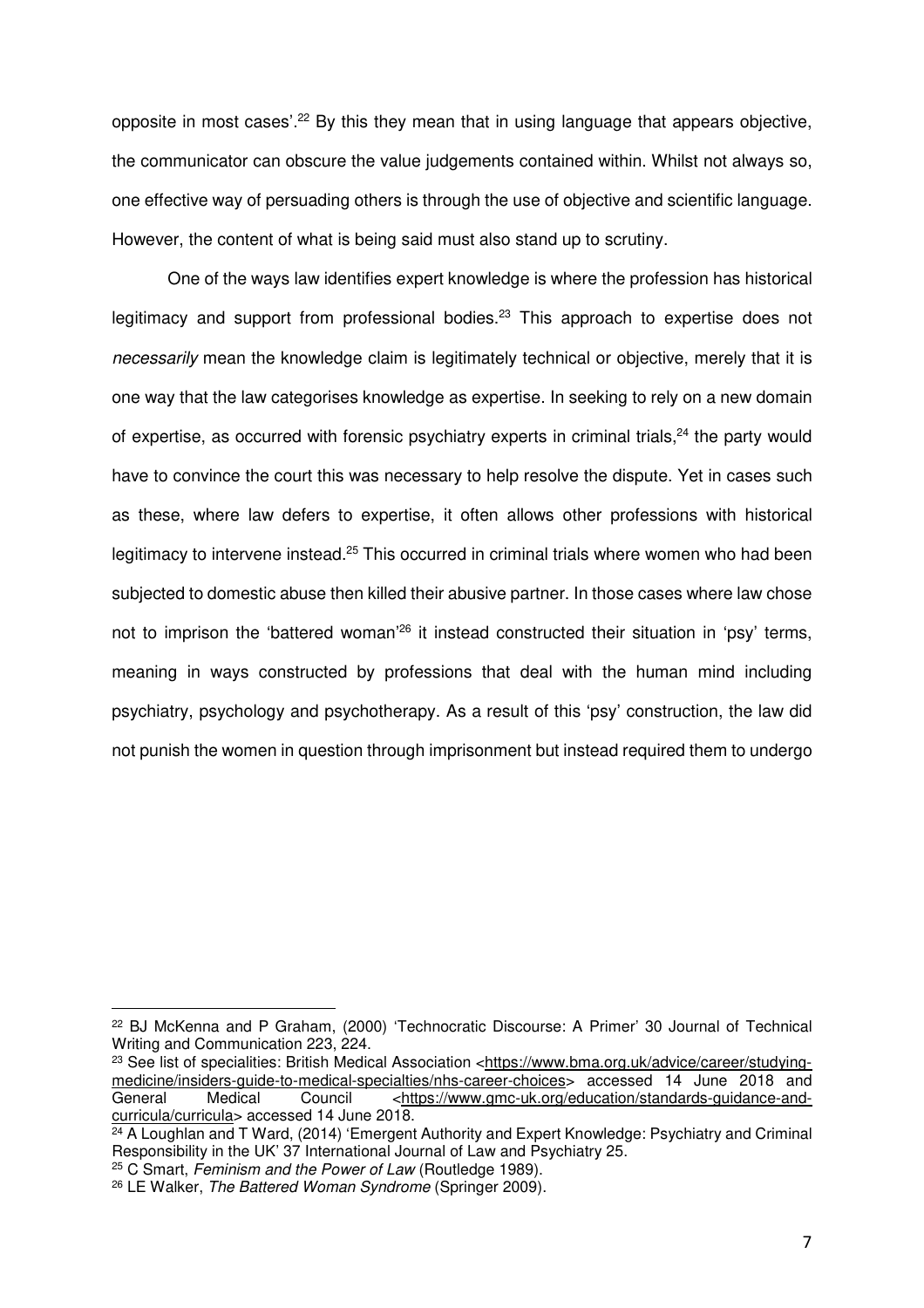psychiatric treatment.<sup>27</sup> This highlights law's role in deciding who can be recognised as an expert and law has a history of deference to medicine in this regard.<sup>28</sup>

The role of deference is particularly relevant to the way that law receives medical evidence. *Bolam* centred on the expertise of diagnosis and treatment, with the judge directing that a man 'is not guilty of negligence if he has acted in accordance with a practice accepted as proper by a responsible body of medical men skilled in that particular art.<sup>29</sup> Whilst this approach has been modified, $30$  it still represents the cornerstone of how medical (and other) expertise is received by law and has extended beyond the traditional domain of diagnosis and treatment through *'Bolam*isation'.<sup>31</sup> As described by Brazier and Miola, *Bolam*isation is the phenomenon that deference to the medical profession expands beyond the core of medical expertise to non-clinical issues. I suggest throughout that *Bolam*isation is present in the mental capacity context, which contributes to the dominance of psychiatric experts. Medical expertise is arguably required about mental capacity if it is accepted that a diagnosis is required under the section 2 MCA requirement of 'an impairment of, or disturbance in, the functioning of the mind or brain'.<sup>32</sup> In this regard, the article contributes to wider debates about the operation of the MCA, specifically that section 2 MCA need not be interpreted as a diagnostic test, which, in turn, should lead to less reliance on medical evidence. However, in relation to section 3 MCA, the legitimate role of medical expertise is less apparent. This 'functional' aspect of the test requires that the person understands the information relevant to the decision,<sup>33</sup> is able to

<sup>&</sup>lt;sup>27</sup> For an exploration of the role of 'psy' professionals and their relationship with law see: C Smart, *Feminism and the Power of Law*, Armstrong, I (1999) 'Women and their 'uncontrollable impulses': The medicalisation of women's crime and differential gender sentencing' 6 Psychiatry, Psychology and Law 67.

<sup>28</sup> Perhaps the most well-known example of this is *Bolam v Friern Hospital Management Committee* [1957] 1 WLR 582 but the relationship between law and medicine goes back much further, see MB Kapp, (1985) 'Medicine and law. A symbiotic relationship?' 78 The American Journal of Medicine 903 and for a more recent analysis see Devaney and Holm (n3).

<sup>29</sup> *Bolam v Friern Hospital Management Committee* [1957] 1 W.L.R. 582, 587.

<sup>30</sup> For example by *Bolitho v City and Hackney Health Authority* [1998] A.C. 232.

<sup>31</sup> M Brazier and J Miola (n2) and C Foster and J Miola (n3).

<sup>&</sup>lt;sup>32</sup> This would most likely be adduced from a psychiatrist, but medical experts in other areas might also be relevant, such as neurology or gerontology.

 $33$  MCA s $3(1)(a)$ .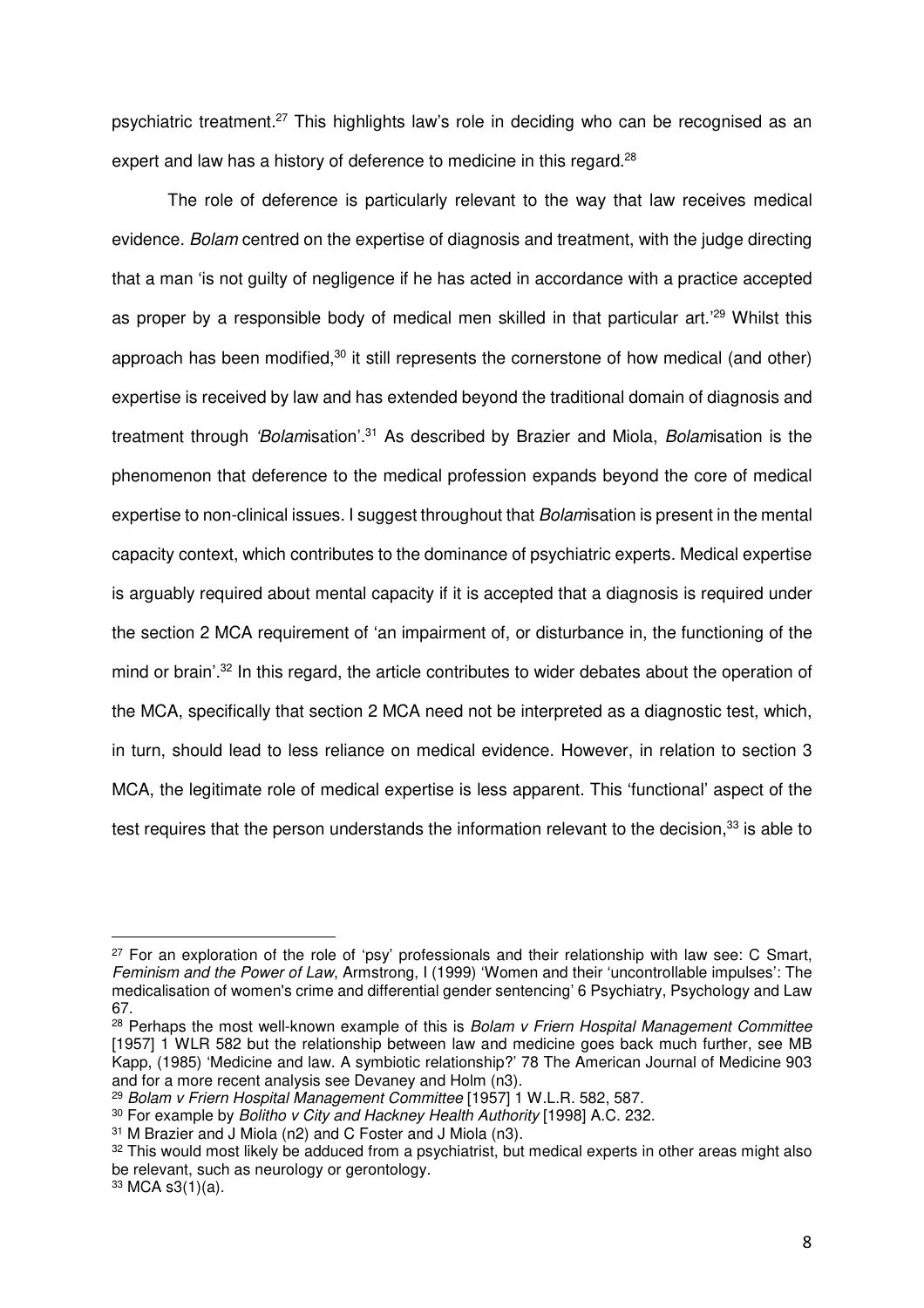retain that information, $34$  use or weigh it as part of the decision-making process,  $35$  is able to communicate the decision<sup>36</sup> and appreciate the reasonably foreseeable consequences of the decision.<sup>37</sup> These issues, it is later argued, require a more holistic understanding of the individual and how they make decisions, rather than 'objective, unbiased' expertise as outlined in the CoPr.

# *The role of evidence from experience*

By contrast, experiential knowledge refers to knowledge gained form a person's individual experiences. It emanates from a person's perception of things and, in the professional context, this perception comes from professional experience. Having experience does not automatically equate to having knowledge, but experience can underpin a knowledge claim by providing an increased understanding of phenomena.<sup>38</sup> A knowledge claim based on experience need not possess evidential certainty to be reliable but should still have 'sufficient rigour for proceeding'.<sup>39</sup> This means that a reliable experiential knowledge claim must have some basis in reality, rather than being an untruth, for example as proven by a more objective source such as an image recording that contradicts the person's account.

Evidence given in legal proceedings based on personal experience is often viewed as a less persuasive knowledge claim than expert knowledge, albeit it may have strong rhetorical value. For example, despite strong rhetoric in some cases that the person's views should be paramount,<sup>40</sup> it is still common for best interests decisions to be taken which go against the expressed wishes of P. However, evidence from professional experience may have a stronger knowledge claim than evidence from personal experience. For example, in the CoP a

<sup>34</sup> MCA s3(1)(b).

<sup>35</sup> MCA s3(1)(c).

<sup>36</sup> MCA s3(1)(d).

 $37 \text{ MCA } $3(4).$ 

<sup>38</sup> H Collins and R Evans (n18).

<sup>&</sup>lt;sup>39</sup> M Lee, (2017) 'Knowledge and landscape in wind energy planning' 37 Legal Studies 3, 12.

<sup>40</sup> *Aintree University Hospitals NHS Foundation Trust v James* [2013] UKSC 67, *Wye Valley NHS Trust v B* [2015] EWCOP 60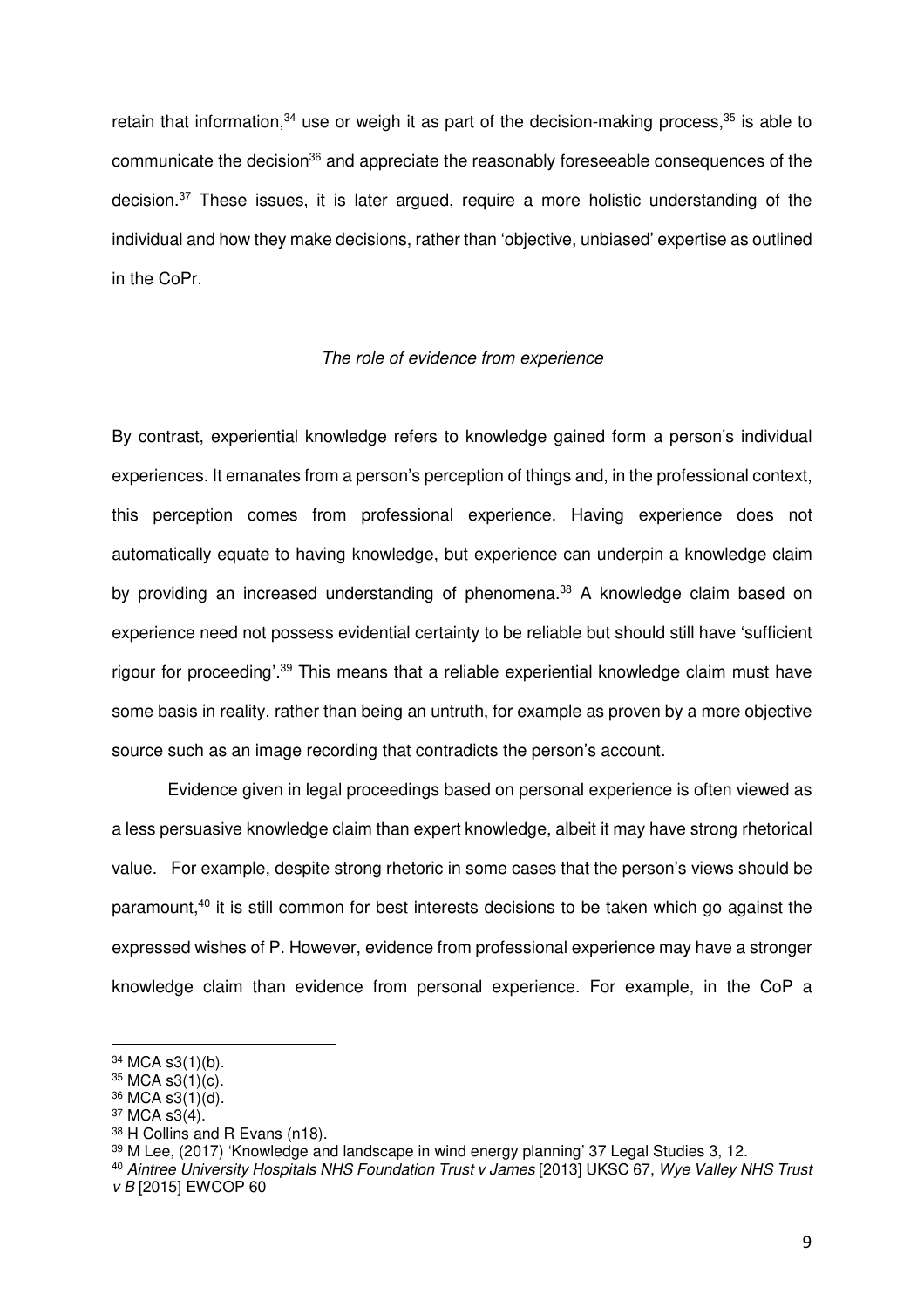professional who can draw on their experience of working with P might be able to provide more informed examples of P's capacity. This is indirectly reflected in the quote from the *SY* case noted above as SY's social worker was able to provide 'a full, detailed and helpful assessment' of her capacity, $41$  which was likely based on the social worker's detailed experiential knowledge of SY.

Professional experiential knowledge is gained from the individual's personal interaction with the world but relates to matters in their professional lives for which they may also have professional certification. Evidence from professional experience is distinct from technical knowledge as it relies heavily on professional judgement.<sup>42</sup> Part of professional experiential knowledge is therefore having the experience to make judgement calls. Making the right professional judgement call is often based on the individual's own experiences and insights rather than on objective criteria. Social workers, for example, draw on their professional judgement about what works in a given case, rather than advancing an obviously technical solution such as the use of particular medication or other 'treatment'. In this respect social workers can provide evidence on a wider range of factors than a medical professional might have in relation to a specific patient. However, it may be more difficult for social workers to couch this judgement in the objective or technical 'psy' language.

Experiential knowledge may be less persuasive in the legal context because it is viewed to be more subjective than technical expertise. Yet as Skowron explains in respect of evidence about best interests: 43

Attention to subjectivity increases the likelihood of a person's wishes determining their objective best interests, for considering things from the person's point of view tends to make their wishes central, instead of merely one view among many.

<sup>41</sup> [2013] EWCOP 3485 para 21.

 $42 \text{ M}$  Lee (n39).

<sup>43</sup> P Skowron (n16), 18.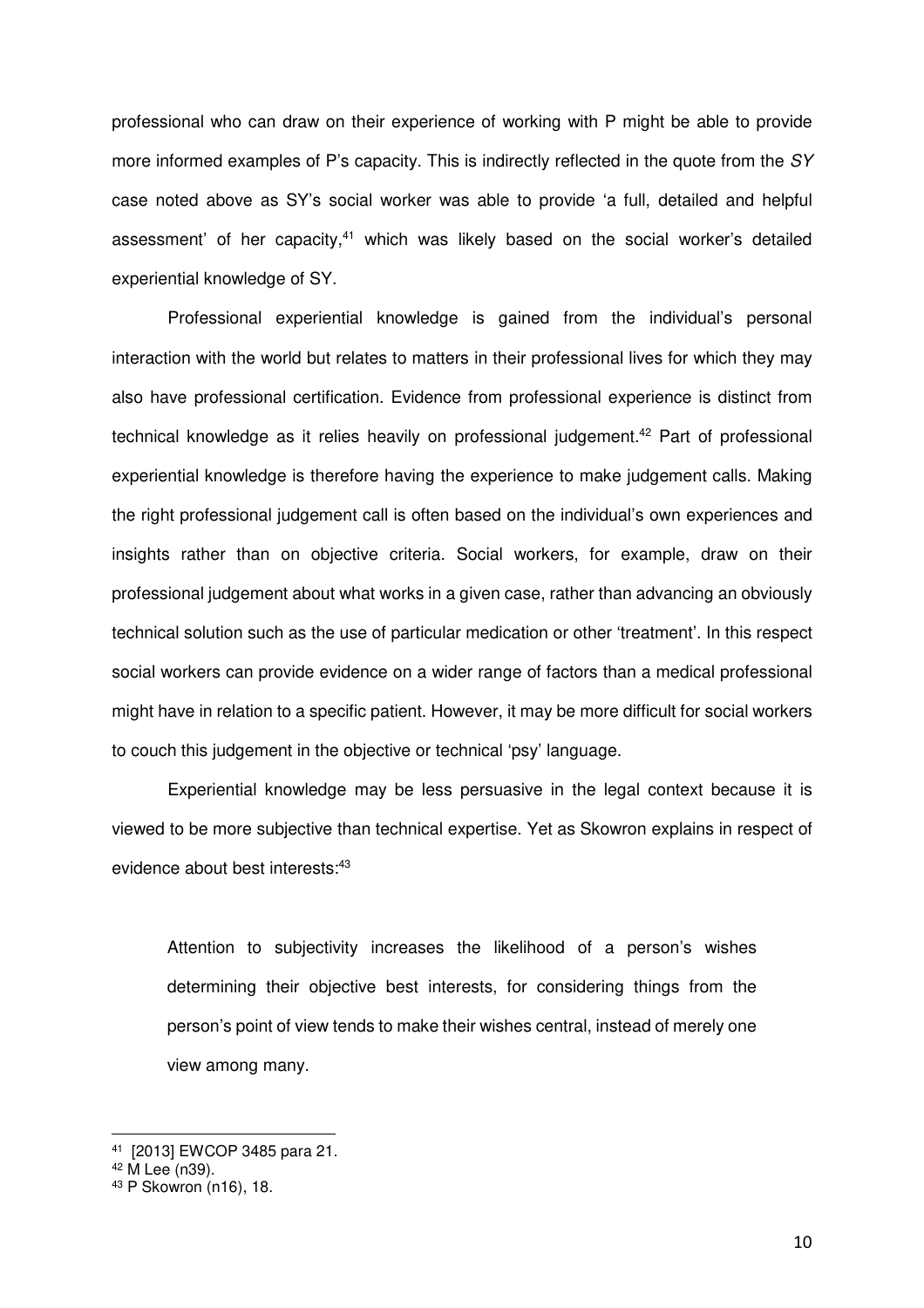This argument applies to professional evidence about capacity too. Having a professional provide an experiential account of P can contribute to the court's 'objective' determination of whether or not P has capacity. Knowledge gained from experience of P can enable the professional to provide more realistic examples to strengthen their conclusions on capacity, based on an understanding of P's life. Reciting abstract technical knowledge should be less persuasive than hearing the professional describe their experiences of observing P's decisionmaking in real life situations, or of having attempted different ways of facilitating P's capacity in practice. Similarly, having technical knowledge of the aetiology of a particular mental illness is less likely to be effective for a patient if the psychiatrist lacks experience of how to deal with that condition in practice. However, as I argue throughout, mental capacity law emphasises the objective, technical aspects of psychiatric expertise and discounts social work knowledge because it is characterised in subjective and experiential terms.

# III. METHODS

In undertaking empirical research in this area, my aim was to explore how mental capacity law worked in practice rather than solely analysing legislation and case law. I specifically sought to investigate the role of evidence in mental capacity law proceedings, given the determinative role that evidence plays in resolving legal disputes. Whilst reported judgments are available, not all cases are reported and, furthermore, judgments include the information selected by the judge rather than necessarily reflecting all of the evidence. The three methods used for this research were: interviews with social workers, review of CoP case files and observations of CoP hearings. Eight in depth interviews were carried out with social workers who had experience of working with the MCA. These interviews were carried out to explore social workers' perceptions of mental capacity law, their understandings of capacity assessments and when they take cases to the CoP. Social workers were selected because the vast majority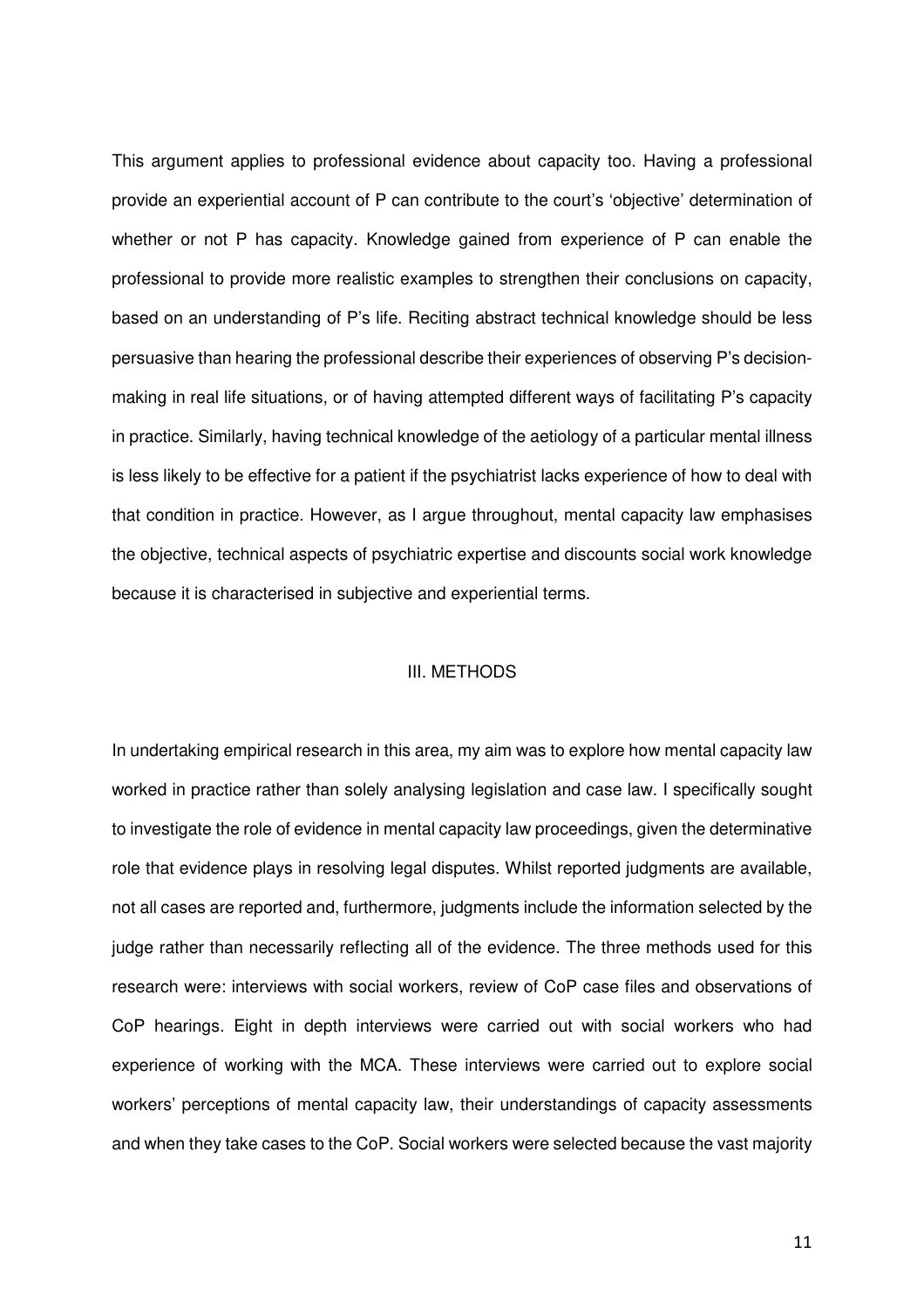of cases in this context,<sup>44</sup> perhaps in contrast to medical treatment cases, are brought to court by local authorities and social workers will therefore be at the centre of many of those decisions.

A review of 20 CoP case files was also carried out alongside observations of eight cases over 11 hearings. The subject matter of the cases concerned capacity to consent to sex, capacity to marry and capacity to decide on contact with others. The CoP aspect of the research was approved by the Vice President of the CoP, Her Majesty's Courts and Tribunals Service and the Ministry of Justice to commence from November 2015 and the research ended in December 2016. I was granted a privileged access agreement by the Ministry of Justice to access case files and observe case hearings. This agreement required that all information recorded was anonymised. The qualitative data collection at the CoP was one of the first research projects of its kind, with the CoP only recently opening up access to researchers and the public. It therefore provides an original insight to CoP cases, most of which remain unreported at the date of publication of this article. The research was given ethical approval by the University of Birmingham Research Ethics Committee and all references to names and initials in this article are anonymised and do not reflect the actual names of any participants in the research.

The key findings of the research include four main conclusions. First, that mental capacity law was used as a tool for dealing with abuse because of weaknesses in the legal framework for adult safeguarding. Second, that mental capacity law reinforces a model of inherent vulnerability, usually perceiving P to be vulnerable because of her disability rather than for situational reasons. Third, the research concluded that P does not participate sufficiently in COP proceedings.<sup>45</sup> Finally, the research concluded that greater weight is placed on psychiatric evidence in mental capacity law rather than on the evidence of other professionals. This latter finding is the focus of this article.

<sup>44</sup> The context I refer to is welfare cases rather than medical treatment cases. In the latter, NHS Trusts are more likely to be involved than local authorities.

 $45$  J Lindsey (n7).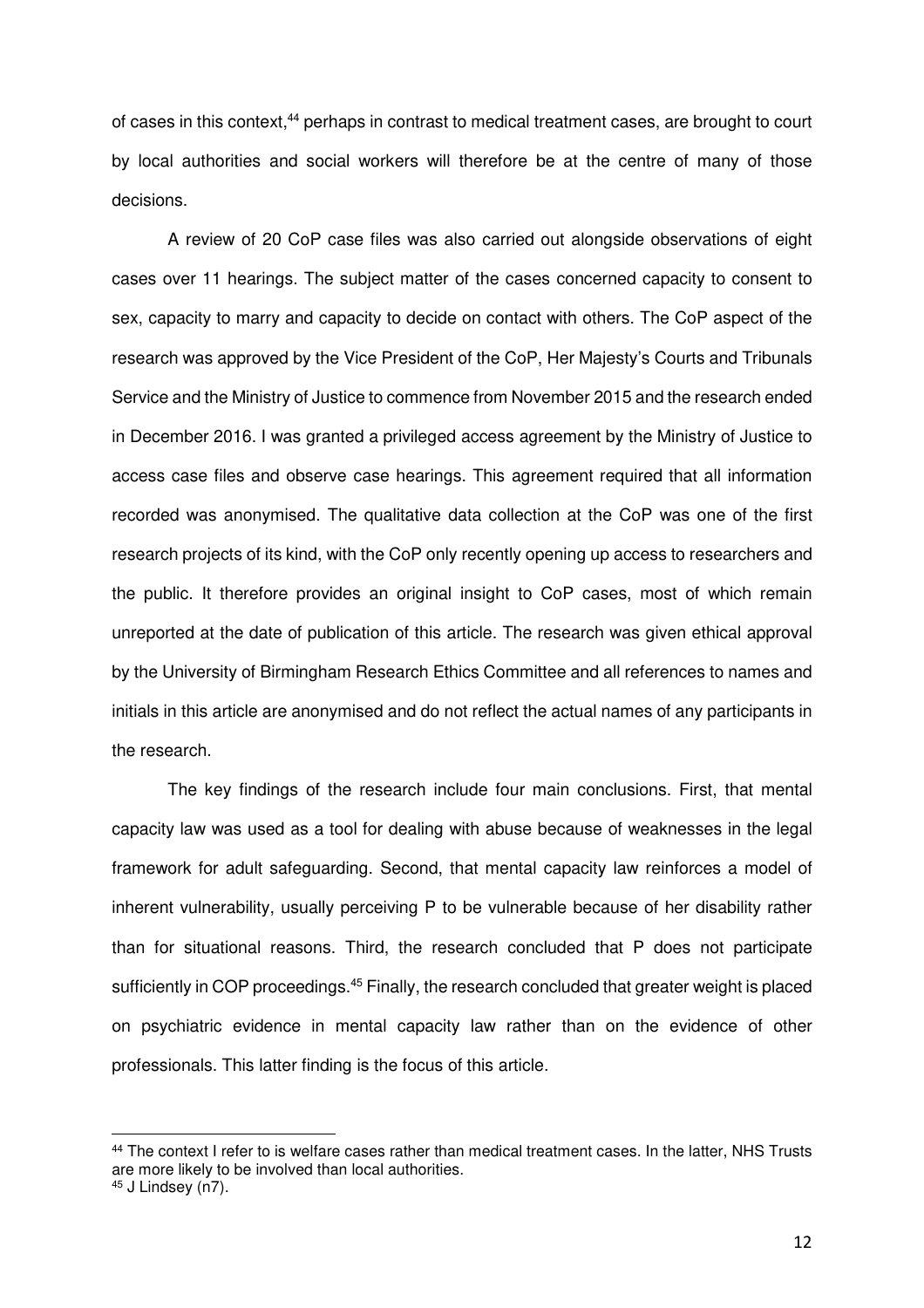### IV. THE HIERARCHY OF EVIDENCE IN MENTAL CAPACITY LAW

In this section I show that there is a hierarchy of evidence in mental capacity law. I focus on the status of psychiatric evidence contrasted with social work evidence. My data suggested that psychiatric evidence had greater authority than the evidence of others such as social workers. This is noteworthy because the way that the CoP treats evidence on capacity is likely to have a 'trickle-down' effect on capacity assessments carried out outside of legal proceedings. By this I mean that if experiential evidence is devalued by the CoP, then it is also likely to be devalued in non-legal settings. It is therefore important to acknowledge the prospect of law-making not being confined to the CoP but also to those (usually psychiatric) experts who have the authority to shape capacity judgements outside of formal legal processes through 'hidden law-making'.<sup>46</sup>

These data also show that psychiatric evidence had a higher evidential status than social work evidence, despite judicial rhetoric to the contrary.<sup>47</sup> For example, one social worker, David, summed up the experiences of my social work interviewees. He told me about a case where he said he was really proud of his preparation but that when it came down to doing the capacity assessment:

I'd gone out with a consultant psychiatrist and looked at what I'd got and he said no don't worry about that I'm gonna do it, so that was a bit irritating… it was the department's responsibility to follow the law in relation to this vulnerable chap but obviously it was then deemed that the health professional

<sup>46</sup> J Montgomery, C Jones and H Biggs, (2014) 'Hidden Law-Making in the Province of Medical Jurisprudence' 77 Modern Law Review 343.

<sup>47</sup> *A Local Authority v SY* [2013] EWCOP 3485 para 22.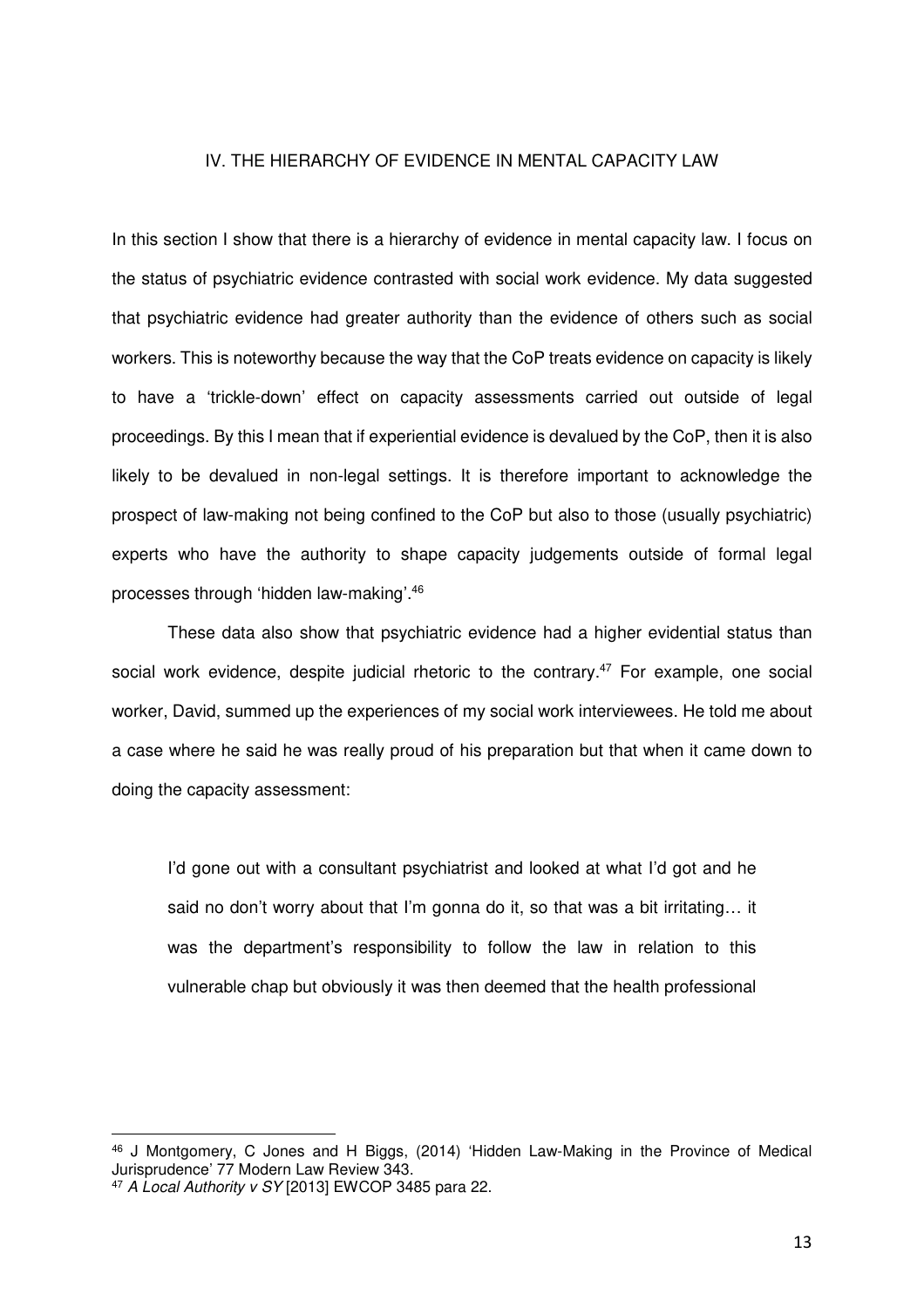would be more senior and more expert than I would in assessing capacity… so he did the assessment, which I was quite frustrated about. [David].<sup>48</sup>

This was reinforced in the CoP case files. As outlined in Table One, the highest proportion (n=6) contained independent expert reports from psychiatrists. This reflects analysis of reported CoP judgments, for example Case found that 73% of witnesses providing expert evidence on capacity were medical professionals, 55% of whom were psychiatrists.<sup>49</sup> Furthermore, in a number of cases, even where P disagreed with the decision of the expert on capacity, her representative accepted the expert evidence and the case proceeded on the basis of agreement and deference to the expert opinion, for example *T City Council v CY*  (expert discipline unknown), *OD v R City Council* (psychiatric report), *P County Council v (1) SE (2) TM* (psychiatric report) and *P CCG v QB* (psychiatric report).

Three cases in my sample contained expert reports from clinical psychologists, highlighting that they were sometimes used instead of psychiatrists, despite the differences. For example, in *H County Council v XC*, the judge, and XC's family, were unhappy with the amount of time that it was taking to conclude the matter and there was difficulty in locating an appropriate expert. There was already social work evidence on capacity but it was not perceived to be independent by XC's family. The judge urged the local authority to appoint an expert and my observational notes record that he stated 'all we need is somebody with expertise in LD [learning disabilities] with adults, huge no [number] of consultant psychiatrists with availability'. He went on to qualify this saying 'I promise you there are a huge number of experienced clinical psychologists available' and ultimately a clinical psychologist was instructed in that case. That the judge had to be so insistent on broadening the range of experts shows the engrained hierarchy in appointing psychiatric experts in the CoP. However,

<sup>48</sup> David was a qualified social worker with experience of working primarily with older adults with mental health needs. 49 P Case (n2), 185.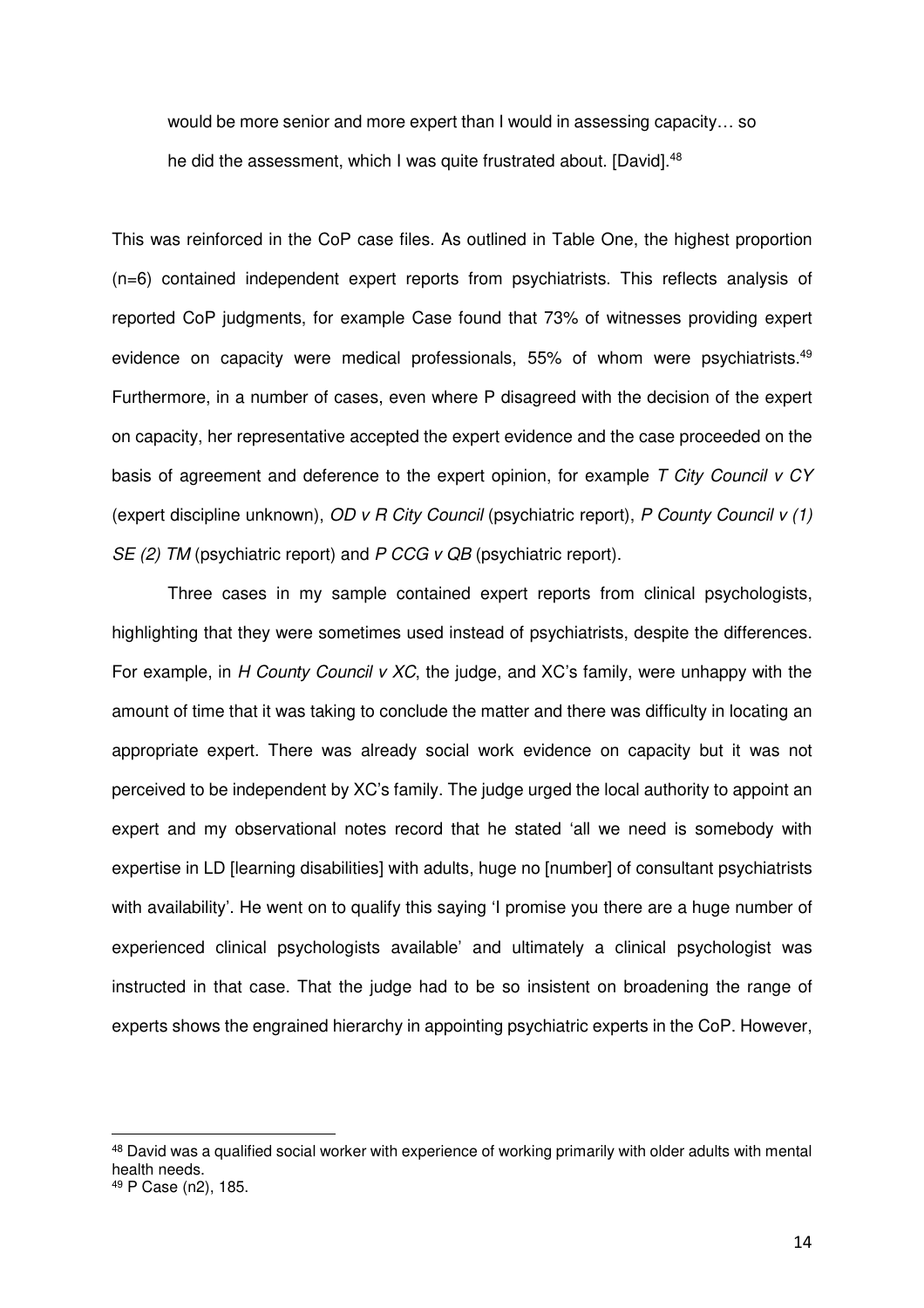the fact that he alternatively suggested a clinical psychologist rather than another professional highlights the preference for 'psy' expertise in relation to mental capacity.

Considering the CoP data further, Table One shows that there were two cases in which independent social work reports were obtained, albeit in both a doctor's report was also obtained.<sup>50</sup> Social work evidence was predominantly used on the 'COP3' application to support the local authority's position on capacity rather than social workers being appointed as independent experts. The CoP has acknowledged that social workers can be recognised as expert witnesses<sup>51</sup> but this is much less common and typically social workers provide evidence to support the application to the CoP and factual witness evidence. In the majority of cases, further evidence was then sought, usually from a psychiatrist, even though in all but one case the professionals reached the same conclusion on capacity. However, this observation is complicated by the issue of independence (discussed further below), as it could be argued that a social worker completing a COP3 form to bring the case to court has already made up their mind about capacity. It is therefore likely to be in P's interests to have an independent expert review the evidence in the hope that they will come to a different decision. Whilst persuasive in theory, I question whether this is the reason that social work evidence is devalued.

A review of recent case law indicates that appointing an independent expert may occur less frequently where the professional completing the COP3 application is a psychiatrist. For example, *Re QQ*<sup>52</sup> concerned an application brought by a psychiatric hospital in relation to a 26 year old patient's capacity to make an advance decision and to decide on medical treatment. In that case Mr Justice Keehan explained:<sup>53</sup>

<sup>50</sup> There is some evidence of a similar approach in reported case law as well, see *London Borough of Redbridge v G & Ors* [2014] EWCOP 485 where an independent psychiatrist and an independent social worker were both instructed.

<sup>51</sup> *LBL v RYJ* [2010] EWCOP 2665.

<sup>52</sup> [2016] EWCOP 22.

 $53$  para 3.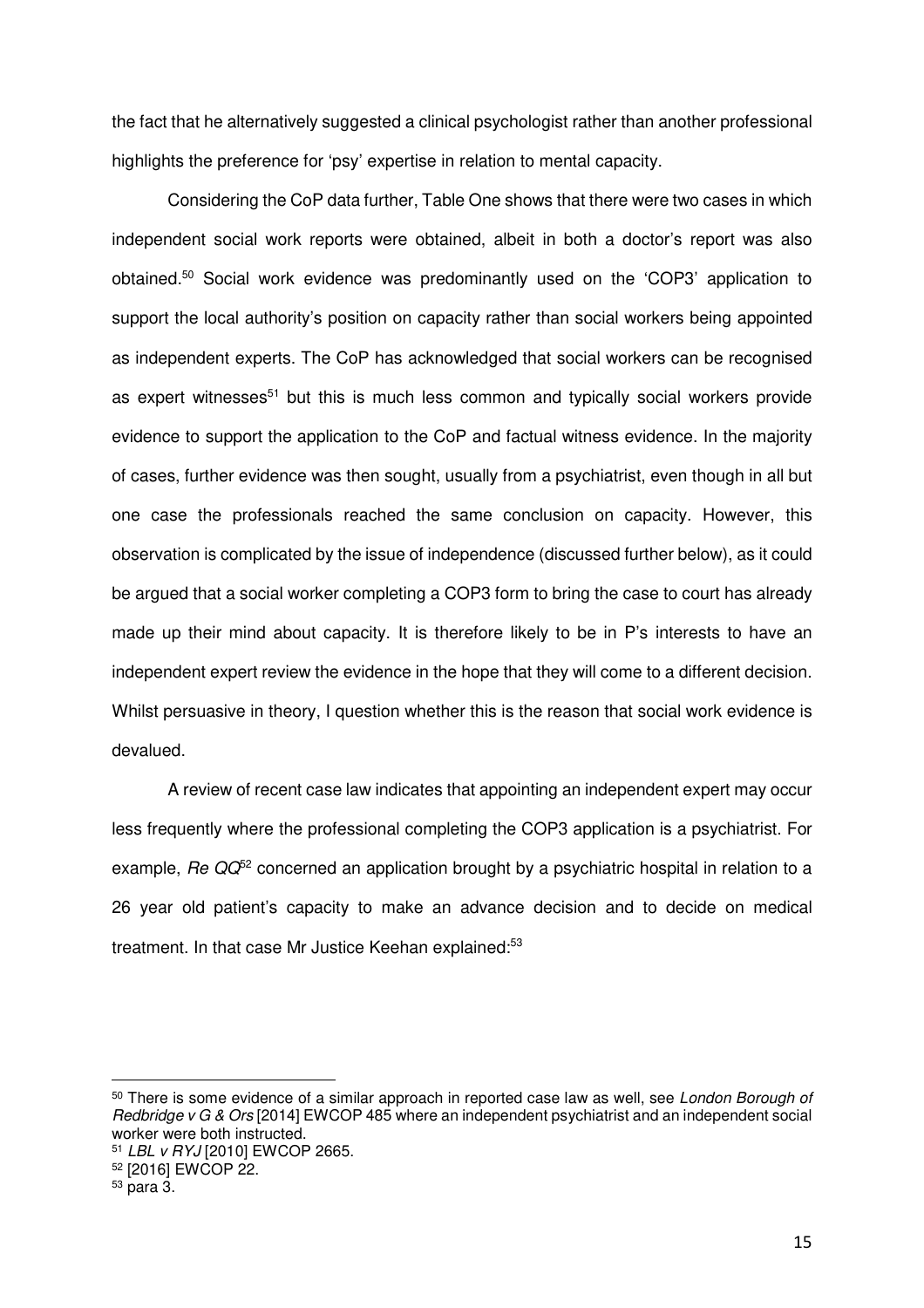Dr G, QQ's responsible and treating clinician for the last 12 months, has prepared three reports, which I have read, and she has given brief oral evidence before me today… Without hesitation I accept entirely the evidence of Dr G…

There is no evidence from the judgment that an independent capacity assessment was obtained. Similarly, in *X v A Local Authority & Anor*<sup>54</sup> capacity assessments were carried out by a psychiatrist and social worker prior to the case reaching the CoP. In the judgment, the psychiatrist's conclusions, that X had capacity, were preferred over the evidence of the key social worker, who concluded that X lacked capacity. There appeared to be no independent expert instructed<sup>55</sup> and the psychiatrist's evidence features throughout the judgment. These are not the only cases where the non-independent clinician's evidence was deferred to.<sup>56</sup> indicating that deference to medical professionals persists in mental capacity law.

This was also reinforced by my data. In only one case, *K County Council v SL*, did the psychiatric evidence come to a completely different finding from the social work evidence, which questions the value in obtaining independent psychiatric reports. In that case the social worker's statement concluded that SL lacked the capacity to marry and to consent to sexual relations. The independent psychiatrist's initial view was that SL lacked the capacity to consent to sexual relations, and therefore marriage, but that because he was 'less certain in this case' than in most, he explained 'I would have to revise this opinion if a person [probably a woman speaking to her alone] was able to get her to describe the sexual act in simple terms and of the risks of infection'. The psychiatrist's subsequent report found that SL had gained capacity and proceedings were withdrawn. In one other case there was also a *partial* reversal of the

<sup>54</sup> [2014] EWCOP 29.

<sup>&</sup>lt;sup>55</sup> Albeit a s 49 MCA report was awaited, from the facts it seems this was to come from X's treating psychiatrist.

<sup>56</sup> See also *AN NHS Trust v A* [2015] EWCOP 71 and *Cambridge University Hospitals NHS Foundation Trust v BF* [2016] EWCOP 26. *Royal Free NHS Foundation Trust v AB* [2014] EWCOP 50 and *Cheshire & Wirral Partnership NHS Foundation Trust v Z* [2016] EWCOP 56 are both similar cases where the treating clinicians' evidence was given weight, albeit in both cases an opinion from another expert was also obtained.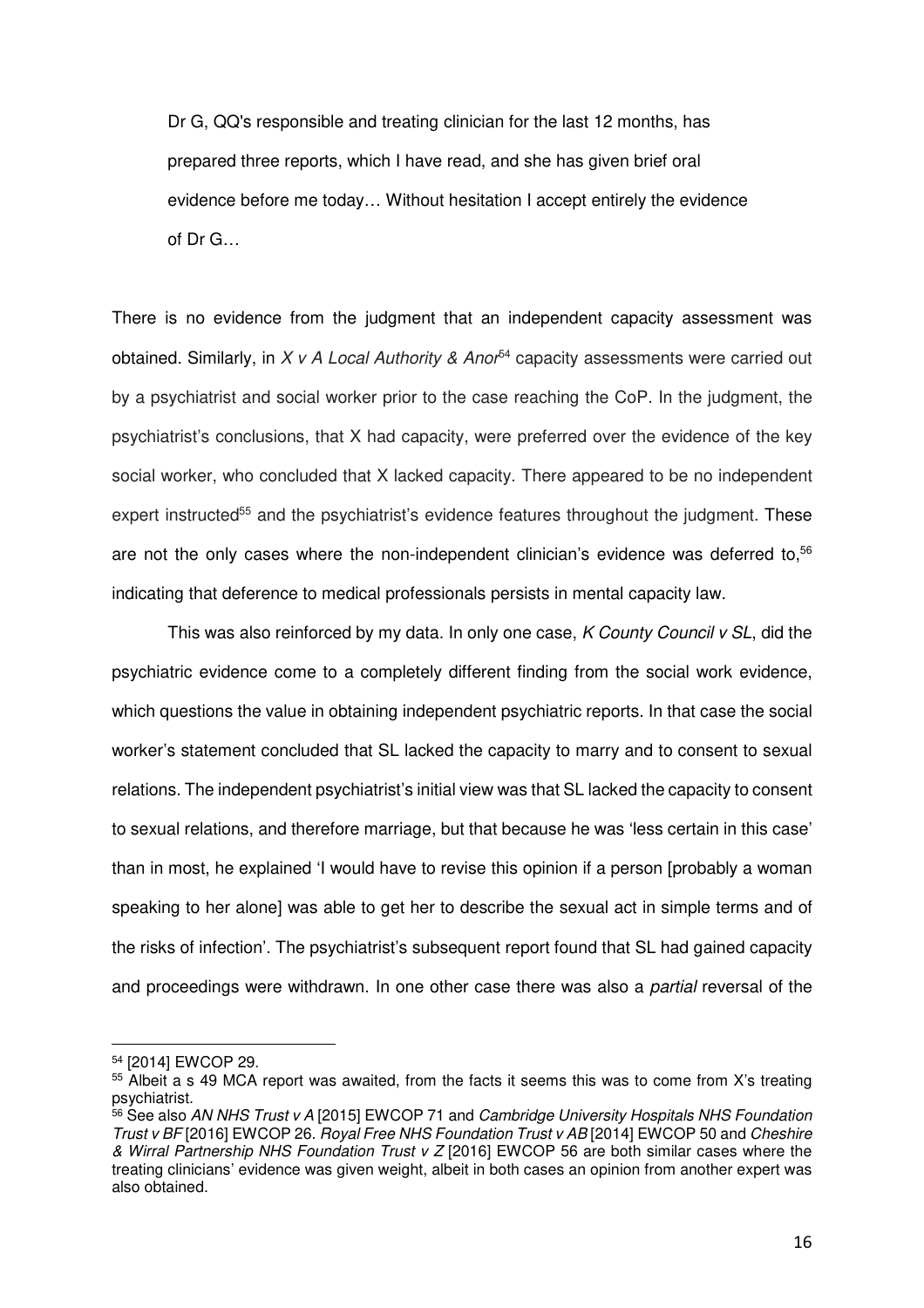social worker's initial findings that P lacked capacity (*K County Council v* MW). These data suggest that evidence from psychiatrists, and to a lesser extent clinical psychologists, was repeatedly adduced, even though in only one case did it completely overturn the original social work finding on capacity (and only following a period of educative work with P). This suggests that, even when reaching the same conclusion, evidence from psychiatrists is perceived to have greater authority.

This hierarchy was also clear from my observations of *Y County Council v (1) LC (2) GK (3) SC*. The case concerned LC, a woman in her early twenties described as having autism and a mild learning disability. LC had been in a three-year relationship with a man, GK, when proceedings commenced. During that time, LC and GK married without the knowledge of LC's family. LC lived with her mother and by all accounts had a close relationship with her. When LC's mother was informed of the marriage, she notified social services as she was concerned that the marriage was to enable GK to obtain a spousal visa to reside in the UK. The case before the CoP concerned LC's capacity to marry and consent to sexual relations. A psychiatrist, Dr Y, a clinical psychologist, Dr S and a social worker, BC, each gave written and oral evidence, making it an interesting case study. As part of the CoP proceedings, BC made three witness statements and was orally cross-examined. BC concluded that LC lacked the capacity to consent to sex and to marry. The local authority instructed Dr S to provide a further assessment of LC. Dr S initially concluded that LC lacked capacity to marry but may have capacity to consent to sex. However, in light of seeing Dr Y's report, she concluded that LC lacked the capacity to consent to sex. Dr Y was appointed as the independent expert following the commencement of CoP proceedings. Dr Y provided three written reports to the court as well as oral evidence. Dr Y concluded that LC lacked capacity in relation to both sex and marriage at all stages.

The psychiatrist's opinion was clearly given the most weight by the judge. In considering how much weight to attach to the evidence he stated in his judgment:

17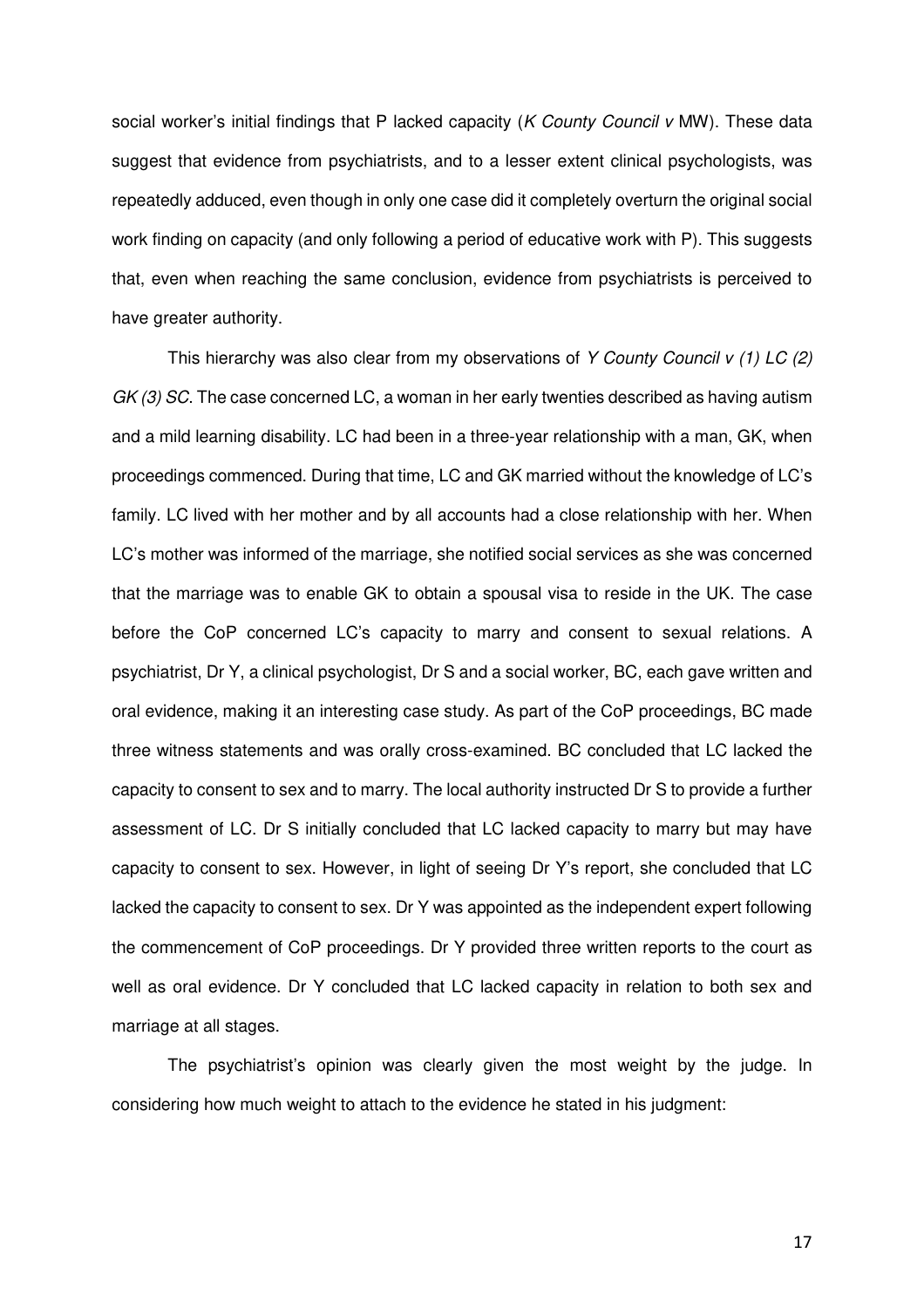The opinion of independently instructed experts is likely to be of considerable importance, but the court must look at all of the evidence…

That has particular relevance in the present case, where the experts initially applied tests of capacity which were incorrect; and in which I have been asked by the OS to concentrate upon their evidence in Court on [LC]'s understanding of particular issues.

What he meant was that in Dr Y's written report she had applied too high a threshold of understanding for capacity to consent to sex. Dr Y initially explained that LC would need to understand the psychological or emotional aspects of pregnancy and the risks of pregnancy, neither of which are parts of the test for capacity to consent to sex.<sup>57</sup> Therefore even though the judge acknowledged that the experts used the incorrect legal tests, he still applied weight to their evidence, particularly the psychiatric evidence. For example, he phrased his analysis in terms that relegated the non-psychiatric evidence to secondary status by emphasising the psychiatric evidence and referring to the other evidence in brackets, writing 'In oral evidence, the view of Dr [Y] (and of Dr [S] and Ms [BC])' and then he only quoted only from Dr Y's (psychiatric) report and not the others. This was despite that fact that LC had met with BC on around 15 occasions, with Dr S for around four hours over three sessions and with Dr Y on only one occasion for two and a half hours. Therefore the extent of contact with P had an inverse correlation with the authority attributed to the capacity opinion. These data reinforce the perception that deference to medical experts remains entrenched. Despite judicial rhetoric in reported judgments trying to address this issue, psychiatric evidence remains dominant in mental capacity law.

<sup>57</sup> *In Re A (Capacity: Refusal of Contraception)* [2010] EWHC 1549. Therefore this is also a misunderstanding of the test for capacity to marry as that test incorporates a requirement that a person has capacity to consent to sex.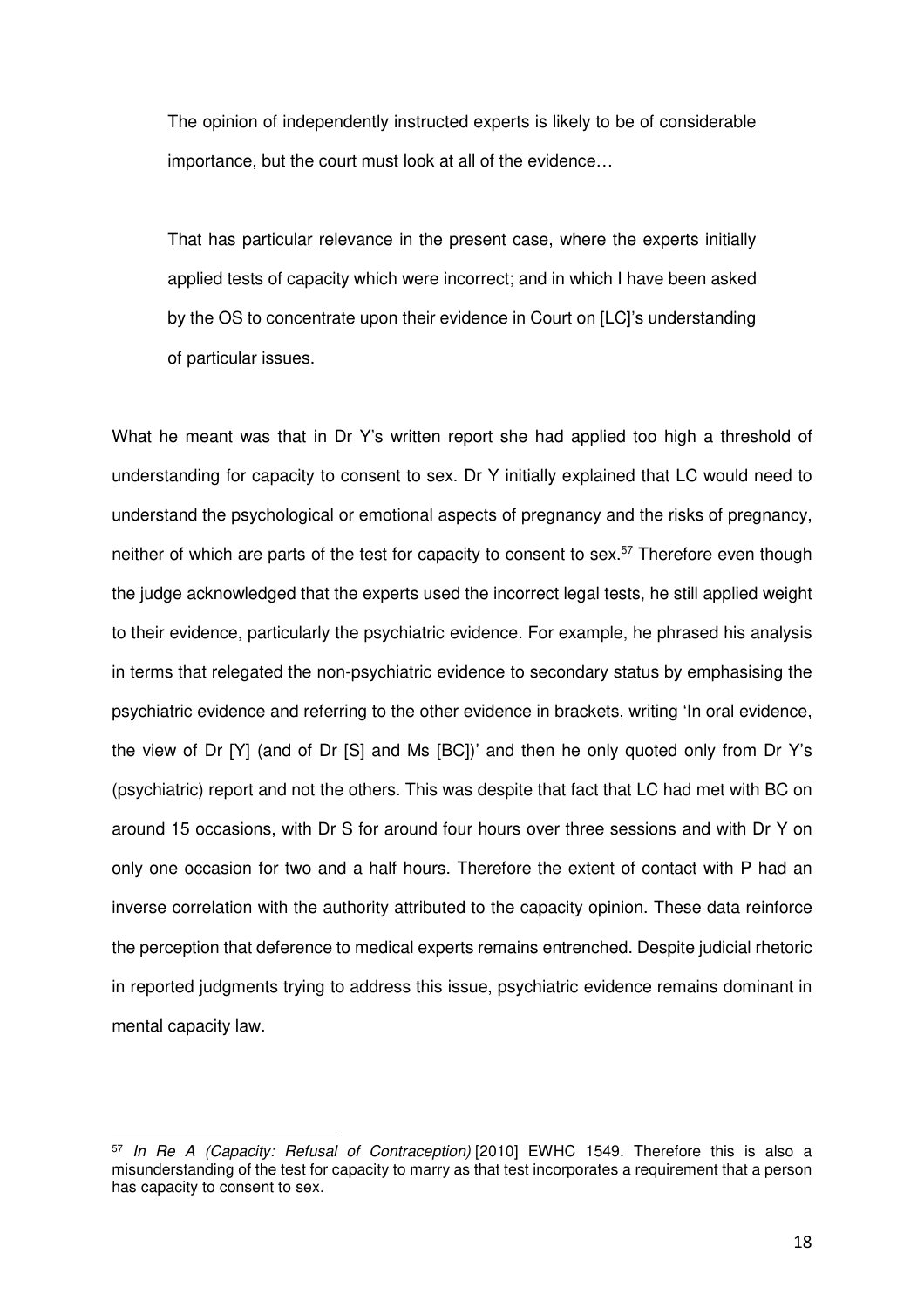# V. THE HIERARCHY ANALYSED: OBJECTIVE EXPERTISE VERSUS SUBJECTIVE EXPERIENTIAL KNOWLEDGE

In this section I argue that the hierarchy outlined above remains entrenched in mental capacity law because of the way that psychiatric and social work evidence is viewed by professionals in the CoP. By this I mean that because psychiatric evidence is presented and analysed by judges and lawyers as objective, technical medical expertise, it is deferred to over the evidence of others. In contrast, because social work evidence is viewed to be more subjective and experiential, it has a lower status. I question this distinction as normatively accurate and instead argue that psychiatric evidence about capacity is also highly subjective. Illuminating this should assist in challenging the dominance of psychiatric evidence.

## *Objective versus subjective knowledge claims*

As discussed at the start, one of the central reasons psychiatric evidence is viewed as objective, technical expertise about capacity is because of section 2 MCA. Evidence under this diagnostic threshold could fall within the domain of psychiatric expertise if it is accepted that a diagnosis is required to establish an impairment or disturbance in the functioning of the mind or brain. Psychiatry is the branch of medicine that deals with diagnosis and treatment of mental disorder. Therefore if a diagnosis of mental disorder is required under section 2 MCA then psychiatry, being the branch of medicine concerned with mental disorder, is likely to be the authority sought.<sup>58</sup> If law is deferential to medicine even beyond the realm of its expertise through *Bolam*isation, then it is unsurprising that psychiatric professionals are still appointed

<sup>58</sup> In the UK to become a fully qualified psychiatrist can take up to 13 years, a period which includes completing a medical degree, foundation training and then specialist training in the different branches of psychiatry, see Royal College of Psychiatrists <https://www.rcpsych.ac.uk/discoverpsychiatry/acareerinpsychiatry.aspx> accessed 14 June 2018.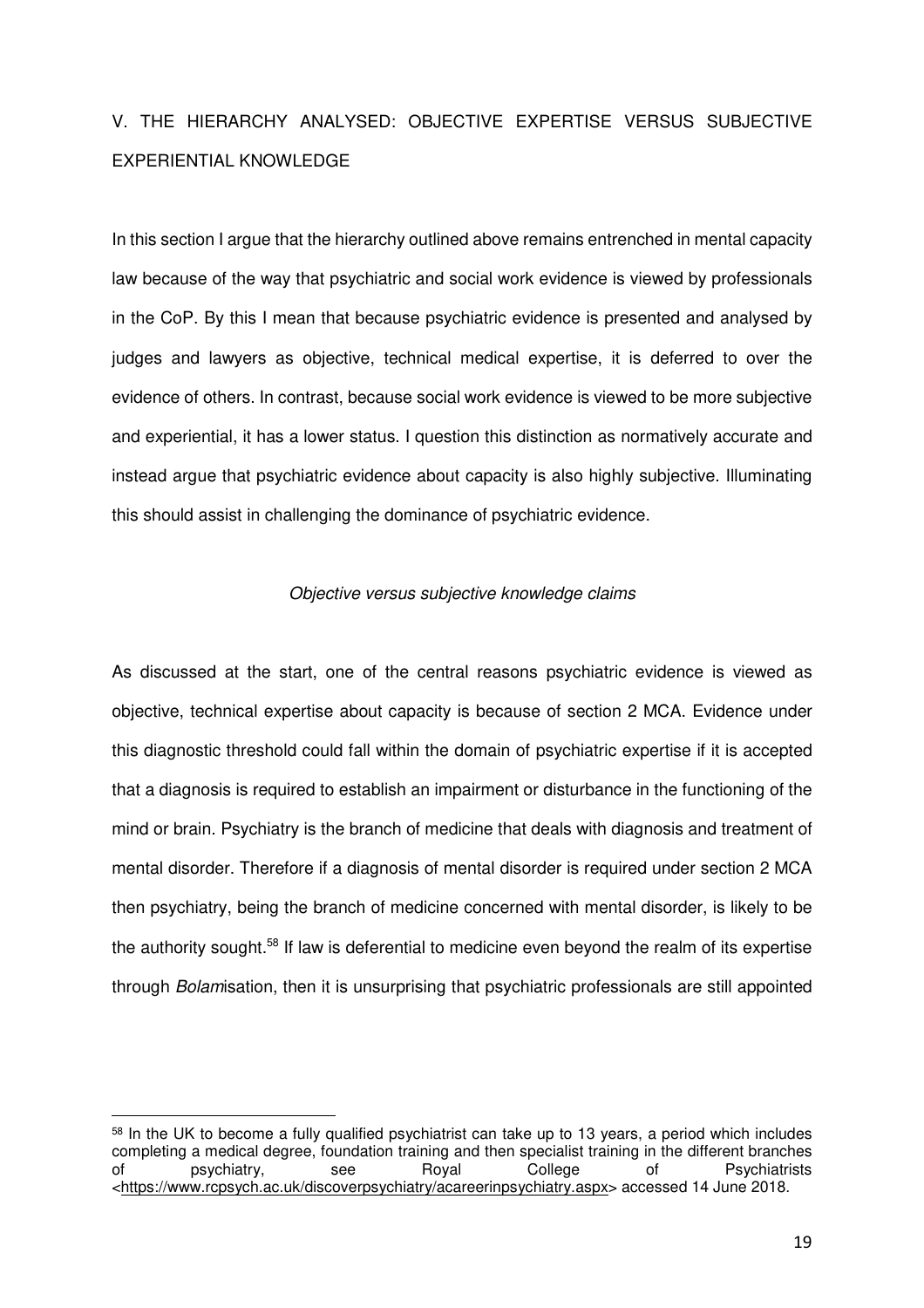as experts if a diagnosis is deemed required under section 2 MCA. Yet Ruck Keene *et al*. explain:<sup>59</sup>

It is not necessary for the impairment or disturbance to fit into one of the diagnoses in the ICD-10 or DSM-V… therefore, the term "diagnostic" test is misleading – the important thing is that there is a proper basis upon which to consider that there is an impairment or disturbance.

This argument is based on the wording of section 2 MCA, which states that a person lacks capacity only if they are unable to make a decision 'because of an impairment of, or a disturbance in the functioning of, the mind or brain'.<sup>60</sup> Their argument is that there is no specific legal requirement to have a diagnosed psychiatric disorder therefore the framing of the test under section 2 MCA as 'diagnostic' is misleading. This seems to be confirmed by the MCA Code of Practice which makes clear that '[t]emporary factors may also affect someone's ability to make decisions'.<sup>61</sup> Whilst I agree with Ruck Keene *et al.*'s analysis, the language of the MCA arguably *encourages* the use of psychiatric evidence about capacity, even if it does not mandate it. This is because, in practice, assessment under what appears to be very similar to a diagnostic test *is* routinely interpreted as a clinical question. This can be seen in the way that research about capacity has developed into analysis of the effectiveness of cognitive tests and other seemingly objective measurements of capacity<sup>62</sup> and that evidence in the CoP is most likely to be provided by a psychiatrist.<sup>63</sup> Therefore unless section 2 MCA is amended or

<sup>59</sup> A Ruck Keene, V Butler-Cole, N Allen, A Bicarregui, N Kohn and S Akhtar, *Mental Capacity Law Guidance Note: Capacity Assessments* (2016), 10.

 $60$  MCA s 2.

<sup>61</sup> Department for Constitutional Affairs, *The Mental Capacity Act 2005: Code of Practice* (The Stationery Office 2007) para 4.26.

 $62$  NF Banner, (2012) Unreasonable reasons: normative judgements in the assessment of mental capacity', 18 Journal of Evaluation in Clinical Practice 1038-1044 and see TM Breden and J Vollmann, (2004) The cognitive based approach of capacity assessment in psychiatry: a philosophical critique of the MacCAT-T, 12 Health Care Analysis 273.

<sup>&</sup>lt;sup>63</sup> See Case (n2), and Ruck Keene et al. (n59), 10. Also, see cases where the treating psychiatrist's evidence (rather than an independent expert) was seen as sufficient to make a capacity determination, for example *Re QQ* [2016] EWCOP 22, *AN NHS Trust v A* [2015] EWCOP 71 and *Cambridge University Hospitals NHS Foundation Trust v BF* [2016] EWCOP 26.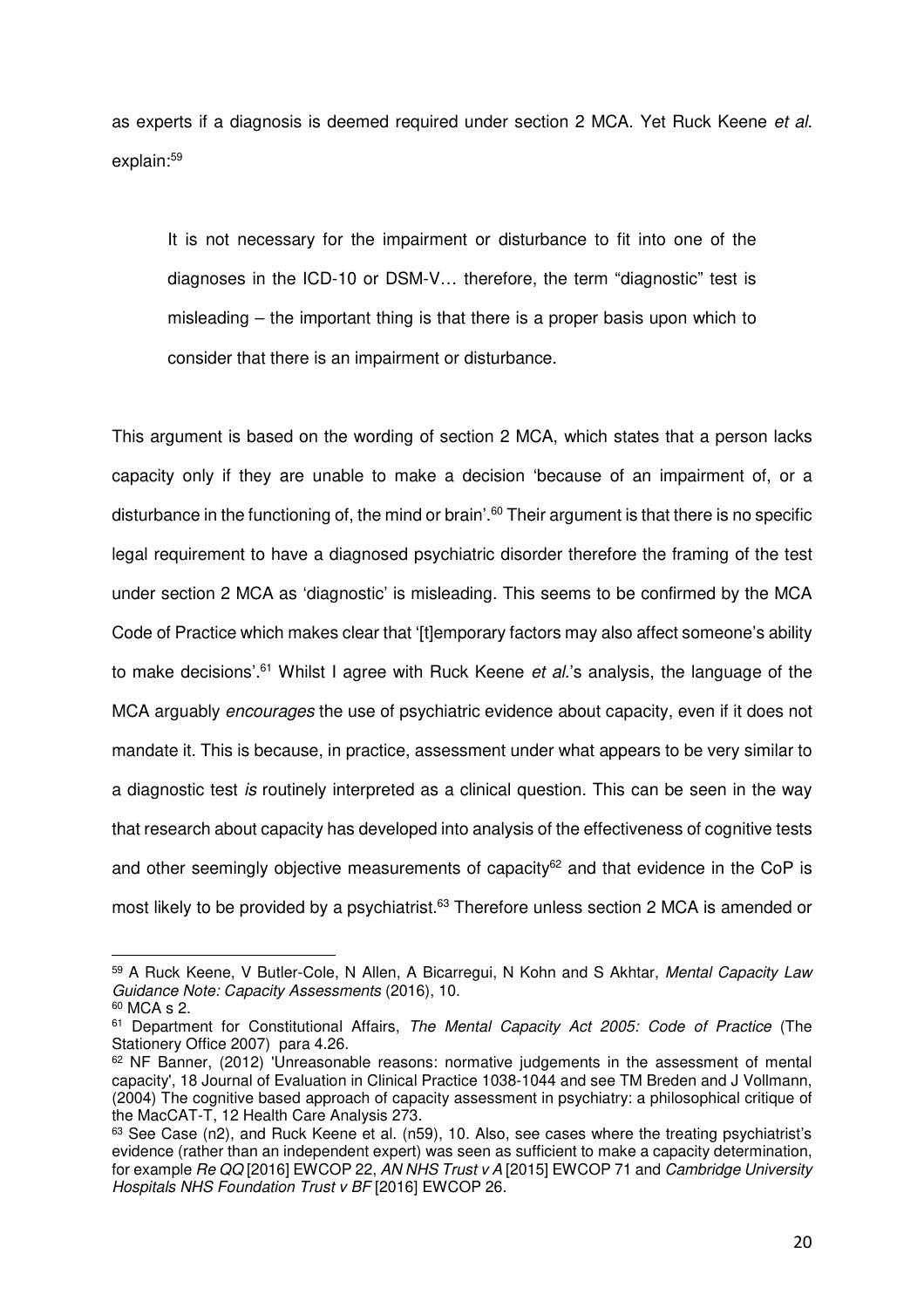interpreted differently, psychiatric expertise about mental capacity is likely to continue to be adduced.

Whilst it is predominantly in the realm of the functional test that challenges to the medical domain have emerged,<sup>64</sup> psychiatric evidence is still in some instances treated as objective expertise. For example, Case analysed the role of psychiatrists in evaluating the functional test for capacity and argues that it is 'fairly common for expert witnesses to make reference to P's 'lack of insight".<sup>65</sup> Case shows that psychiatric experts focus on factors such as insight, even though they extend beyond the legislative requirements. This is important because insight is not a requirement for mental capacity under the MCA but it is still used by judges and considered as a legitimate technical point of analysis. Whilst 'insight' is not the focus of this article,<sup>66</sup> it highlights that psychiatrists are able to shape the meaning of expertise and extend their knowledge claim to non-relevant issues such as insight.

Social work evidence by contrast is more explicitly seen as experiential and subjective. Undertaking a social work qualification includes learning about 'legislation… social work theory, research, ethics and values. There is a big emphasis on practical learning… Social workers need skills in problem-solving, communication, working with others and patience'. <sup>67</sup> Many of these skills are not technical but are based on a holistic understanding of human life. That is not to deny that social work is informed by evidence based practice; social workers do draw on evidence about what interventions or strategies work in what contexts, notwithstanding how some have questioned the usefulness of evidence based practice for social work.<sup>68</sup> However, social work often involves dealing with multiple, layered and long-

<sup>64</sup> P Case (n2), 181.

<sup>65</sup> P Case, 'Dangerous Liaisons? Psychiatry and Law in the Court of Protection - Expert Discourses of 'Insight' (and 'Compliance')' 24 Medical Law Review 360, 364.

 $66$  Although it was used in at least two of the cases that were included as part of the CoP sample, for example in *Y County Council v (1) LC (2) GK (3) SC* the word 'insight' was mentioned at least 15 times at the final hearing. The term was also used in the case file in *H County Council v XC*.

<sup>67</sup> British Association of Social Work <https://www.basw.co.uk/resources/become-social-worker> accessed 14 June 2018.

<sup>68</sup> AC Petersen and JI Olsson, (2015) 'Calling evidence-based practice into question: acknowledging phronetic knowledge in social work' 45 British Journal of Social Work 1581.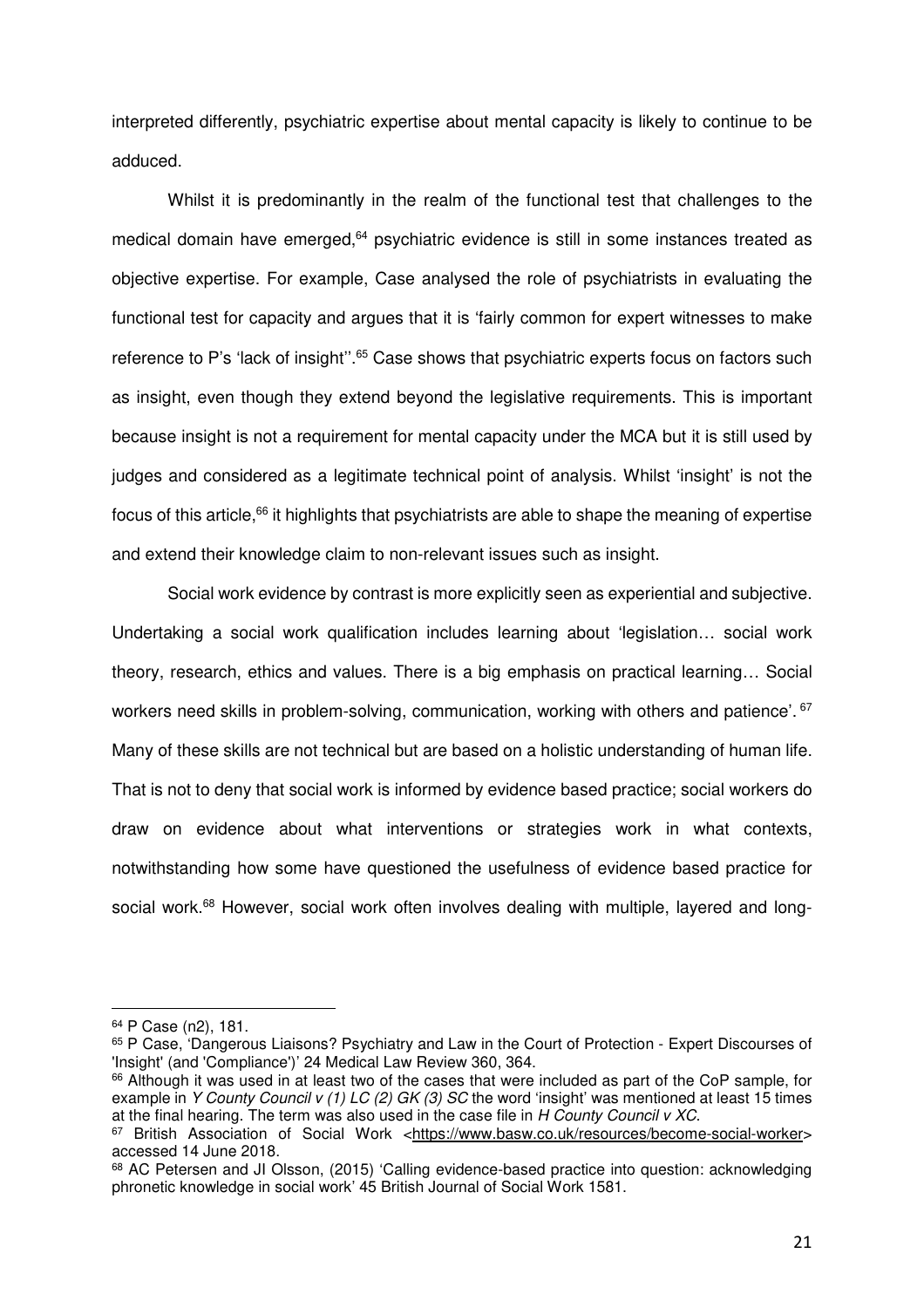standing different social (and other) issues in a person's life, rather than one single issue.<sup>69</sup> This is important because, in contrast, a doctor typically specialises in an area and is therefore dealing with a single problem to a much greater extent than social workers.<sup>70</sup> A social worker may be able to point to different evidence bases for different 'problems' in a person's life, but solutions to those problems might conflict in ways that are less obvious for psychiatrists, which in turn impacts on the knowledge claim that can be put forward.

This can be seen in reported case law where social work evidence has been adduced. For example, in *London Borough of Redbridge v G & Ors*, an independent social work report was obtained but its focus was the 'wishes and feelings of G'.<sup>71</sup> Furthermore, Russell J explicitly stated:<sup>72</sup>

[the social worker] is not qualified, as Dr Barker [the psychiatrist] is, to reach decisions as to mental impairment or disturbance. As a social worker… he does not have the knowledge and training that a psychiatrist possesses… his field is in welfare and as such he is well placed to give an opinion on the relationships and inter-personal functioning within G's household… he did not apply the tests in ss 2 and 3 of the MCA in his report nor was he asked to do so…

He then went on to explain that he preferred the evidence of the psychiatrist, 'given his speciality, expertise and knowledge of the functioning of the mind and brain.<sup>73</sup> This is a clear reflection of the contrasting ways that psychiatric and social work evidence are viewed by the CoP, with social work being seen as non-expert in respect of the test for mental capacity. Whereas psychiatrists have developed an exclusive claim to possessing expert technical

<sup>69</sup> P Trevithick, (2008) 'Revisiting the Knowledge Base of Social Work: A Framework for Practice' 38 The British Journal of Social Work 1212, 1215.

 $70$  Whilst this is not the case for all doctors such as General Practitioners (GPs) who cover a broader range of health problems, although even GPs can become accredited with a specialist interest. <sup>71</sup> [2014] EWCOP 485, para 57

<sup>72</sup> Para 61

<sup>73</sup> Para 62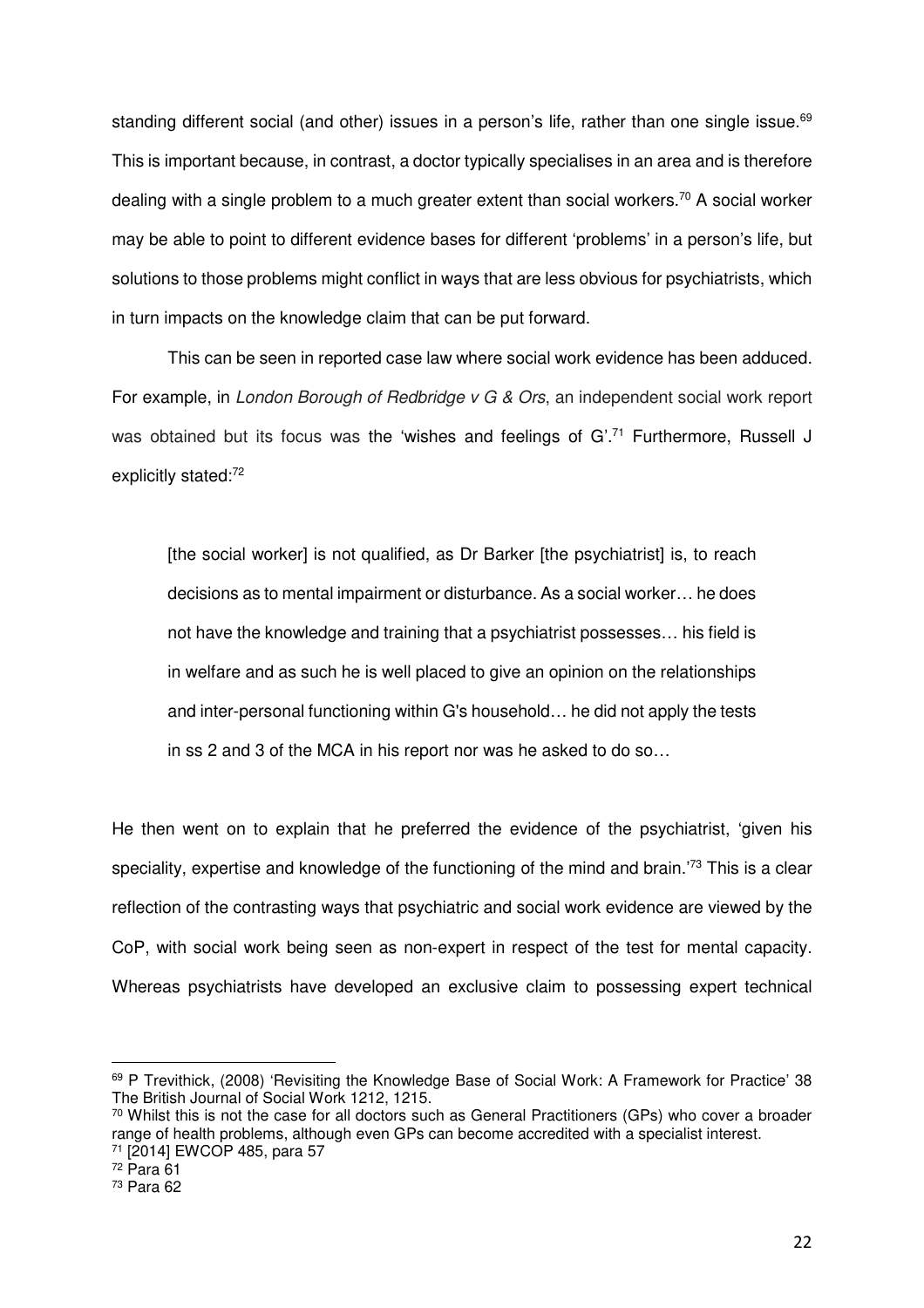knowledge about the diagnosis of mental disorder, $74$  social work has 'difficulty articulating and demarcating an exclusive knowledge base'.<sup>75</sup> Social workers struggle to make knowledge claims about mental capacity based on objective, technical reasoning, making it more difficult for them to frame their knowledge as a claim of expertise in their own right. Instead, the knowledge claim of social workers is viewed as experiential; it is based on their experience of working with service users through their understanding of the environmental, interpersonal, economic and social factors at play in their service users' lives.

This distinction between psychiatric (objective, technical) knowledge and social work (subjective, experiential) knowledge was clear across the data. For example, all of my interviewees explicitly talked about their own judgement in specific cases. However, they were not able to point to a specific technical basis for their decisions, instead consistently referring to their experience. In doing this, and in referring to matters such as perception and judgement rather than diagnosis and treatment, the social workers presented their own knowledge using subjective discourse. For example, James talked about how he would decide whether or not a particular decision was a good one:

… partly discussing with other professionals, with the individual if they can… I know that's not a, I mean I don't know if there is now but there certainly wasn't when I was there a particular framework to decide what the outcome was, it was much more subjective. [James].<sup>76</sup>

David also felt that he did not always have the time to make judgements or make them with the same confidence that he thought a judge would be able to:

 $74$  For example consider the use of the DSM, which has come to dominate understandings of mental disorder, see K Romelli, A Frigerio, A and M Colombo, (2016) 'DSM over time: From legitimisation of authority to hegemony' 11 BioSocieties 1.

<sup>75</sup> P Trevithick (n69), 1213.

 $76$  James had in the region of 20 years' experience working as a social worker with adults with learning disabilities, followed by various practice management roles. At the time of the interview, James was no longer a practising social worker but was working in an adult social care research.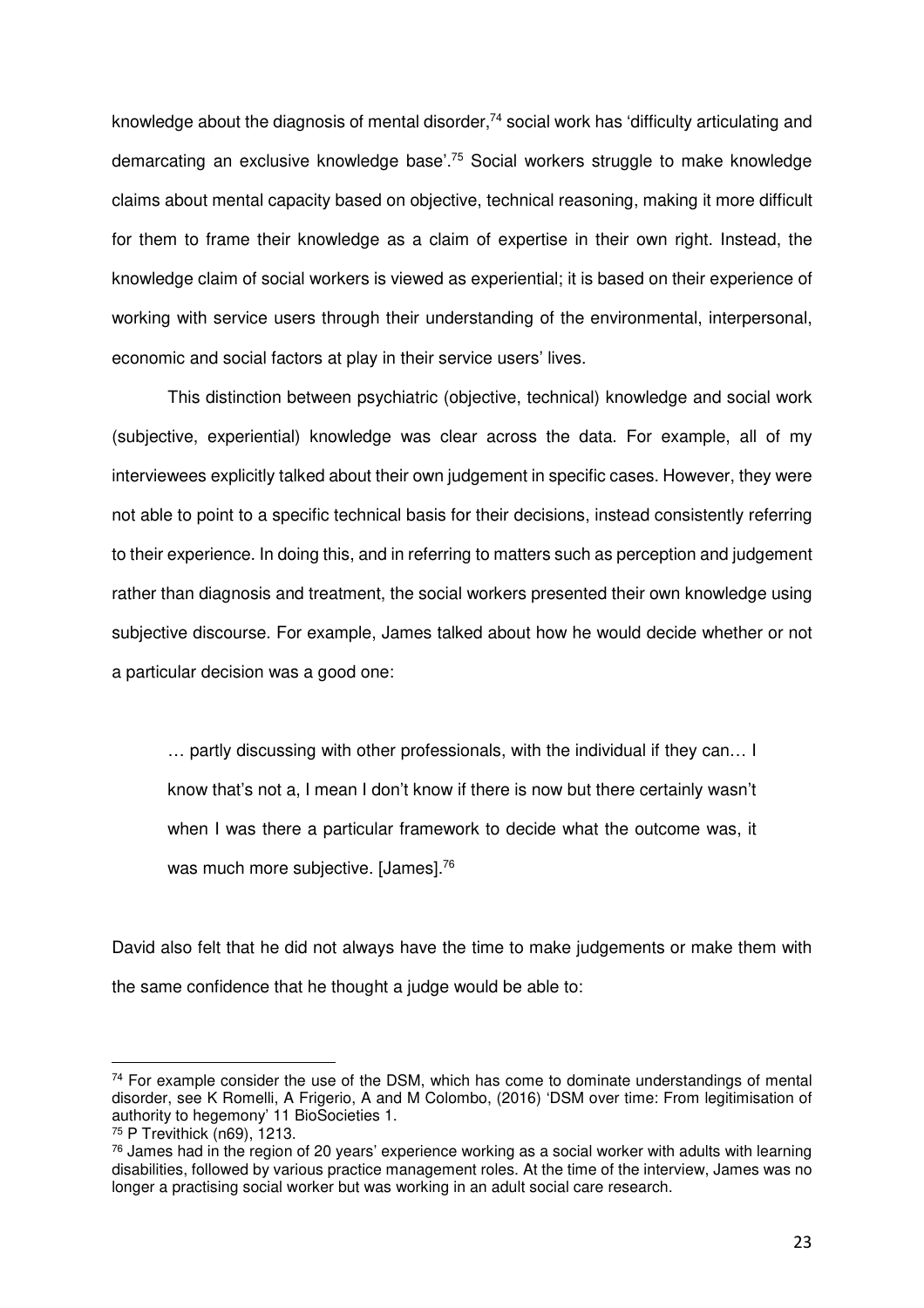I think again because the actual the applied sense of the law feels different to how a judge might unpick it... in that, for example, a judge could sort of have confidence in establishing… what is an appropriate timeframe or… a judge could sort of feel or give the impression of feeling confident about something. [David].

It became clear that social workers viewed themselves, and were viewed by law, as having a large degree of subjectivity in their decisions. This construction of subjectivity contributes to social workers' knowledge being valued less than that of psychiatrists. Social workers' relative lack of knowledge about law, the courtroom and evidence giving may also contribute to their perceived subjectivity. For example, Robert said 'it's scary and inaccessible the law, you know'.<sup>77</sup> David explained his experience with the court process: 'I had to write the court report and that was a really chastening experience for me'. Julia said 'I get a little bit confused when it comes to the Court of Protection part of things so the higher level stuff and what you would take there and what you wouldn't.<sup>'78</sup> Sarah told me about a case that she was in the initial stages of bringing to the CoP, she said 'I'm worried that, I don't want to feel underprepared or that they're gonna ask us a question that we just don't know, or that we're gonna look silly in some way.'<sup>79</sup> Perhaps it is unsurprising that if social workers found the process of giving evidence in CoP proceedings challenging, this further weakened their evidential claims. In contrast to social work deference to medicine persists and this extends to decisions about mental capacity, particularly where expertise can be claimed in relation to the traditional domain of medical skill – diagnosis. As social workers lack this technical claim it is perhaps

<sup>77</sup> Robert was a qualified social worker with a number of years' experience in frontline and managerial roles. He was a manager of a learning disability team in a local authority during the period in which the MCA came into force. At the time of interview he was in a practice development social work role.

<sup>78</sup> Julia had a number of years' experience as a local authority social worker. Her role at the time of interview was as a social worker in a secure unit with inpatient and outpatient adults who had mental health difficulties.

 $79$  Sarah was a qualified social worker and at the time of interview had been working in an adult safeguarding enquiry team for four years.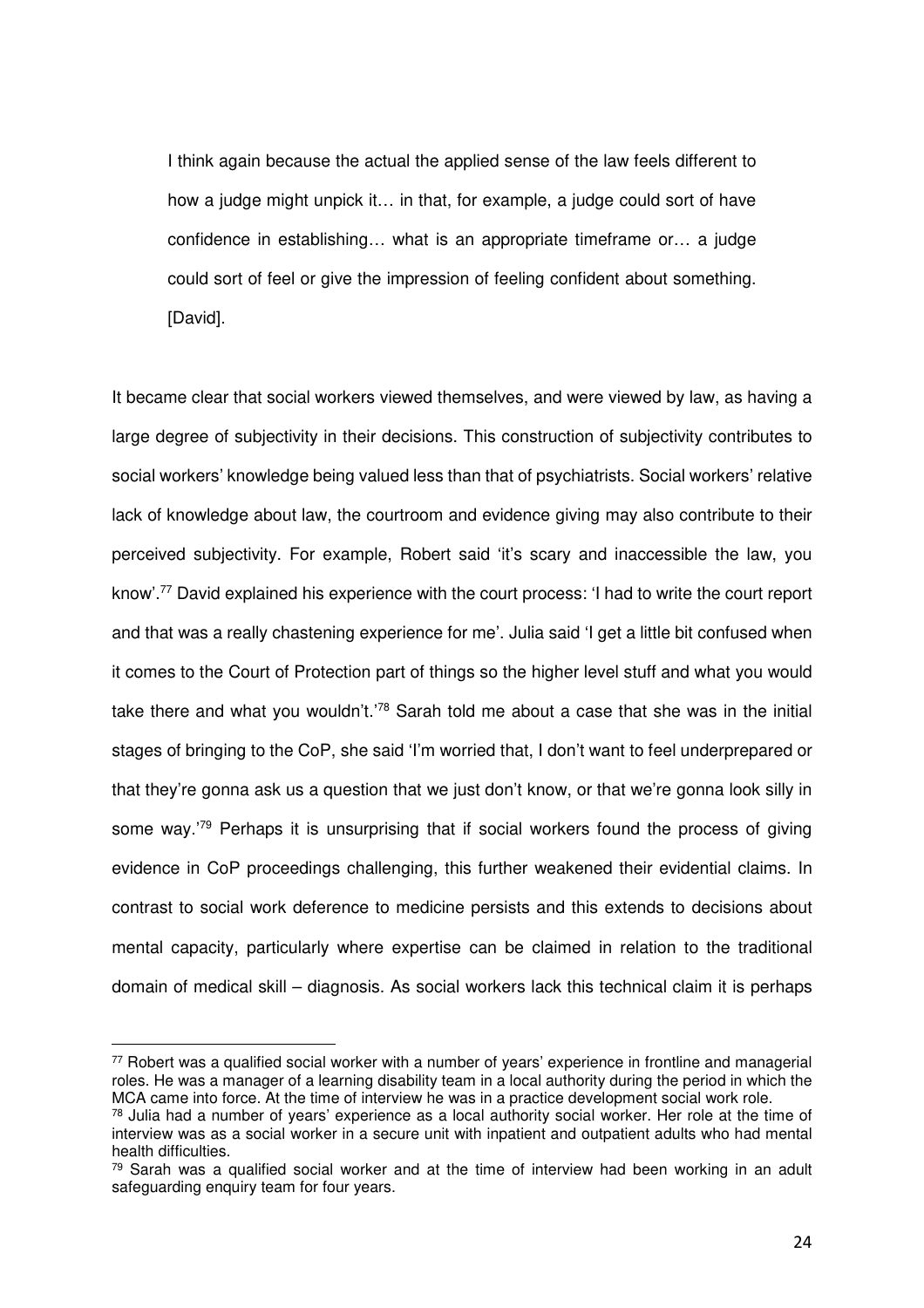unsurprising that they struggle to have their evidence valued on an equal basis, even though the value in both should derive from their professional relationship with P.

The contrast between the characterisation of social work and psychiatric evidence was also clear in the LC case. For example, in his judgment the judge explained:

I do accept that there is almost inevitably some element of subjectivity in the approach taken by social workers who are trying to protect the welfare of a vulnerable adult, and that is so in the present case – where the concern of the local authority was concentrated upon the marriage and the relationship between [LC] and [GK] (the specifics of which are not relevant to the general questions this court must answer). Nevertheless, on factual issues and when assessing [LC]'s ability to understand and process information and deal with issues, I considered [social worker's] evidence to be fair and balanced.

Yet the social worker, BC, gave detailed evidence about LC and provided the clearest sense of her character. My observational notes state:

SW [social work] evidence was persuasive, felt like she had a much better grasp of LC's character and was able to draw on her meetings in a way that seemed much more genuine than the experts… Yet SW evidence seemingly less important, submitted to judge that they are experts on issues of contact, care and residence by OS [official solicitor], but clearly judge did not find persuasive from his comments in his case management judgment. [Observational field notes].

BC's oral evidence did not include any discussion of the diagnostic test for capacity, other than minimal references to LC's IQ and learning disability. This reinforces the perception that social work evidence is not deemed relevant to the diagnostic aspect of the capacity test due

25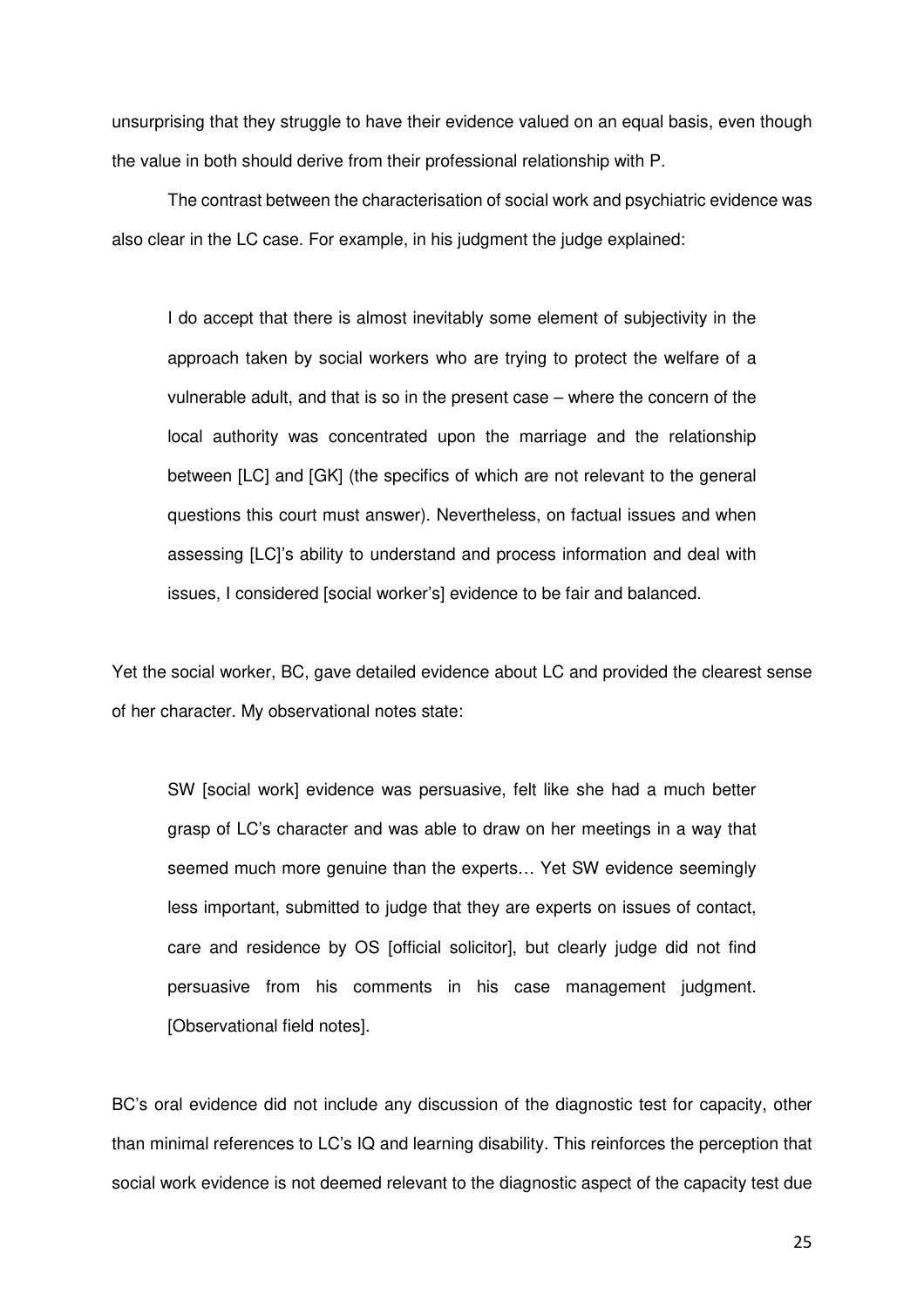to their lack of technical expertise in diagnosing mental disorder. The majority of BC's evidence focused on LC's understanding of the information relevant to decisions about sex and marriage. For example, BC explained that LC understood the mechanics of sexual activity and had experience of sexual encounters, but believed that sex was meant to hurt and, in relation to sexually transmitted infections, that if everything looked normal there were no health risks. BC gave extensive evidence on matters relating to the functional aspect of capacity and provided an extremely colourful and detailed insight into LC's character. My observational notes record that BC was an 'impressive witness, clearly has strong relationship with LC, much more specific than the psychiatrists before her'. However, her evidence was framed subjectively. Questions were focused around what BC asked LC and what BC thought LC's understanding was of the matters discussed.

In contrast, the attempted use of technical, objective language by Dr Y (psychiatrist) and to some extent Dr S (clinical psychologist) was evident. For example, in relation to the diagnostic threshold questioning focused on technical issues such as 'scientific' testing of LC's abilities. Dr S explained that she carried out what is commonly known as an IQ test based on the Wechsler Adult Intelligence Scale (WAIS) test, and that LC had an IQ of 57, which represents the lowest 2 percentile of the population. Similarly, Dr Y explained that LC had a mild learning disability which meant that LC was in the 'extremely low range'. This evidence was presented, particularly by Dr Y, in objective language; she was able to go through the tests carried out in detail, seemingly to convince the court that the approach was rigorous and scientific and part of her medical expertise.

### *Challenging the dominance of psychiatric knowledge*

On a deeper analysis of psychiatric knowledge, their evidence about mental capacity cannot always be framed as objective expertise. First, there are legitimate challenges to the expertise of psychiatry in the realm of diagnosis of mental disorder, which impacts on the validity of the technical claim to objectivity that can be made. For example, '[c]ompeting schools within the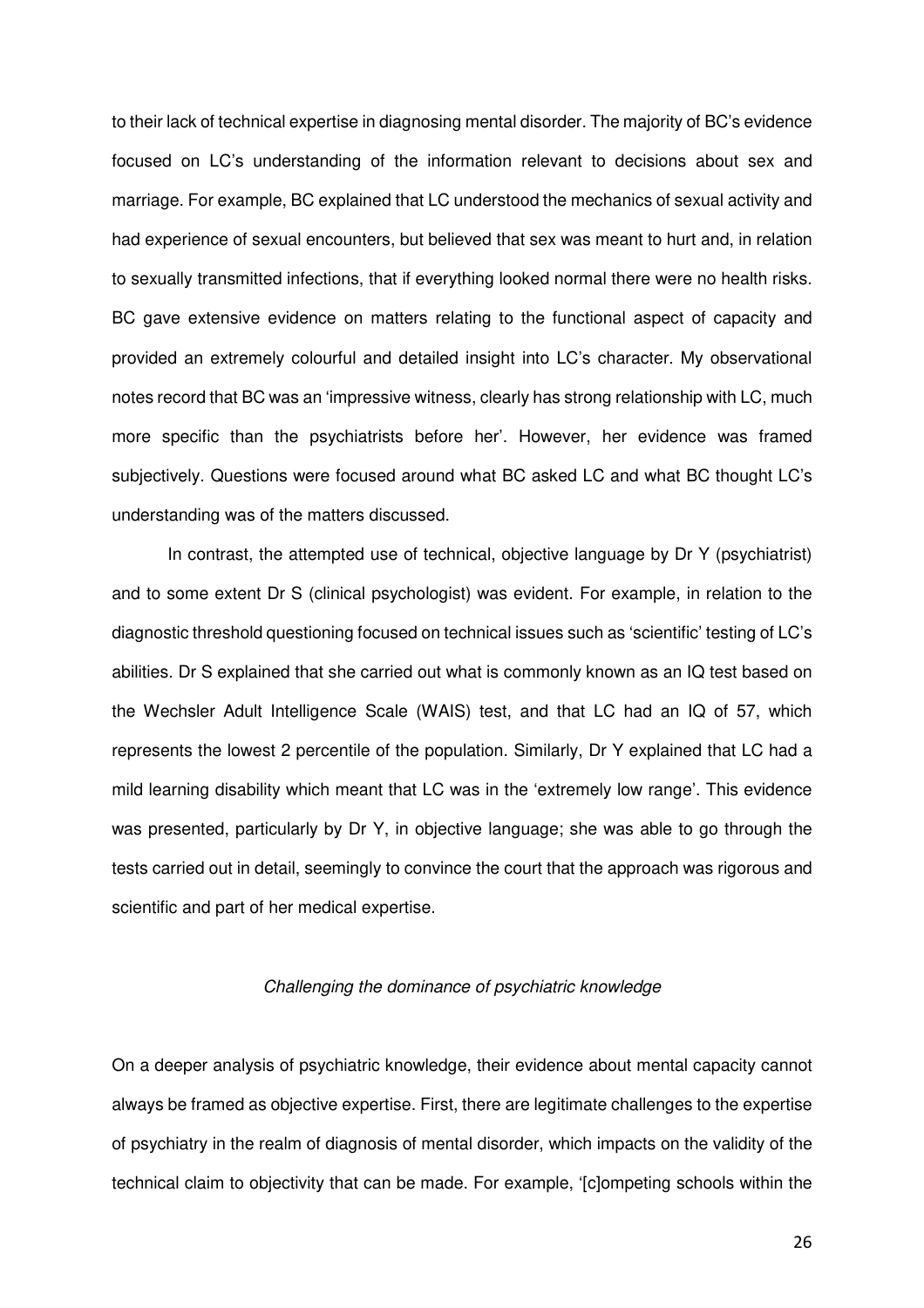psy-complex hold divergent beliefs regarding the existence of specific conditions'.<sup>80</sup> There are debates over the legitimacy of psychiatry's claim to have a biomedical foundation. Romelli *et al*. undertook an analysis of the discursive strategies used in the Diagnostic and Statistical Manual of Mental Disorders (DSM), one of the leading manuals used by psychiatry, published by the American Psychiatric Association (APA).<sup>81</sup> They argue that the use of empiricist and biomedical language in relation to the classification of mental disorder, which is often referred to as 'the empiricist repertoire',<sup>82</sup> has contributed to the legitimation of medical and psychological discourse. In claiming that the diagnosis of mental disorder is empirically based, these professions imply 'the existence of a knowledge base about mental disorders that is valid, regardless of beliefs in etiology or treatment<sup>'83</sup> However, this medicalised, objective, language obscures the hidden value judgements and the often-present disagreements and uncertainties that lay behind the classification of mental disorder. The Chair of the British Psychological Society similarly highlights difficulties with the DSM/psychiatric approach including the challenges in agreeing definitions of mental disorder, the limits of neuroscience and the problems in elucidating an epistemology of mental disorder.<sup>84</sup>

Second, psychiatric knowledge can be challenged when analysing the functional test. Whether or not a person is able to understand, retain, use or weigh information, or communicate their decision, are not matters that fall within the medical skill of diagnosis and treatment. This is because how a person understands, retains or uses information varies depending on the person, it is not an abstract technical matter of how people with that particular diagnosis make decisions. Psychiatrists may still have useful experiential knowledge to contribute if they have relevant professional experience. However, their knowledge about

 $\overline{a}$ 

in the DSM-IV Casebook' 11 Feminism & Psychology 229, 229.

<sup>80</sup> See K Romelli (n74), 1.

<sup>81</sup> *Ibid.*

<sup>82</sup> K Burchell, (2007) 'Empiricist selves and contingent "others": the performative function of the discourse of scientists working in conditions of controversy' 16 Public Understanding of Science 145, K Romelli, A Frigerio and M Colombo, 'DSM over time: From legitimisation of authority to hegemony'. <sup>83</sup> JA Cermele, S Daniels and KL Anderson, (2001) 'Defining Normal: Constructions of Race and Gender

<sup>84</sup> A Frances, (2010) 'The first draft of DSM-V' 340 *BMJ* 492 A Frances and T Widiger, (2012) 'Psychiatric diagnosis: lessons from the DSM-IV past and cautions for the DSM-5 future' 8 Annual Review of Clinical Psychology 109.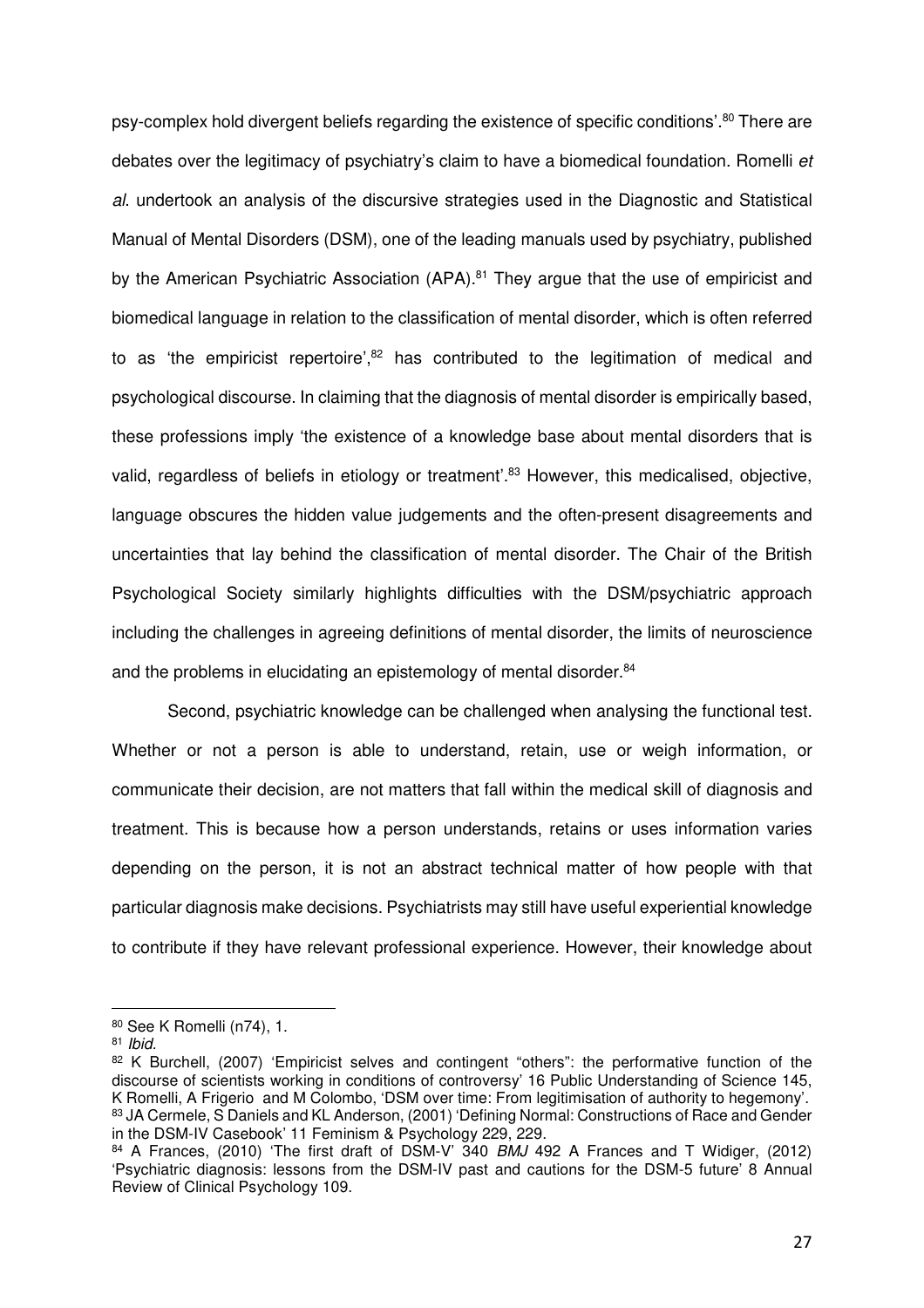this is also experiential and similar to that of other professionals, rather than having preeminent status.

This can be seen in Dr Y's evidence when she was asked about LC's ability to weigh up information about contact with GK under the functional test. She said 'I think that's quite difficult to assess as when he's not in contact with her she's able to talk things through with people who have her best interests at heart but as soon as he's back in contact with her he's a persuasive character'. This analysis lacks any substantive psychiatric expertise and is surely something that anybody who knew LC would have been able to observe. This resonates with much of the language throughout proceedings about LC's acquiescence, again not a legally relevant factor. Counsel for the Official Solicitor explained 'The psychiatric and social work evidence does go to [LC]'s capacity to weigh matters because of suggestibility, comply and acquiesce, and inability to understand motives'. Counsel repeatedly tried to bring the evidence back to the legal test by using the language of weighing and retaining because the experts were not doing this. My observational notes record that Dr Y did not mention the words weigh or retain once in her oral evidence. Dr S only mentioned weigh three times and did not mention the word retain at all.

In relation to LC's understanding under the functional test, Dr Y explained that she 'understands by having sex you can get pregnant, when asked about how many times she said she thought you'd have to be having sex every day to get pregnant'. She further explained that in LC's mind, you have sex and then you have a baby, 'I don't think she has any idea what happens in between. She knows you have to have a midwife, but she doesn't know what the midwife is for, what tests you might have to have etc.' In relation to LC's understanding of marriage Dr Y explained that LC did not understand the social aspects. She said 'she has a slightly old fashioned concept' and this was because she believed that [GK] would go to work and buy the house and that she would stay at home and do the cooking. Dr Y went on to explain that LC thought that once married she wouldn't be allowed to speak to other men. Again, none of these factors were part of the information relevant to the decisions in question, nor did they relate to Dr Y's technical expertise.

28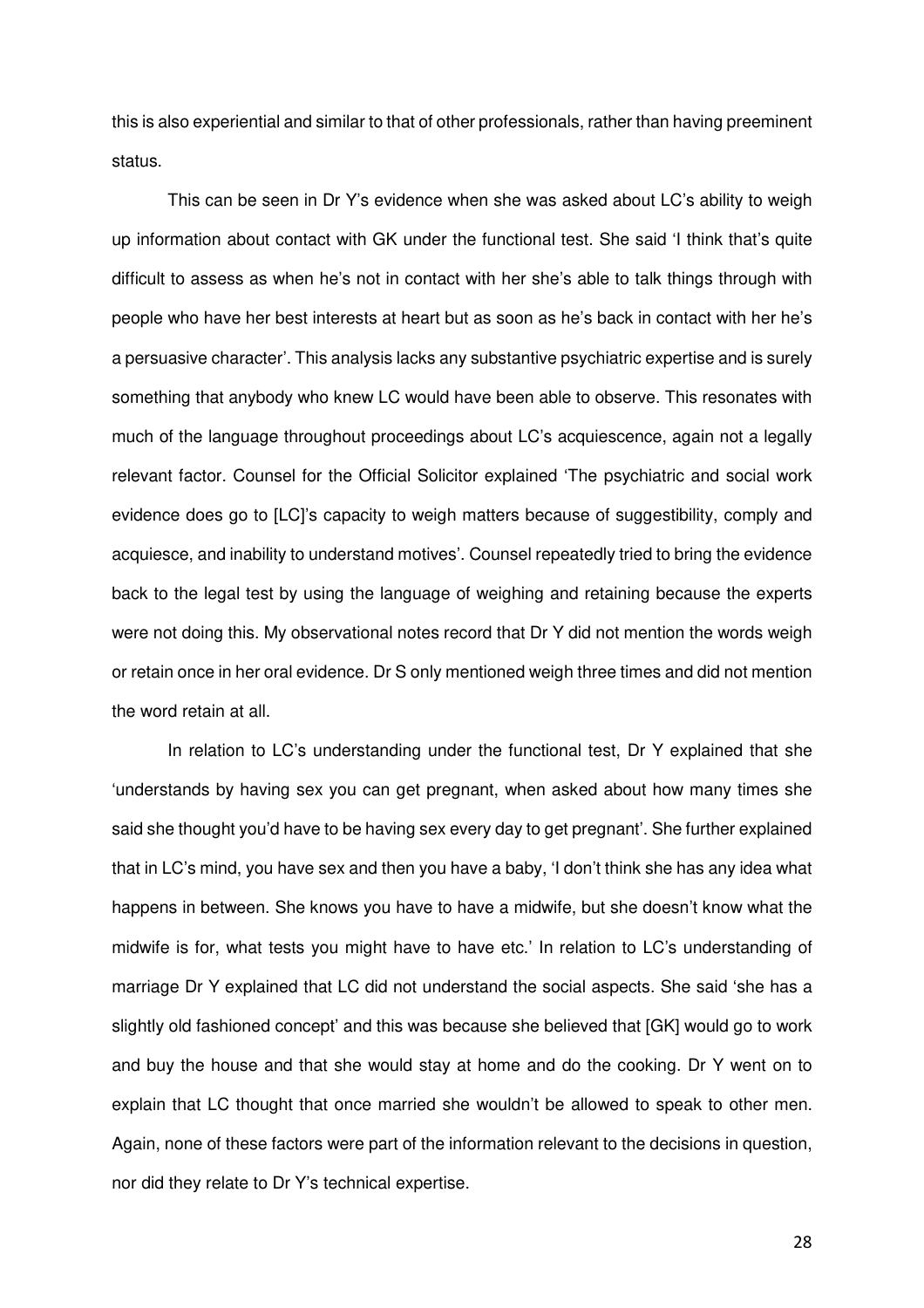Pre and post-MCA studies have also found a failure to use the functional approach to assess capacity.<sup>85</sup> Nine years after the coming into force of the MCA some psychiatrists appear not to use the language of the functional approach, instead determining capacity in relation to subjective social factors such as understanding of 'normal' social expectations and by making comparisons with children. Yet in allowing a psychiatrist to discuss social factors, those factors are effectively 'redefined using clinical euphemisms… to remove or neutralise the moral character of the issues at stake'.<sup>86</sup> Psychiatrists import highly subjective social and moral factors into their discussions but do so using technical and clinical language. Dr Y's comments about the functional approach were in fact comments on normative moral matters that had little to do with Dr Y's 'objective' psychiatric expertise. Despite that, the judge placed greatest weight on the psychiatric evidence, relying on it as the primary source to support his finding that LC lacked capacity to consent sex and capacity to marry.

The evidence suggests that psychiatric evidence is repeatedly and uncritically accepted as objective expertise about mental capacity, allowing it to dominate CoP proceedings. If the intention in creating the MCA had been to import a technical psychiatric approach to understanding capacity then one would expect the legislative and psychiatric language to align, but it does not. On a deeper analysis, there is a large degree of subjectivity in the psychiatric evidence in the CoP, which is in many instances comparable to the subjectivity of the social work evidence. This is not a criticism of psychiatric evidence. I have highlighted how the medical knowledge of psychiatrists is deferred to by the CoP, even over the evidence of other professionals with greater experiential knowledge of P.

# VI. VALUING EXPERIENTIAL KNOWLEDGE IN DETERMINING MENTAL CAPACITY

<sup>85</sup> WMI Suto, ICH Clare and AJ Holland, (2002) 'Substitute financial decision-making in England and Wales: a study of the Court of Protection' 24 Journal of Social Welfare and Family Law 37, 48, C Emmett, M Poole, J Bond, J and JC Hughes, (2013) 'Homeward bound or bound for a home? Assessing the capacity of dementia patients to make decisions about hospital discharge: Comparing practice with legal standards' 36 International Journal of Law and Psychiatry 73. 86 P Case (n65), 375.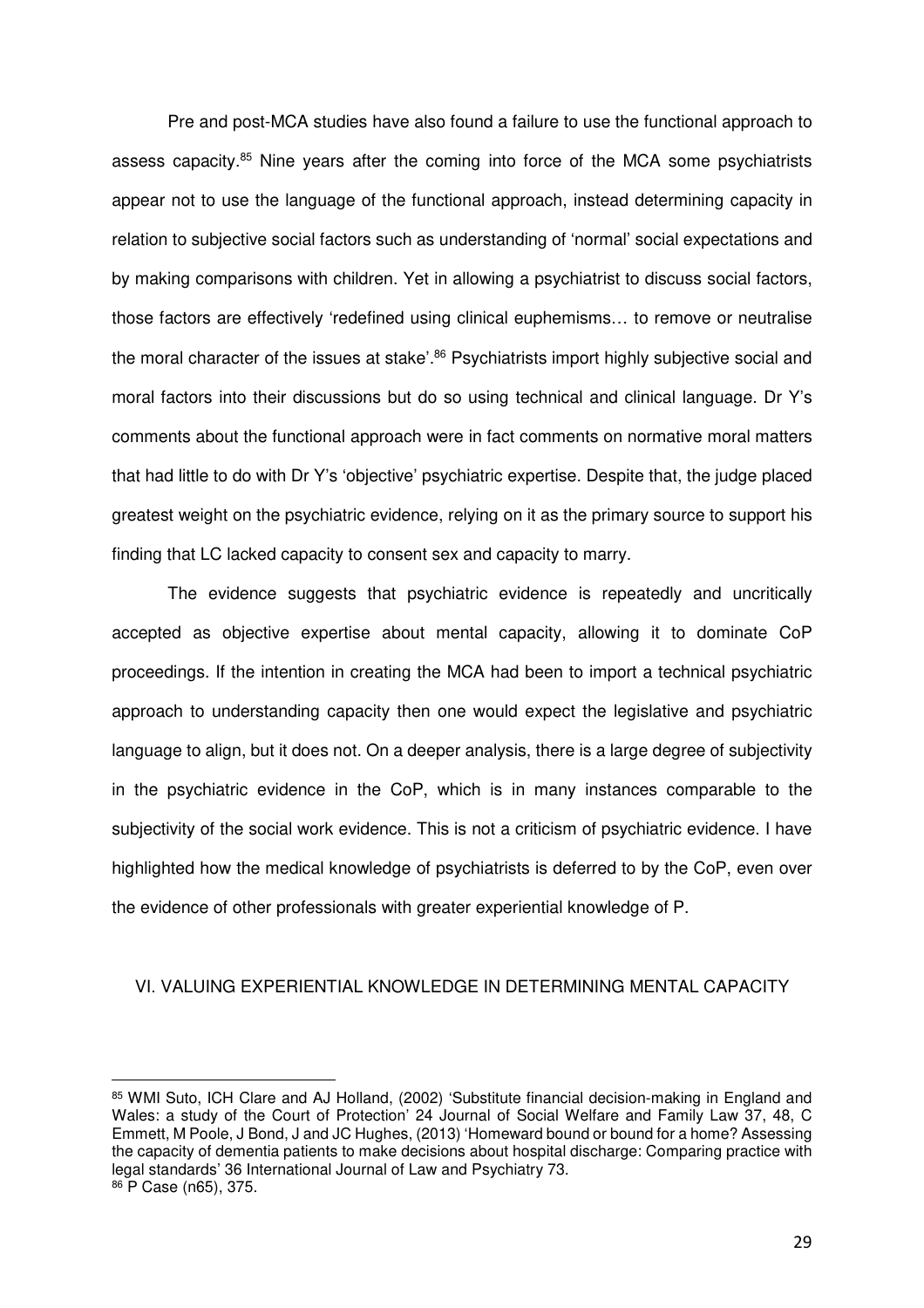The discourse of subjectivity around social work has the effect of delegitimising their knowledge claims. However, as outlined above, psychiatric knowledge about mental capacity can also be subjected to a critique of subjectivity. In light of legitimate concerns about psychiatric knowledge being given greater weight, I argue for a more relational approach to capacity assessments, with greater value being placed on experiential evidence about mental capacity. This includes the professional experiential knowledge of those who work closely with P as well as the personal experiential knowledge of P herself.<sup>87</sup> A relational approach to assessing capacity involves removing the need for an expert capacity assessor who is an 'objective outsider' and instead focuses on understanding P's situated position.<sup>88</sup>

### *Capacity Assessments as a Relational Interaction*

A relational approach to assessing capacity would foremost involve recognising that a capacity assessment is the product of a relational interaction. As Donnelly states, 'Regardless of who carries out an assessment of capacity, at a fundamental level, the assessment must be recognised as a personal encounter between two people<sup>'89</sup> Therefore a relational approach accepts that where that encounter is based on a positive relationship, it is likely to be more facilitative of P's autonomy. In this sense a relational approach to capacity assessment recognises the benefits of relationships to facilitating capacity.<sup>90</sup> Relationality acknowledges that choices cannot be properly understood without seeing them in context – without taking account of the multi-dimensional social, economic, political and geographical features of the person's life. This is in contrast to understanding the world as composed of atomistic, rational actors.

<sup>87</sup> J Lindsey (n7).

<sup>88</sup> M Donnelly, *Healthcare Decision-Making and the Law: Autonomy, Capacity and the Limits of Liberalism* (Cambridge University Press 2010), 113.

<sup>89</sup> M Donnelly (n15), 477.

<sup>90</sup> See C Mackenzie and N Stoljar (eds), *Relational Autonomy: Feminist Perspectives on Autonomy, Agency, and the Social Self* (Oxford University Press 2000), Nedelsky, J, *Law's Relations: A relational theory of self, autonomy, and law* (Oxford University Press 2011).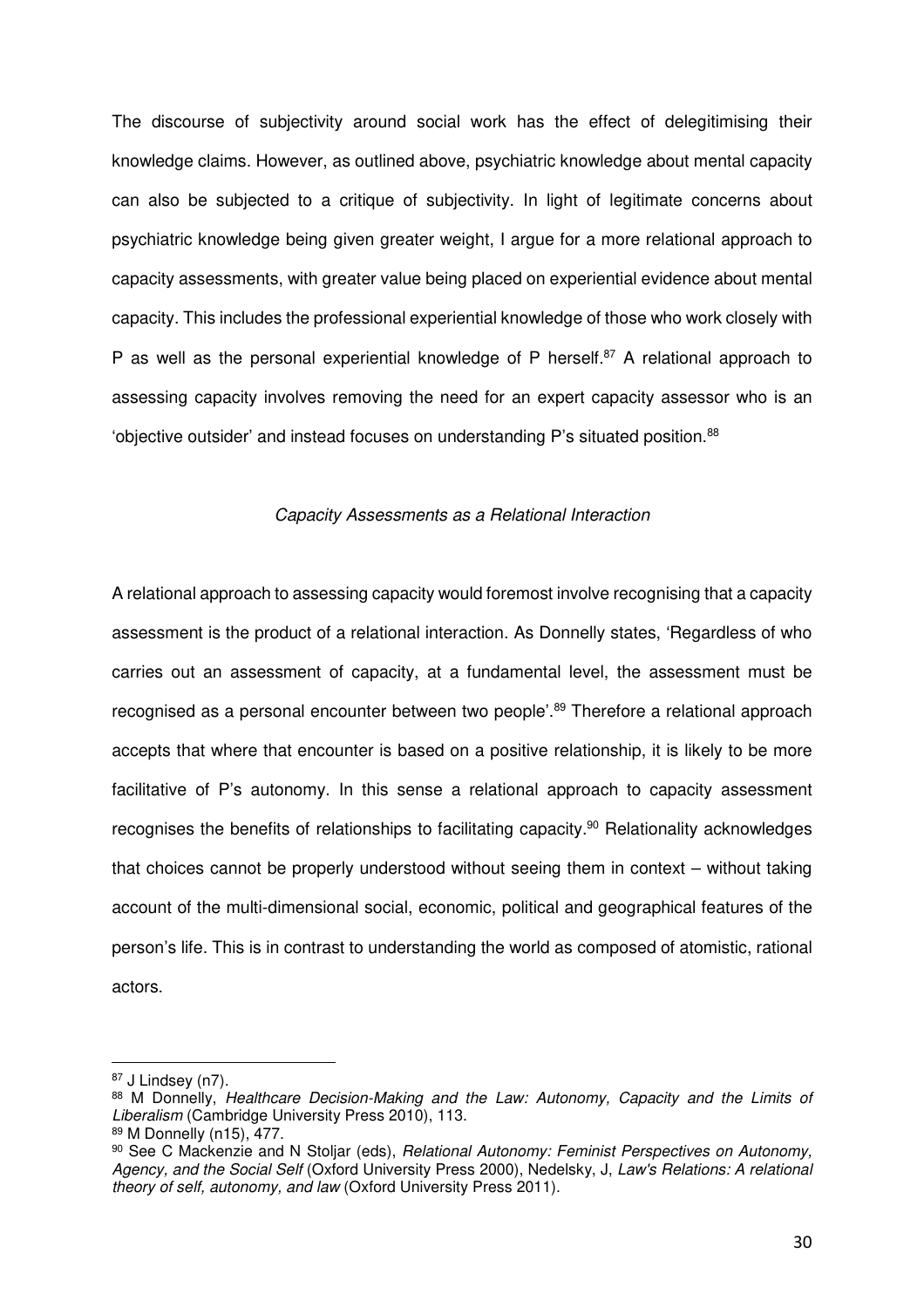Relational theory also recognises the harm that relationships can create.<sup>91</sup> Exploitative relationships might be less common in the professional context, $92$  but a poor or non-existent relationship with an assessor can undermine P's understanding. For example, if an independent psychiatrist was appointed to assess P's capacity based on a single meeting of no more than a couple of hours, as in most cases I observed, the lack of a developed relationship between the two could be a major factor underpinning a finding of incapacity. This is firstly because of the need to have information presented in an accessible format, ideally over more than one occasion.<sup>93</sup> Secondly, P may feel unable to express her 'true' feelings or may feel untrusting of a person in authority. That is why there has been such a focus in the literature on involving those around P in the decision-making process.  $94$  Therefore an independent professional assessing P over a matter of one or two hours is likely to have less reliable information on which to base their judgement about P's capacity than a professional with a well-established relationship with P.

Having a capacity assessment carried out by a person who has experiential knowledge about P is also more likely to get to the truth of P's understanding. This is for all of the reasons identified above. That where P does not understand or attempts to resist the professional's line of communication they are less likely to gain accurate information about P's understanding. Experiential knowledge is strengthened by having direct experience of how P functions and by having a good relationship with P from which accurate information can be obtained.<sup>95</sup> The need for a relational approach is also important because of the need to

<sup>91</sup> C Mackenzie and N Stoljar, *Relational Autonomy: Feminist Perspectives on Autonomy, Agency, and the Social Self*.

<sup>92</sup> By this I mean that legal proceedings should identify allegations of abuse by the professionals working with P and therefore abuse by the psychiatrist or social worker is probably less common, albeit there are cases of abuse by professionals and abuse by family members should similarly not be underestimated, for further discussion see A Hollomotz, *Learning difficulties and sexual vulnerability: a social approach* (Jessica Kingsley Publishers 2011) and SB Plummer and PA Findley, (2012) 'Women With Disabilities' Experience With Physical and Sexual Abuse: Review of the Literature and Implications for the Field' 13 Trauma, Violence, & Abuse 15.

<sup>93</sup> M Donnelly (n88), 112.

<sup>94</sup> A Arstein-Kerslake and E Flynn, (2016) 'Legislating Consent: Creating an Empowering Definition of Consent to Sex That Is Inclusive of People With Cognitive Disabilities' 25 Social & Legal Studies 225. 95 This can also be seen in cases where P has not been willing to engage with capacity assessors. For example, in *Manchester City Council Legal Services v LC & Anor* [2018] EWCOP 30 P was unwilling to discuss her understanding of sex with a male assessor.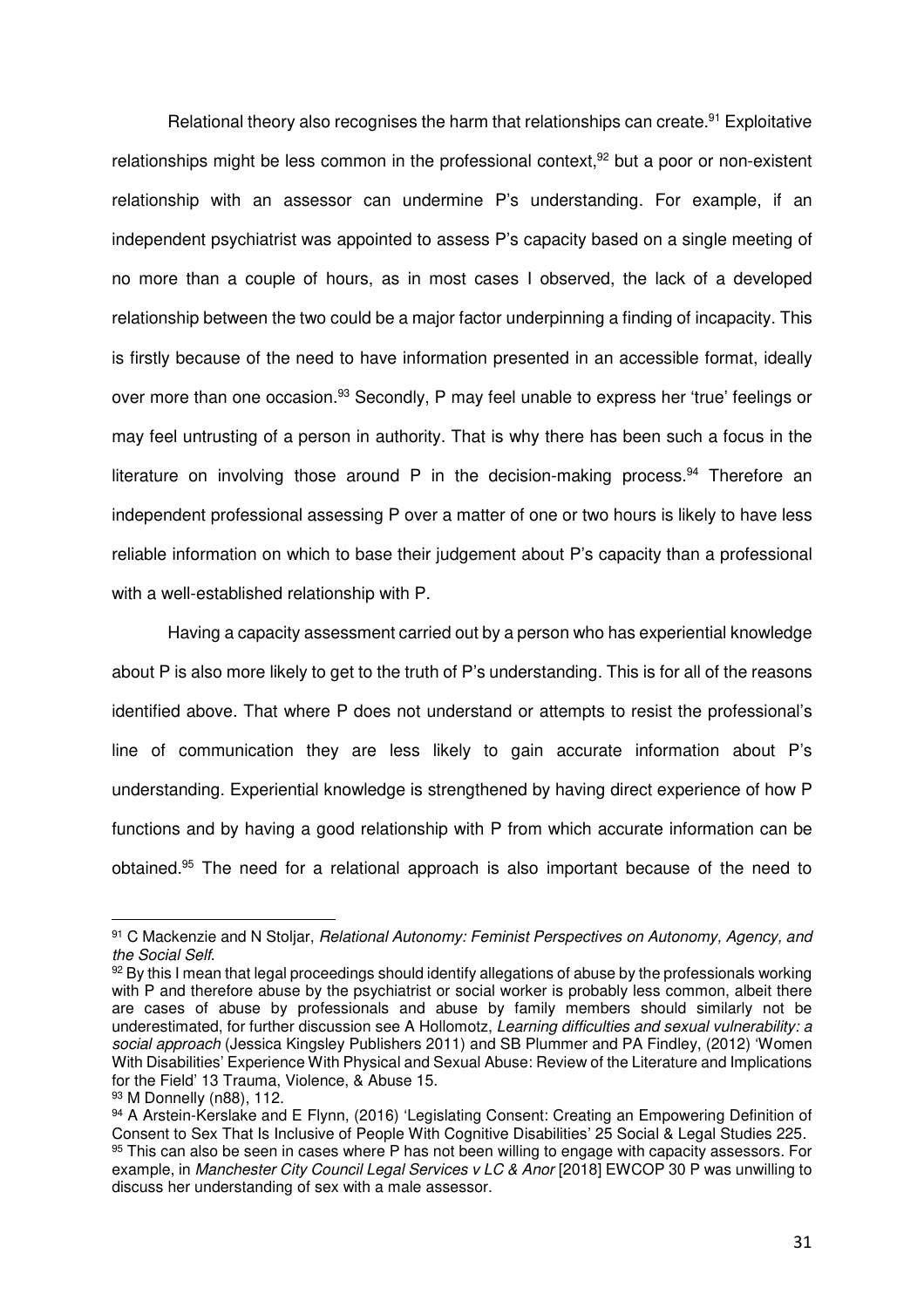understand the consequences of a decision of (in)capacity. Those who are familiar with the person are therefore likely to have a valuable contribution to make.<sup>96</sup> They may better understand what assistance P needs to be able to understand and retain information, how she comes to her decisions, what factors she values and what support might be needed to facilitate her capacity. Technical experts on particular disorders may also have a role to play in capacity assessments. However, these insights must be coupled with experiential knowledge of how the individual P thinks and makes decisions.

The reality of capacity assessments is that 'the issue of P's capacity will often comprise a value judgement, informed by the decision-maker's perspective on where the line between autonomy and best interests decisions should be drawn'.<sup>97</sup> This is because the subject matter of the case, and therefore the outcome,<sup>98</sup> is likely to influence the capacity judgement that is made. When cases involve allegations of abuse it is not surprising that such judgments fall on the side of incapacity because of the imperative to protect. However, by failing to prioritise the opinions of those who know P best, it is easier for the CoP to ignore the implications of findings of incapacity. A central way of challenging this is by limiting the value attributed to the knowledge claims of those who do not have a relationship with P. Instead, by viewing capacity in relational terms, the evidence of those professionals (typically social workers) and P's family and friends is likely to be given greater value.

<sup>96</sup> HM Chan, (2004) 'Sharing Death and Dying: Advance Directives, Autonomy and the Family' 18 *Bioethics* 87, J Herring, *Caring and the Law* (Hart 2013). <sup>97</sup> P Case (n65), 376.

<sup>98</sup> M Donnelly (n88), 114.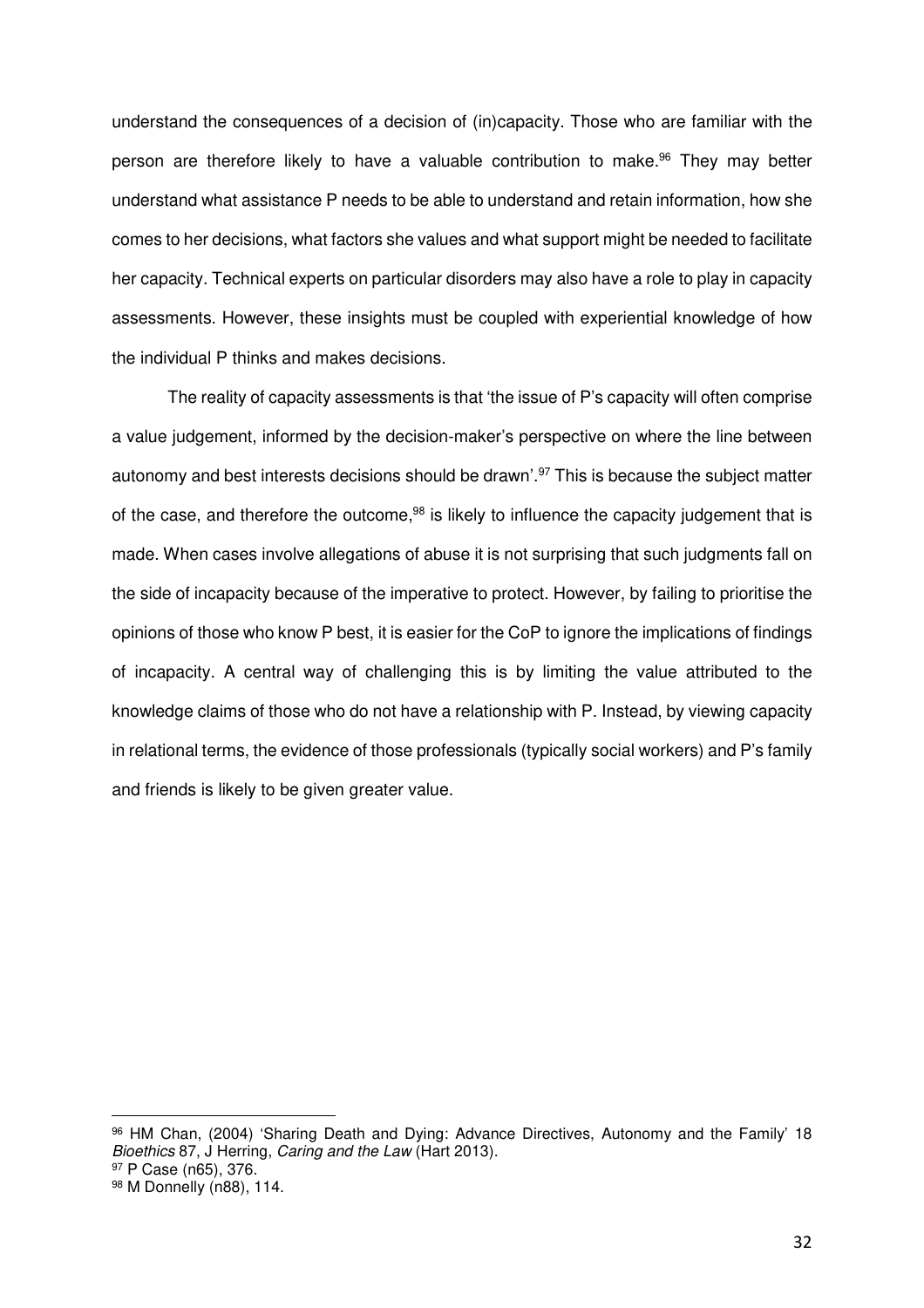#### *The Case for Independence?*

One critique of a relational approach is that there is value in an independent assessment for court proceedings. Those closest to P may have strong views about what they think is best, may seek to persuade P of a particular outcome or may be acting for personal gain. Therefore in some cases independence is necessary to avoid bias, both real and perceived. More often than not, independence was raised by the family or P rather than any other party.<sup>99</sup> It is understandable that those subject to mental capacity proceedings may not feel comfortable with the evidence of their social worker being used for a finding of incapacity. This is because in most cases social workers will have brought the matter to the CoP and therefore may be perceived to have already 'made up their mind'. This perception of bias, whether real or otherwise, should be addressed. However, appointing an independent psychiatric expert raises a number of other concerns as identified throughout and does not provide a solution to this challenge. In fact, as Case states:<sup>100</sup>

…it is perhaps the non-treating expert who should give more cause for concern here. These experts are more likely to give repeat performances in CoP proceedings and, therefore, any personal or professional perspective they have on capacity... will likely have a bigger impact on mental capacity hearings generally.

Instead, it must be addressed through the judge emphasising to the parties that they are an independent arbiter of the evidence. If the judge identifies bias in the evidence then it may be necessary to appoint an independent expert<sup>101</sup> to assess P. Importantly though, my suggestion

<sup>99</sup> For example, this occurred in *H County Council v XC* and was a clear undertone of the cases where P challenged their deprivation of liberty under MCA s 21A including *YS v E District Council*, *OD v R City Council* and *T City Council v CY*.

<sup>100</sup> P Case (n2), 200.

<sup>&</sup>lt;sup>101</sup> This could be a social worker, psychiatrist or another professional who is regularly involved in P's life. Social workers were the professionals that most often brought the CoP proceedings. However, a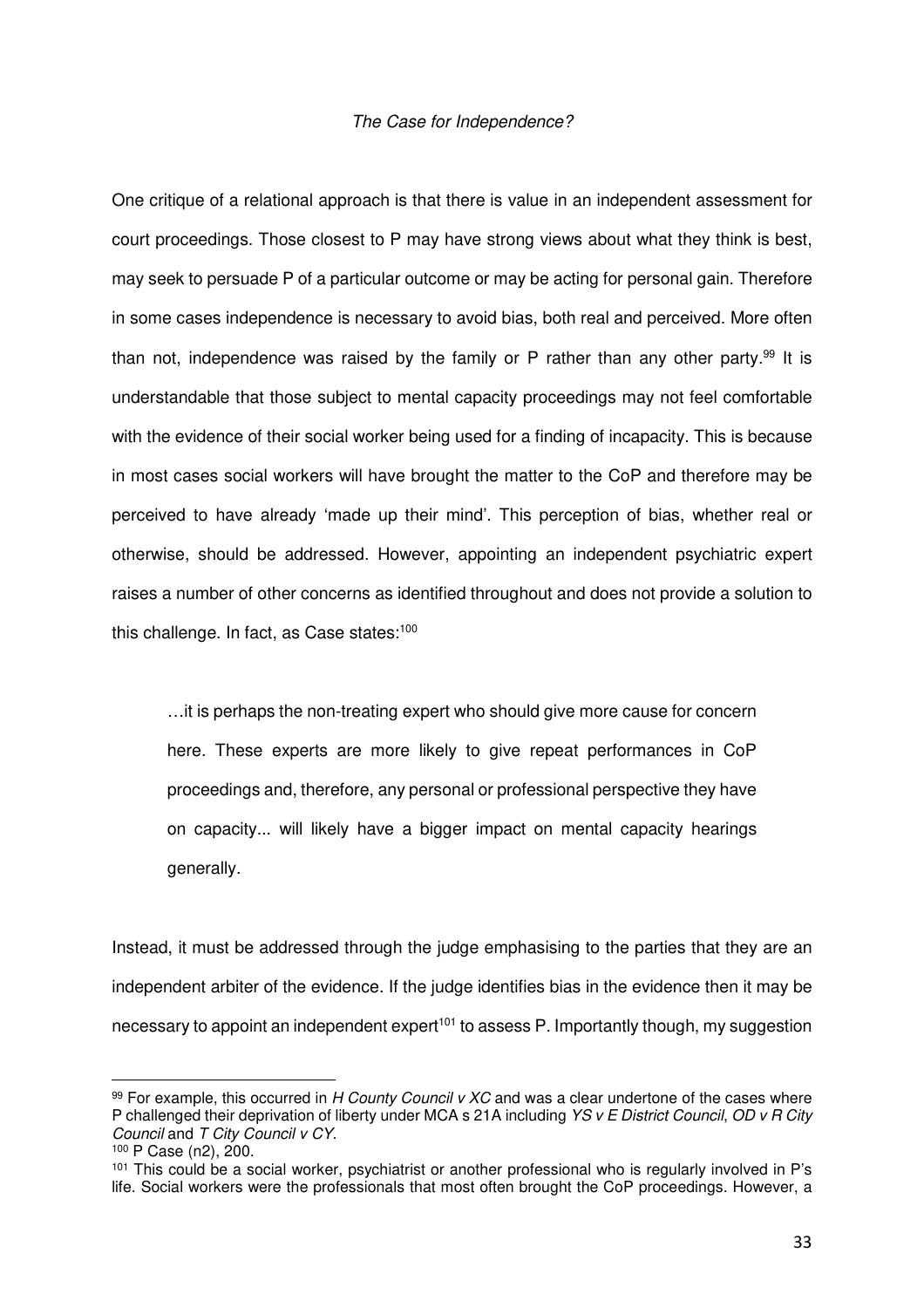focuses on the need for a regular period of work with and review of P's situation from a holistic perspective rather than a one-off medical assessment. The purpose of this extended interaction would be to enable the independent appointee to understand P's capacity more comprehensively than a one-off assessment allows.

Some may raise resource concerns about engaging professionals to work with P on a longer-term basis. However, this would only happen in cases where there were concerns about a lack of independence or bias. Second, the cost of instructing independent psychiatric experts routinely in every case is high. Whilst section 49 MCA reports can be ordered, which require an NHS Trust to provide a report at no cost to the parties,<sup>102</sup> this does not always occur.<sup>103</sup> Furthermore, given that section 49 also makes provision for a local authority employee to provide a report, there is no legal reason why a social worker from another local authority for example could not be instructed. This would involve limited additional resource burden and may actually be cheaper given the respective costs of a psychiatrist and social worker's salary. However, rebalancing the evidence in mental capacity cases so that it is based on experiential knowledge about P is essential. It broadens the range of evidence available to the court, is more likely to provide accurate information about P and it values the experiences of P and those around her. In those cases where there is a concern about independence then alternative measures can be taken which do not involve privileging expert knowledge claims.

# VI. CONCLUSION

In this article I have highlighted the different categories of professional knowledge within mental capacity law, outlining a hierarchy of professional evidence. Psychiatric knowledge

speech and language therapist might be appropriate, or if P's main contact was with a learning disability nurse then they may be the best professional etc.

<sup>102</sup> As affirmed in *RS v (1) LCC (2) AB and (3) AL* [2015] EWCOP 56.

<sup>&</sup>lt;sup>103</sup> For further detail about the use of section 49 reports in the CoP see L Series, P Fennell, J Doughty and A Mercer, *Welfare cases in the Court of Protection: A statistical overview* (Cardiff 2017).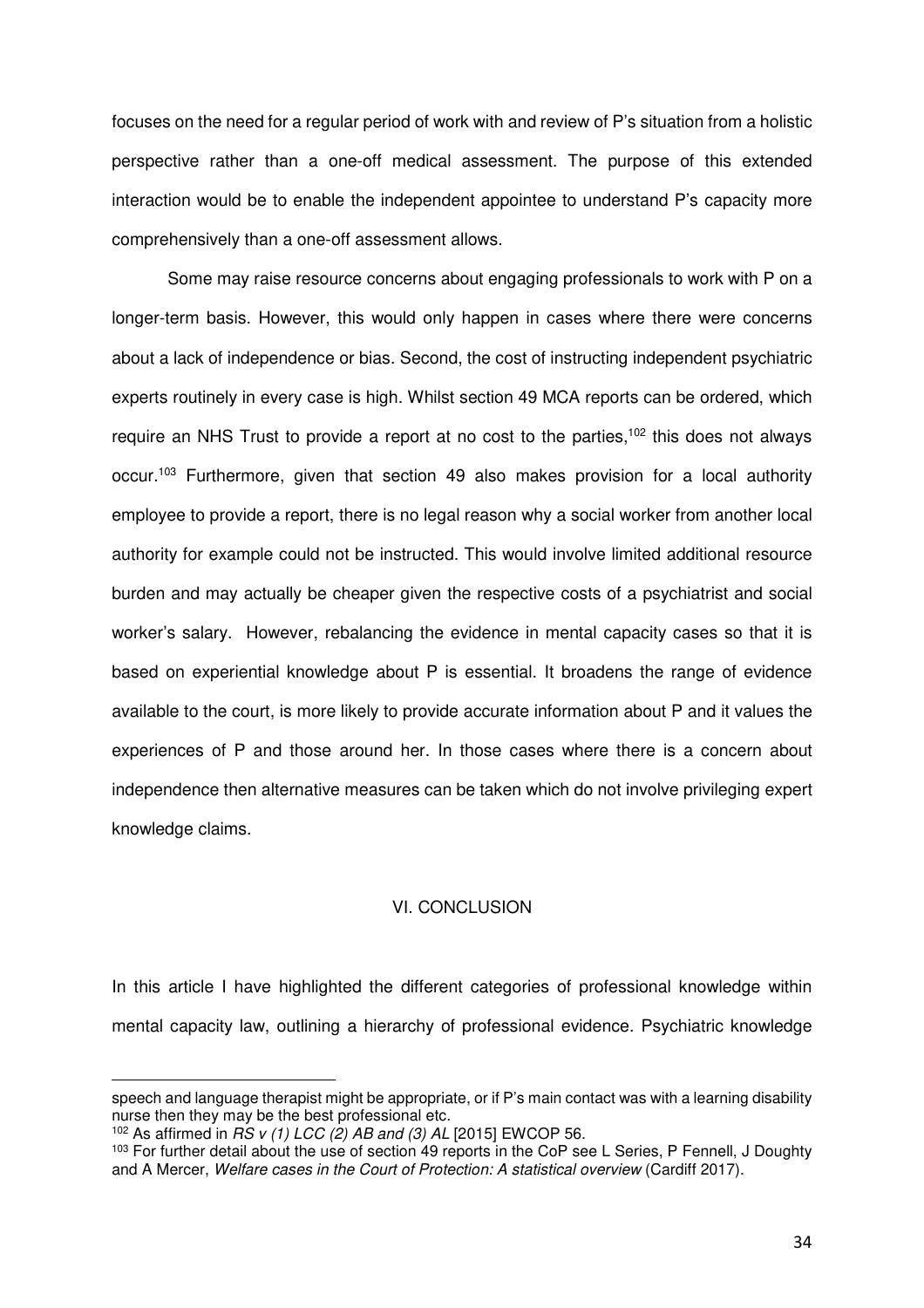remains at the top of this hierarchy, despite there being no legal requirement for medical evidence on mental capacity. This hierarchy exists because of law's continued deference to the medical profession and this translates into psychiatric evidence on capacity being understood as objective, technical expertise. I have challenged this characterisation and emphasised the value in experiential evidence. Social workers tend to have an ongoing and developed personal relationship with P when contrasted with an expert who may only meet P on one occasion for the purposes of a capacity assessment, thereby giving social workers a strong experiential knowledge claim, particularly within the capacity domains that I explored. Medical knowledge might be useful in identifying particular weaknesses in decision-making processes attributable to specific disorders, but mental capacity is not a technical concept that always requires specialist expertise to untangle.

 In thinking through ways that mental capacity law might start to address this hierarchy, I have suggested that capacity assessments in CoP proceedings should routinely be carried out by a person with whom P has an established relationship. This may be a psychiatrist if that is the professional with whom P has an established relationship, but the CoP should be more open to a wider range of experts, including non-medical professionals. Further research is needed to understand the ways that P can be supported to achieve capacity and to communicate effectively with capacity assessors. Whilst research has been carried out into supported decision-making,<sup>104</sup> capacity assessments are still being carried out regularly for CoP cases by independent outsiders who have very limited knowledge of P's individual circumstances. There is an immediate need to consider ways that evidence on capacity can better reflect P's knowledge, experiences and capabilities so that decisions about mental capacity are based on the most reliable knowledge available.

<sup>&</sup>lt;sup>104</sup> For example see R Harding and E Tascioglu, 'Everyday decisions project report: supporting legal<br>capacity through care support and empowerment' (November 2017) empowerment' <http://epapers.bham.ac.uk/3067/1/Everyday\_Decisions\_Project\_Report.pdf> accessed 14 June 2018.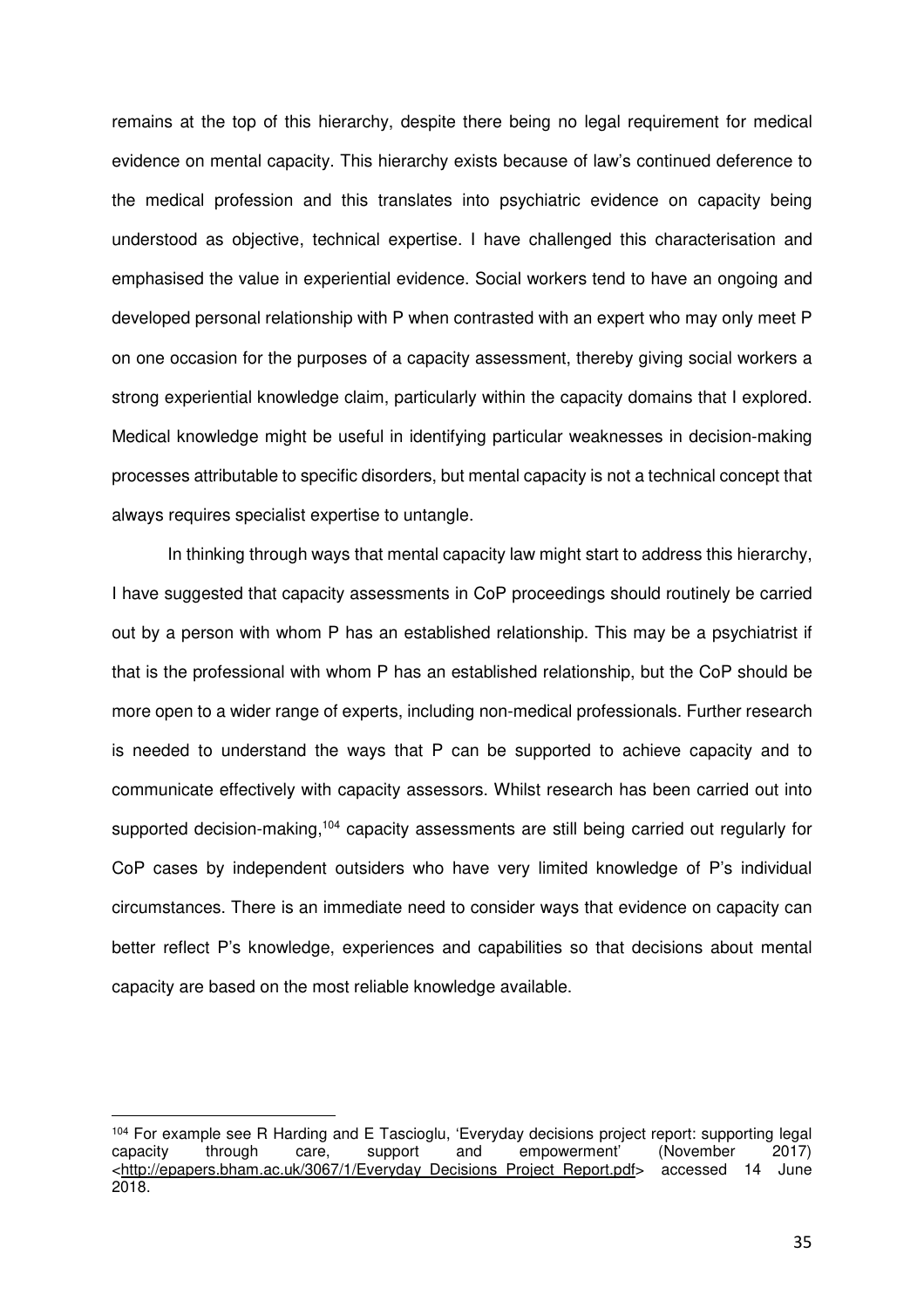*Acknowledgments: The author would like to thank Mary Donnelly, Sabine Michalowski, Rosie Harding and Marie Fox for their feedback on earlier drafts, as well as the two anonymous reviewers for their comments.*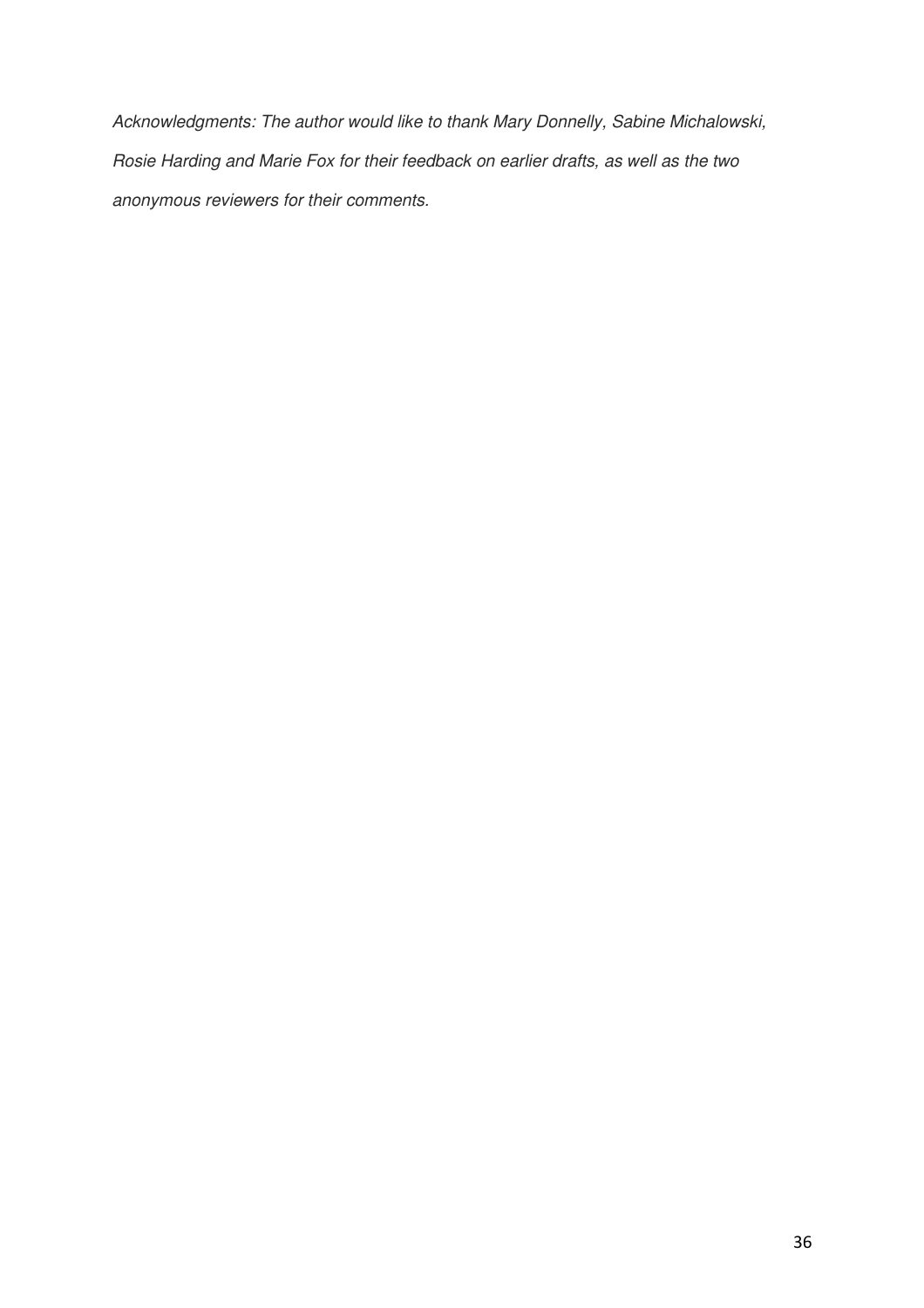Table one: Expert evidence in Court of Protection case files reviewed

|    | Case name                                              | <b>Sex</b> | Age | <b>Disability</b>                         | Keyword<br>summary                      | <b>Expert</b><br>evidence<br>obtained | <b>Manner expert</b><br>evidence given                                 | <b>Other</b><br>(professional)<br>evidence                                               | <b>Outcome</b>                                                                                                                                          |
|----|--------------------------------------------------------|------------|-----|-------------------------------------------|-----------------------------------------|---------------------------------------|------------------------------------------------------------------------|------------------------------------------------------------------------------------------|---------------------------------------------------------------------------------------------------------------------------------------------------------|
| 1. | <b>K</b> County<br>Council v SL                        | F          | 20  | Mild learning<br>disability               | Forced<br>marriage                      | Psychiatry                            | Written report                                                         | Social work (by<br>way of statement<br>in CoP<br>application)<br>General<br>practitioner | Has capacity.<br>Proceedings<br>withdrawn.                                                                                                              |
| 2. | MLV(1)TL<br>and $(2)$ D<br>County<br>Council           | M          | 82  | Dementia                                  | Domestic<br>abuse                       | Unknown                               | Unknown                                                                | Unknown                                                                                  | ML died before<br>final hearing.                                                                                                                        |
| 3. | Z County<br>Council v FY                               | F          | 66  | Dementia                                  | Domestic<br>abuse                       | Unknown                               | <b>Unknown</b>                                                         | Unknown                                                                                  | Final order, FY<br>lacks capacity to:<br>conduct<br>proceedings,<br>decide on<br>residence, care<br>and contact.                                        |
| 4. | <b>Y</b> County<br>Council $v(1)$<br>LC(2) GK(3)<br>SC | F          | 23  | Autism and<br>mild learning<br>disability | Domestic<br>abuse<br>Forced<br>Marriage | Psychiatry<br>Clinical<br>psychology  | Written report<br>and oral<br>evidence from<br>two expert<br>witnesses | Social work (by<br>way of statement<br>in CoP<br>application)                            | Final order. LC<br>lacks capacity to:<br>consent to sex,<br>to marry and to<br>litigate. Case<br>ongoing in<br>relation to<br>contact and<br>residence. |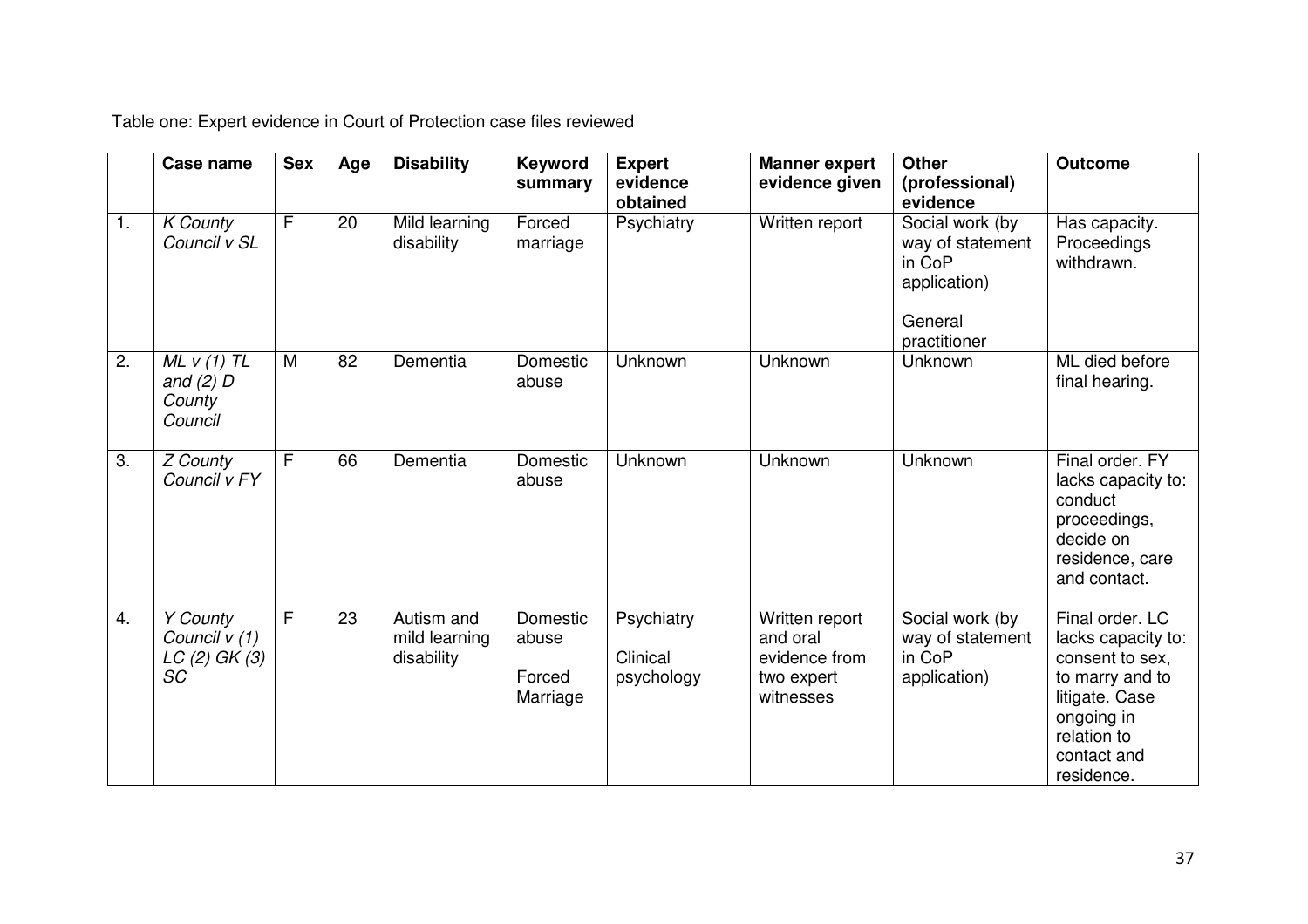| $\overline{F}$<br>Final order. DY<br><b>Disruptive</b><br>Unknown<br>C Borough<br>20<br>Learning<br>Reference to<br>Unknown<br>6.<br>Council v (1)<br>difficulties<br>behaviour<br>both<br>lacks capacity to:                                                                                                                                                                                                   | s3 Mental Health |
|-----------------------------------------------------------------------------------------------------------------------------------------------------------------------------------------------------------------------------------------------------------------------------------------------------------------------------------------------------------------------------------------------------------------|------------------|
| DY(2)B<br>independent<br>conduct<br>Council<br>social work<br>proceedings,<br>make decisions<br>report and<br>report of a<br>as to residence,<br>doctor<br>care and contact.                                                                                                                                                                                                                                    |                  |
| 7.<br>52<br>Mild to<br>A County<br>M<br>Forced<br>Psychiatry<br>Written report<br>None<br>Ongoing. Interim<br>decision that MT<br>Council v (1)<br>moderate<br>Marriage<br>MT(2) KZ<br>learning<br>lacks capacity to:<br>conduct<br>disability<br>proceedings,<br>decide on<br>residence and<br>care, consent to<br>sexual relations<br>and marry.                                                              |                  |
| M<br>24<br>Clinical<br>8.<br>Forced<br>Written report<br>Social work (by<br>H County<br>Learning<br>Ongoing. Interim<br>Council v XC<br>disability and<br>decision that XC<br>psychology<br>way of statement<br>marriage<br>in CoP<br>deafness<br>lacks capacity to:<br>consent to sexual<br>application)<br>relations and<br>Sex and<br>marry.<br>relationships<br>counsellor (report<br>on educative<br>work) |                  |
| Final order. EV<br>M County<br>M<br>21<br>'Mental health<br>9.<br>Forced<br>Expert<br>Unknown<br>Unknown<br>Council v EV<br>problems'<br>appointed,<br>lacks capacity to:<br>marriage                                                                                                                                                                                                                           |                  |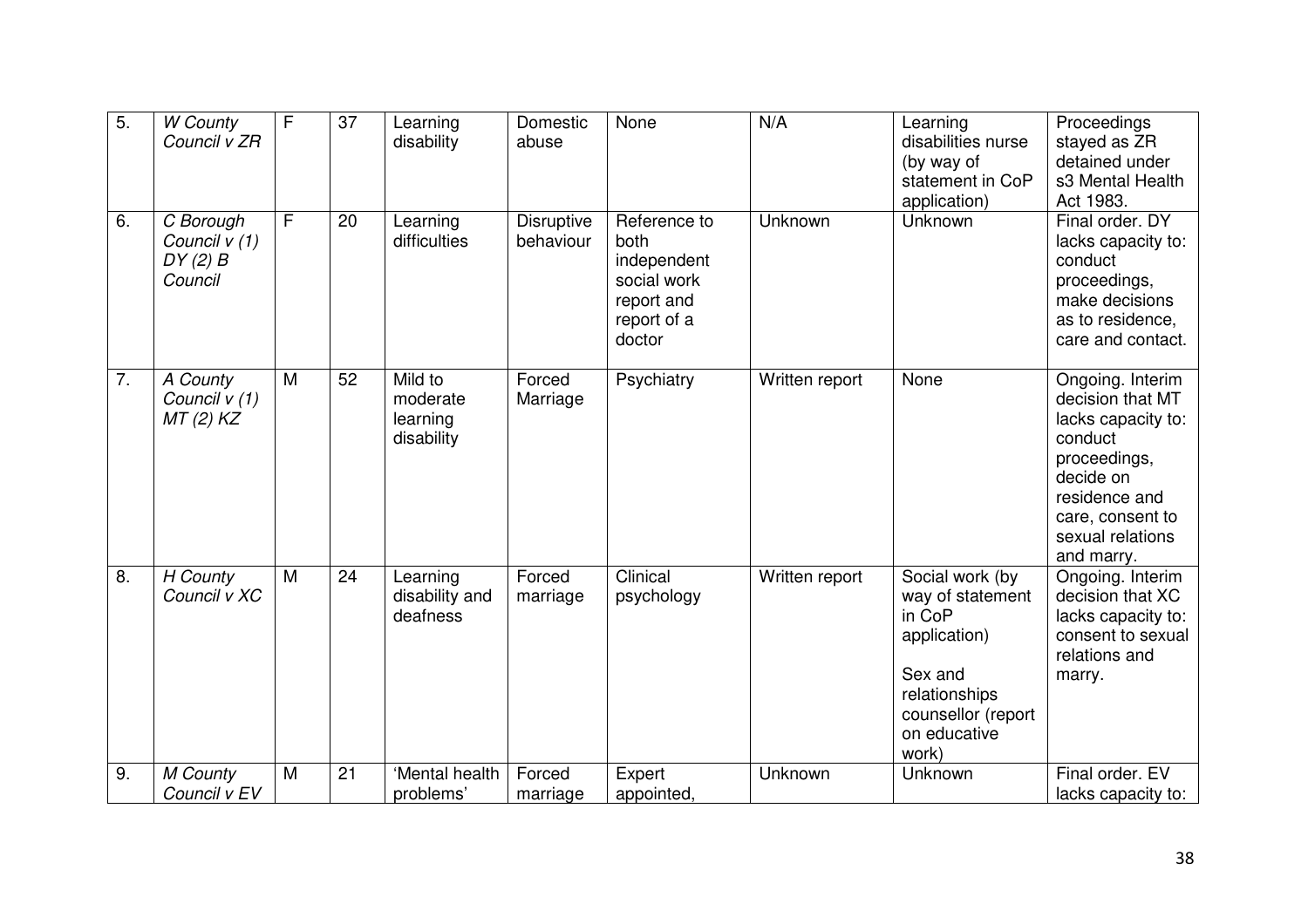|     |                                    |   |    |                                                                                                      |                                                                     | discipline<br>unknown                         |                |                                                                                                                  | litigate, decide on<br>residence, care<br>and contact, and<br>manage his<br>finances.                                                                                                                    |
|-----|------------------------------------|---|----|------------------------------------------------------------------------------------------------------|---------------------------------------------------------------------|-----------------------------------------------|----------------|------------------------------------------------------------------------------------------------------------------|----------------------------------------------------------------------------------------------------------------------------------------------------------------------------------------------------------|
| 10. | T City<br>Council v CY             | F | 49 | Mild to<br>moderate<br>learning<br>disability,<br>emotionally<br>unstable<br>personality<br>disorder | Relationsh<br>ip with<br>partner                                    | Expert<br>appointed,<br>discipline<br>unknown | Written report | Unknown                                                                                                          | Final order. CY<br>lacks capacity to:<br>conduct<br>proceedings,<br>decide on<br>residence and<br>care. She does<br>have capacity to<br>decide on<br>contact.                                            |
| 11. | J Council v<br>RK                  | M | 38 | Down's<br>Syndrome<br>and learning<br>disability                                                     | Alleged<br>abuse by<br>wife (on<br>basis of<br>lack of<br>capacity) | Expert<br>appointed,<br>discipline<br>unknown | Unknown        | Unknown                                                                                                          | Transferred to<br>High Court judge<br>for final hearing<br>as case concerns<br>consent to<br>medical<br>treatment.<br>Awaiting expert<br>evidence and<br>final resolution at<br>time of research<br>end. |
| 12. | <b>K</b> County<br>Council v<br>MW | F | 20 | Learning<br>disability                                                                               | Forced<br>marriage                                                  | Clinical<br>psychology                        | Written report | Social work (by<br>way of statement<br>in CoP<br>application)<br>Relationship and<br>sexual health<br>counsellor | Ongoing. Interim<br>finding that MW<br>had capacity in<br>relation to sex<br>but lacked<br>capacity in<br>relation to<br>marriage.                                                                       |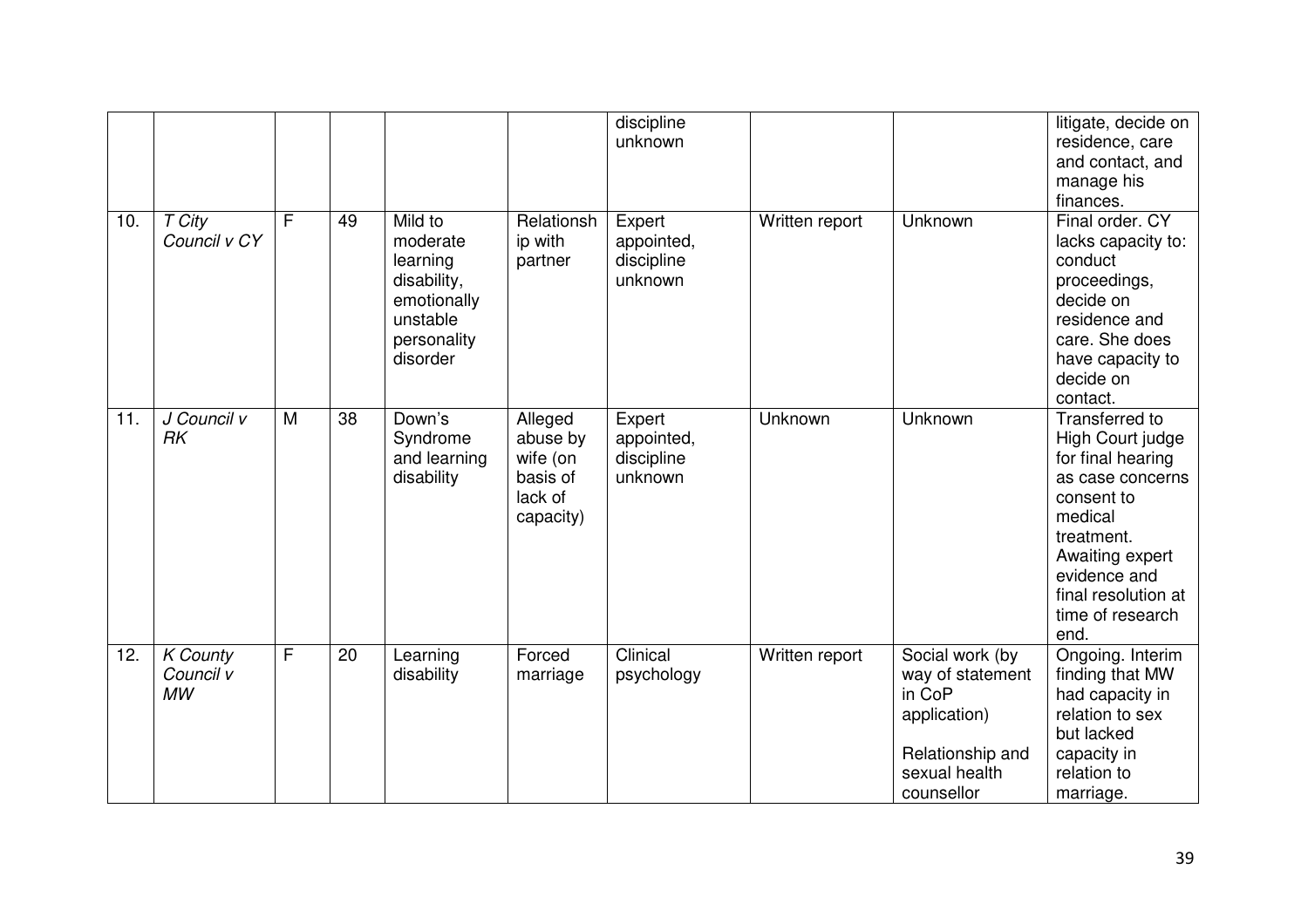| 13. | N County<br>Council v (1)<br>$Gl$ and $(2)$<br>DQ | $\overline{F}$ | 62 | Korsakoff's<br>syndrome,<br>personality<br>disorder,<br>depressive<br>disorder and<br>cerebral<br>atrophy | Domestic<br>abuse  | Unknown | Unknown | Unknown | Ongoing. Interim<br>findings that GI<br>lacks capacity to:<br>litigate, decide on<br>contact, care and<br>residence.                                                                                                                                                                                                                                                                                                                               |
|-----|---------------------------------------------------|----------------|----|-----------------------------------------------------------------------------------------------------------|--------------------|---------|---------|---------|----------------------------------------------------------------------------------------------------------------------------------------------------------------------------------------------------------------------------------------------------------------------------------------------------------------------------------------------------------------------------------------------------------------------------------------------------|
| 14. | N County<br>Council v CA                          | M              | 57 | 'Low<br>intelligence'                                                                                     | Sexual<br>offences | Unknown | Unknown | Unknown | Ongoing. Interim<br>declaration that<br>CA:<br>lacks capacity to<br>conduct<br>proceedings;<br>but has capacity<br>to consent to<br>sexual relations.<br>Separate<br>proceedings<br>alongside<br>considering CA's<br>partner (NF)'s<br>capacity to make<br>decisions about<br>residence and<br>care, capacity to<br>marry in the<br>future, capacity<br>to consent to<br>sexual relations,<br>capacity to make<br>decisions about<br>contraception |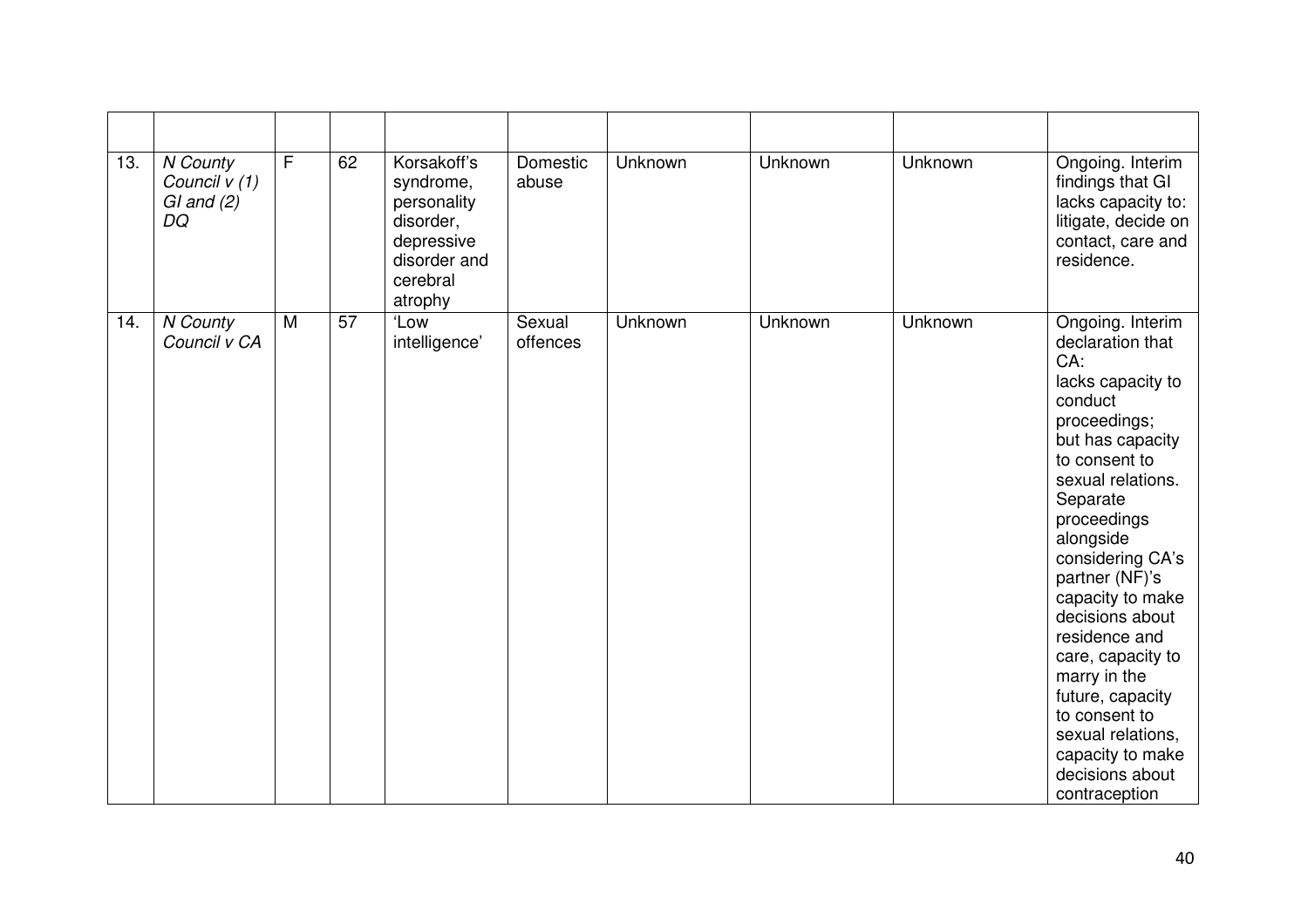|     |                                                 |              |    |                                                        |                    |            |                |                                                                                 | and capacity to<br>decide what<br>contact to have<br>with other<br>relevant<br>individuals.                                                                                                                                                                                     |
|-----|-------------------------------------------------|--------------|----|--------------------------------------------------------|--------------------|------------|----------------|---------------------------------------------------------------------------------|---------------------------------------------------------------------------------------------------------------------------------------------------------------------------------------------------------------------------------------------------------------------------------|
| 15. | YS <sub>V</sub> E<br><b>District</b><br>Council | M            | 52 | Heavy<br>alcohol<br>consumption<br>and brain<br>injury | Sexual<br>offences | Unknown    | <b>Unknown</b> | <b>Unknown</b>                                                                  | Ongoing. Interim<br>declaration that<br><b>YS lacks</b><br>capacity to:<br>conduct<br>proceedings,<br>decide on care<br>and residence.<br>At end of<br>research transfer<br>of placement was<br>due to take place<br>with further<br>review 4 months<br>after date of<br>order. |
| 16. | $OD$ v $R$ City<br>Council                      | M            | 46 | Mild learning<br>disability and<br>schizophrenia       | Sexual<br>offences | Psychiatry | Written report | Unknown                                                                         | Order that OD<br>lacks capacity to:<br>decide on care,<br>residence and<br>contact.                                                                                                                                                                                             |
| 17. | P County<br>Council v (1)<br>SE (2) TM          | $\mathsf{F}$ | 80 | Dementia                                               | Domestic<br>abuse  | Psychiatry | Written report | Independent<br>social work<br>Independent<br><b>Mental Capacity</b><br>Advocate | Final order. SE<br>lacks capacity to:<br>conduct<br>proceedings,<br>make decisions<br>about care and                                                                                                                                                                            |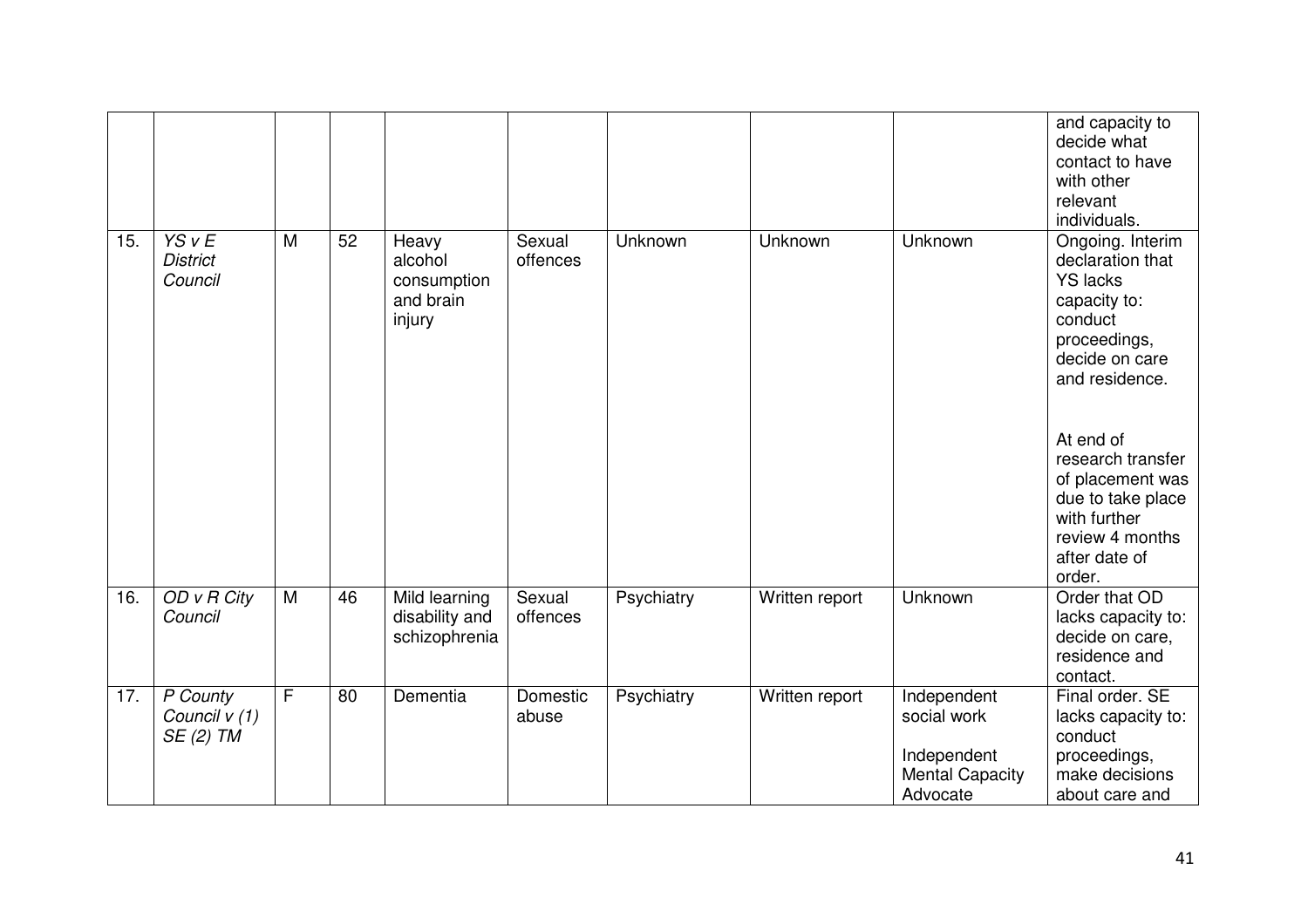|     |                           |   |    |                                                                                           |                    |            |                |                                                               | residence and<br>manage her<br>property and<br>affairs. Capacity<br>evidence<br>indicated she<br>does not lack<br>capacity to<br>decide on<br>contact and<br>sexual relations.                                                                                                                            |
|-----|---------------------------|---|----|-------------------------------------------------------------------------------------------|--------------------|------------|----------------|---------------------------------------------------------------|-----------------------------------------------------------------------------------------------------------------------------------------------------------------------------------------------------------------------------------------------------------------------------------------------------------|
| 18. | V Borough<br>Council v AY | M | 35 | Significant<br>learning<br>disability,<br>autism and<br>sensory<br>processing<br>disorder | Domestic<br>abuse  | None       | N/A            | Social work (by<br>way of statement<br>in CoP<br>application) | Order that AY<br>lacks capacity to:<br>decide where to<br>live and decide<br>on matters of<br>care and support.<br>Order that it is in<br>AY's best<br>interests to have<br>contact with his<br>mother and any<br>other members<br>of extended<br>family in<br>accordance with<br>wishes and<br>feelings. |
| 19. | $\overline{PCGG}$ v QB    | M | 43 | Mild learning<br>disability and<br>autism                                                 | Sexual<br>offences | Psychiatry | Written report | Unknown                                                       | Order that QB<br>lacks capacity to:<br>litigate, decide on<br>residence and<br>care.                                                                                                                                                                                                                      |